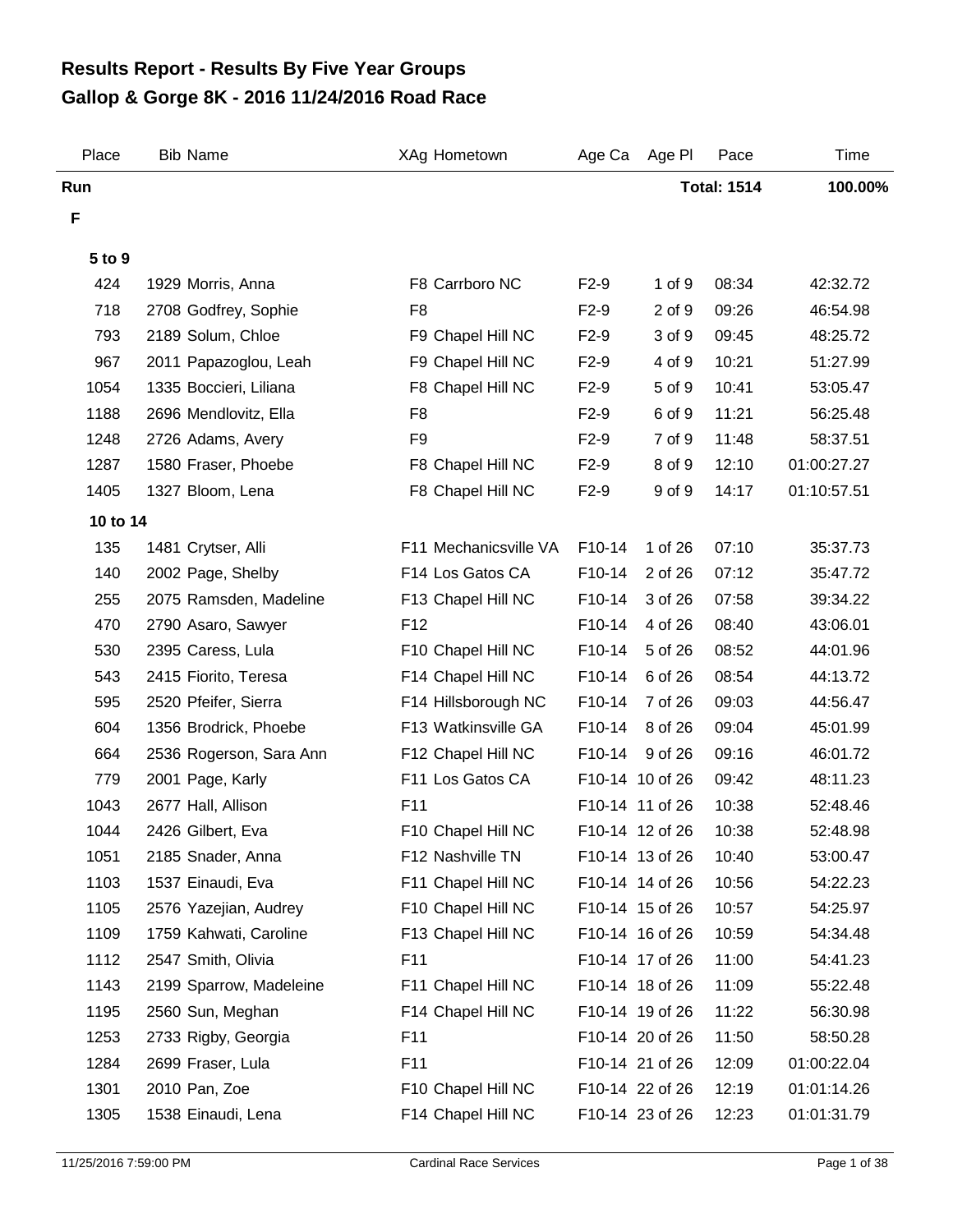| Place    | <b>Bib Name</b>            | XAg Hometown       | Age Ca Age PI     | Pace  | Time        |
|----------|----------------------------|--------------------|-------------------|-------|-------------|
| 1376     | 1952 Myers, Avery          | F14 Chapel Hill NC | F10-14 24 of 26   | 13:35 | 01:07:29.76 |
| 1407     | 2475 Lee, Sophia           | F13 Chapel Hill NC | F10-14 25 of 26   | 14:17 | 01:11:00.03 |
| 1454     | 2188 Solum, Amelia         | F13 Chapel Hill NC | F10-14 26 of 26   | 16:03 | 01:19:46.26 |
| 15 to 19 |                            |                    |                   |       |             |
| 110      | 2592 Cohen, Lena           | F16 Carrboro NC    | F15-19<br>1 of 40 | 07:02 | 34:55.21    |
| 240      | 1686 Heck, Rainie          | F18 Chapel Hill NC | F15-19<br>2 of 40 | 07:53 | 39:10.97    |
| 430      | 2405 Crook, Marija         | F18 Carrboro NC    | F15-19<br>3 of 40 | 08:34 | 42:35.99    |
| 464      | 2151 Shannon, Kristin      | F19 Chapel Hill NC | F15-19<br>4 of 40 | 08:40 | 43:03.47    |
| 483      | 2486 macleod, carolyn      | f18 Chapel Hill NC | F15-19<br>5 of 40 | 08:42 | 43:15.49    |
| 510      | 1371 Bucy-Anderson, DeAnna | F16 Chapel Hill NC | F15-19<br>6 of 40 | 08:50 | 43:52.73    |
| 511      | 2669 Bolon, Roxane         | F <sub>15</sub>    | F15-19<br>7 of 40 | 08:50 | 43:52.74    |
| 519      | 1433 Clossick, Madigan     | f16 Chapel Hill NC | F15-19<br>8 of 40 | 08:50 | 43:55.74    |
| 615      | 2068 Ramsdell, Angela      | F <sub>16</sub>    | F15-19<br>9 of 40 | 09:06 | 45:14.23    |
| 660      | 2840 Gordon, Maggie        | F <sub>15</sub>    | F15-19 10 of 40   | 09:15 | 45:59.49    |
| 678      | 1905 Millar, Ally          | F16 Chapel Hill NC | F15-19 11 of 40   | 09:18 | 46:13.74    |
| 689      | 2069 Ramsdell, Barbara     | F <sub>19</sub>    | F15-19 12 of 40   | 09:21 | 46:27.25    |
| 698      | 2740 Kayye, Olivia         | F <sub>16</sub>    | F15-19 13 of 40   | 09:23 | 46:35.74    |
| 719      | 1934 Mouw, Clara           | F15 Chapel Hill NC | F15-19 14 of 40   | 09:26 | 46:55.47    |
| 721      | 2387 Calhoun, Audrey       | F16 Chapel Hill NC | F15-19 15 of 40   | 09:27 | 46:56.73    |
| 729      | 1601 Gaylord, Alison       | F18 Arlington VA   | F15-19 16 of 40   | 09:29 | 47:08.48    |
| 733      | 1634 Grill, Chloe          | F17 Chapel Hill NC | F15-19 17 of 40   | 09:30 | 47:14.73    |
| 756      | 1470 Cortese, Alyssa       | F19 Vienna VA      | F15-19 18 of 40   | 09:37 | 47:45.98    |
| 837      | 2195 Sorgi, Kate           | F18 Chapel Hill NC | F15-19 19 of 40   | 09:54 | 49:12.24    |
| 847      | 1875 mcdonald, anne        | F18 Chapel Hill NC | F15-19 20 of 40   | 09:56 | 49:20.74    |
| 848      | 1339 Boggess, Emma         | F18 Chapel Hill NC | F15-19 21 of 40   | 09:56 | 49:20.97    |
| 921      | 2626 Jones, Sarah          | F18 Chapel Hill NC | F15-19 22 of 40   | 10:10 | 50:29.25    |
| 970      | 2062 Quinn, Emma           | F19 Chapel Hill NC | F15-19 23 of 40   | 10:22 | 51:31.49    |
| 973      | 2780 Sharpless, Leigh      | F17                | F15-19 24 of 40   | 10:22 | 51:32.73    |
| 1046     | 1607 Ghio, Caroline        | F18 Chapel Hill NC | F15-19 25 of 40   | 10:38 | 52:53.22    |
| 1050     | 2385 Caley, Emma           | F15 Chapel Hill NC | F15-19 26 of 40   | 10:40 | 52:58.99    |
| 1090     | 1442 Cole, Kelsey          | F19 Timberlake NC  | F15-19 27 of 40   | 10:50 | 53:48.98    |
| 1091     | 2165 Simmons, Isabel       | F15 Chapel Hill NC | F15-19 28 of 40   | 10:50 | 53:50.22    |
| 1123     | 2365 Younts, Chandler      | F18 Chapel Hill NC | F15-19 29 of 40   | 11:02 | 54:49.23    |
| 1182     | 1789 Kolk, Caroline        | F18 Chapel Hill NC | F15-19 30 of 40   | 11:18 | 56:09.48    |
| 1229     | 2637 Mizelle, Madeleine    | F17 Chapel Hill NC | F15-19 31 of 40   | 11:36 | 57:39.27    |
| 1231     | 2636 Mizelle, Cecelia      | F19 Chapel Hill NC | F15-19 32 of 40   | 11:37 | 57:45.76    |
| 1326     | 1368 Buck, Charlotte       | F17 Chapel Hill NC | F15-19 33 of 40   | 12:34 | 01:02:29.52 |
| 1375     | 2366 Younts, Henley        | F15 Chapel Hill NC | F15-19 34 of 40   | 13:35 | 01:07:28.52 |
| 1450     | 2871 Hartsfield, Ty'       | F <sub>19</sub>    | F15-19 35 of 40   | 15:54 | 01:19:03.44 |
| 1452     | 1509 Dicker, Nora          | F19 Chapel Hill NC | F15-19 36 of 40   | 15:57 | 01:19:15.26 |
| 1468     | 2457 Kelley, Anna Grace    | F19 Chapel Hill NC | F15-19 37 of 40   | 16:34 | 01:22:20.52 |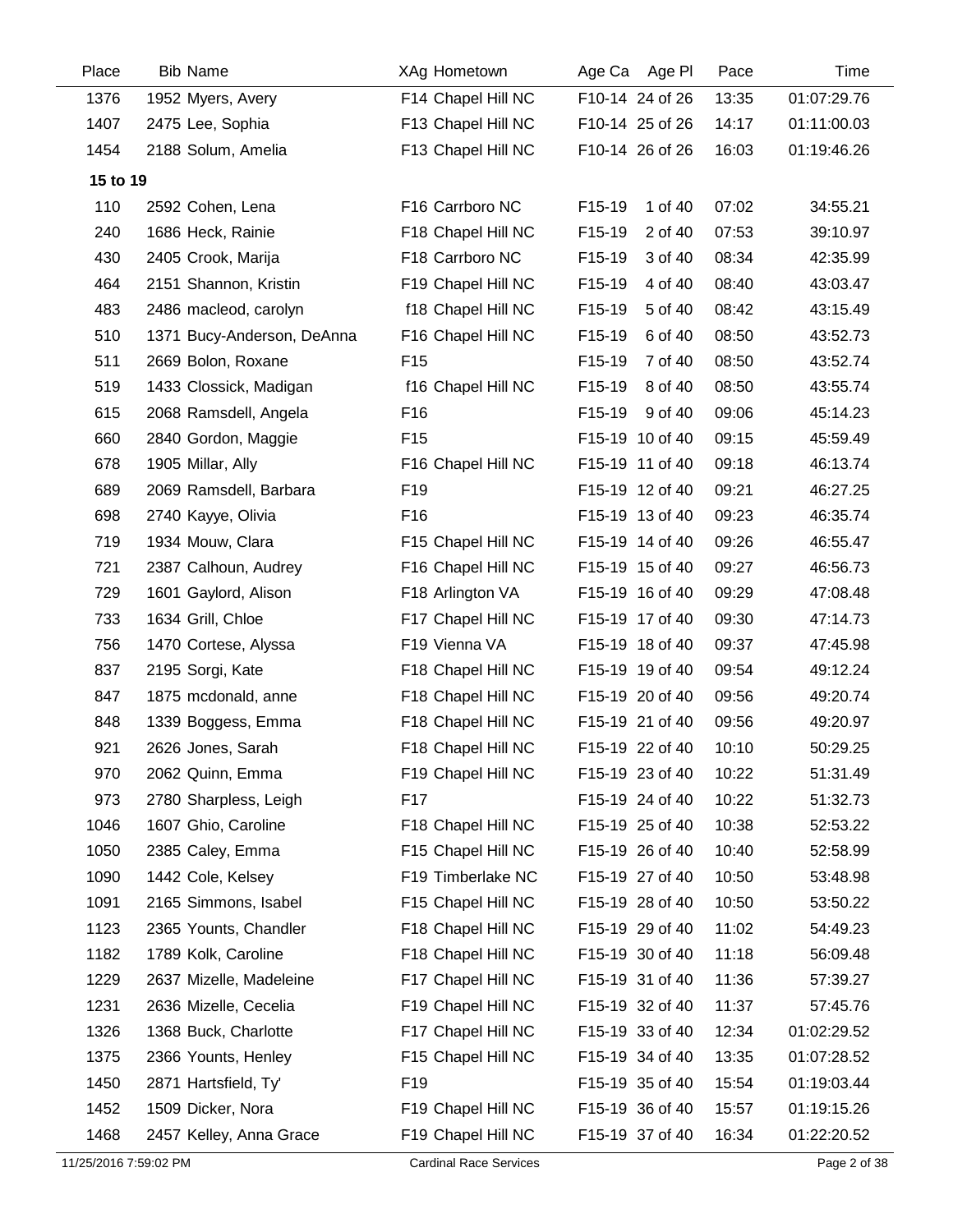| Place    | <b>Bib Name</b>           | XAg Hometown        | Age Ca<br>Age Pl  | Pace  | Time        |
|----------|---------------------------|---------------------|-------------------|-------|-------------|
| 1497     | 2460 Kirk, Klara          | F15 Durham NC       | F15-19 38 of 40   | 17:45 | 01:28:14.74 |
| 1499     | 2461 Kirk, Klaudia        | F18 Durham NC       | F15-19 39 of 40   | 17:46 | 01:28:17.01 |
| 1510     | 1935 Mouw, Ella           | F16 Chapel Hill NC  | F15-19 40 of 40   | 18:26 | 01:31:36.84 |
| 20 to 24 |                           |                     |                   |       |             |
| 35       | 2458 Kerwin, Sarah Jane   | F23 Carrboro NC     | 1 of 74<br>F20-24 | 06:08 | 30:29.96    |
| 57       | 2176 Smith, Alison        | F23 Chapel Hill NC  | F20-24<br>2 of 74 | 06:27 | 32:01.47    |
| 91       | 2645 Phillips, Alexa      | f21 Carrboro NC     | F20-24<br>3 of 74 | 06:51 | 34:04.47    |
| 97       | 1738 Ismail, Alison       | F22 Raleigh NC      | F20-24<br>4 of 74 | 06:54 | 34:18.22    |
| 100      | 2317 Weeks, Ahna          | F23 Carrboro NC     | F20-24<br>5 of 74 | 06:56 | 34:25.47    |
| 130      | 1370 Buck, Kelley         | F21 Chapel Hill NC  | F20-24<br>6 of 74 | 07:09 | 35:29.98    |
| 158      | 2770 Christopher, Eleanor | F24                 | F20-24<br>7 of 74 | 07:19 | 36:23.96    |
| 179      | 2545 Smith, Madeline      | F20 Chapel Hill NC  | F20-24<br>8 of 74 | 07:31 | 37:19.72    |
| 230      | 2572 Willcox, Alexandra   | F21 Carrboro NC     | F20-24<br>9 of 74 | 07:50 | 38:55.98    |
| 245      | 2433 Hansen, Katie        | F20 Chapel Hill NC  | F20-24 10 of 74   | 07:54 | 39:17.23    |
| 275      | 2678 Burch, Carlen        | F <sub>21</sub>     | F20-24 11 of 74   | 08:02 | 39:56.22    |
| 294      | 2680 Burch, Rachel        | F <sub>21</sub>     | F20-24 12 of 74   | 08:07 | 40:20.47    |
| 302      | 2303 Walsh, Caitlin       | F24 Chapel Hill NC  | F20-24 13 of 74   | 08:08 | 40:27.72    |
| 310      | 2679 Burch, Samantha      | F <sub>23</sub>     | F20-24 14 of 74   | 08:11 | 40:42.22    |
| 327      | 2862 Toole, Lauren        | F <sub>24</sub>     | F20-24 15 of 74   | 08:16 | 41:03.22    |
| 353      | 2865 Grant, Alexandra     | F <sub>21</sub>     | F20-24 16 of 74   | 08:20 | 41:26.97    |
| 381      | 1856 Marshall, Katie      | F22 Chapel Hill NC  | F20-24 17 of 74   | 08:24 | 41:46.47    |
| 391      | 2167 Simmons, Sydney      | F23 Chapel Hill NC  | F20-24 18 of 74   | 08:27 | 41:58.48    |
| 398      | 2399 Caughlin, Emma       | F24 Raleigh NC      | F20-24 19 of 74   | 08:29 | 42:09.23    |
| 413      | 1658 Hamilton, Christine  | F22 Chapel Hill NC  | F20-24 20 of 74   | 08:32 | 42:22.22    |
| 423      | 2439 herndon, delaney     | f21 Durham NC       | F20-24 21 of 74   | 08:33 | 42:31.97    |
| 497      | 2655 Watters, Cassandra   | F21 Chapel Hill NC  | F20-24 22 of 74   | 08:47 | 43:38.98    |
| 503      | 1253 Anscher, Samantha    | F24 Brighton MA     | F20-24 23 of 74   | 08:48 | 43:45.97    |
| 588      | 2617 Hartman, Evelyn      | F24 Williamsburg VA | F20-24 24 of 74   | 09:02 | 44:51.76    |
| 600      | 2468 Lancaster, Nicola    | F23 Raleigh NC      | F20-24 25 of 74   | 09:03 | 44:57.72    |
| 630      | 1843 Lyu, Jennifer        | F21 Chapel Hill NC  | F20-24 26 of 74   | 09:10 | 45:34.73    |
| 639      | 2282 VanWormer, Dana      | F24 Chapel Hill NC  | F20-24 27 of 74   | 09:13 | 45:46.47    |
| 645      | 2491 Margolis, Sara       | F22 Chapel Hill NC  | F20-24 28 of 74   | 09:13 | 45:48.98    |
| 704      | 2874 Pierce, Margaret     | F <sub>23</sub>     | F20-24 29 of 74   | 09:24 | 46:42.74    |
| 740      | 2735 Reuland, Frances     | F <sub>20</sub>     | F20-24 30 of 74   | 09:33 | 47:29.48    |
| 765      | 2570 Whittemore, Rachael  | F24 Chapel Hill NC  | F20-24 31 of 74   | 09:39 | 47:58.23    |
| 770      | 2756 Mendes, Alexa        | F <sub>22</sub>     | F20-24 32 of 74   | 09:39 | 47:59.96    |
| 771      | 2701 Gilland, Laura       | F <sub>23</sub>     | F20-24 33 of 74   | 09:40 | 48:01.74    |
| 810      | 1525 Duncan, Sarah        | F24 Columbus OH     | F20-24 34 of 74   | 09:48 | 48:42.72    |
| 891      | 2448 Holt, Amanda         | F24 Chapel Hill NC  | F20-24 35 of 74   | 10:06 | 50:13.96    |
| 926      | 1651 Hageman, Kelsey      | F20 Charlotte NC    | F20-24 36 of 74   | 10:11 | 50:35.99    |
| 930      | 1611 Gingrich, Abby       | F24 Raleigh NC      | F20-24 37 of 74   | 10:12 | 50:39.72    |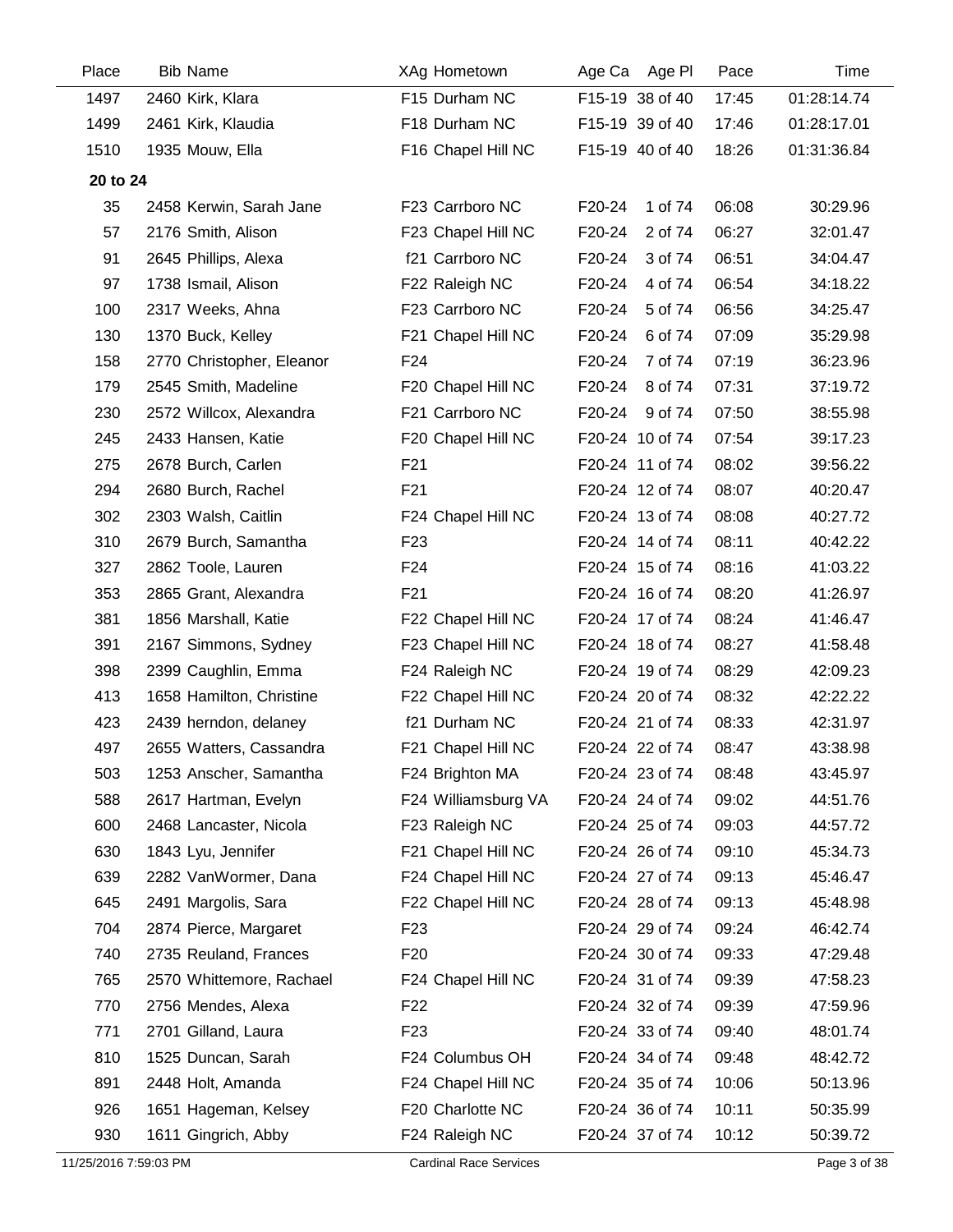| Place                 | <b>Bib Name</b>            | XAg Hometown                  | Age Pl<br>Age Ca               | Pace  | Time         |
|-----------------------|----------------------------|-------------------------------|--------------------------------|-------|--------------|
| 933                   | 2835 Edwards, Mary         | F21                           | F20-24 38 of 74                | 10:12 | 50:42.24     |
| 956                   | 2549 Speer, Jennifer       | F23 Chapel Hill NC            | F20-24 39 of 74                | 10:18 | 51:12.21     |
| 992                   | 2628 Kim, Patricia         | F20 Carrboro NC               | F20-24 40 of 74                | 10:25 | 51:46.22     |
| 999                   | 2346 Wintringham, Jennifer | F23 Chapel Hill NC            | F20-24 41 of 74                | 10:26 | 51:48.97     |
| 1026                  | 2627 Kim, Michelle         | F24 Carrboro NC               | F20-24 42 of 74                | 10:32 | 52:23.23     |
| 1029                  | 2487 Macleod, Kirstin      | f20 Chapel Hill NC            | F20-24 43 of 74                | 10:33 | 52:25.47     |
| 1070                  | 2056 Prinzhorn, Ashley     | F21 Carrboro NC               | F20-24 44 of 74                | 10:45 | 53:24.24     |
| 1081                  | 2531 randolph, charli      | F24 Chapel Hill NC            | F20-24 45 of 74                | 10:47 | 53:37.23     |
| 1104                  | 2860 Fisher, Elizabeth     | F <sub>22</sub>               | F20-24 46 of 74                | 10:57 | 54:23.97     |
| 1108                  | 1497 DeAngelo, Katherine   | F24 Carrboro NC               | F20-24 47 of 74                | 10:58 | 54:30.24     |
| 1168                  | 2853 Cui, Julie            | F <sub>23</sub>               | F20-24 48 of 74                | 11:14 | 55:51.25     |
| 1183                  | 1790 Kolk, Christine       | F20 Chapel Hill NC            | F20-24 49 of 74                | 11:18 | 56:09.74     |
| 1185                  | 1557 Fields, Maddie        | F20 Chapel Hill NC            | F20-24 50 of 74                | 11:18 | 56:10.24     |
| 1193                  | 1767 kayye, annabelle      | f21 Chapel Hill NC            | F20-24 51 of 74                | 11:22 | 56:27.48     |
| 1194                  | 2559 Sun, Jenny            | F24 Chapel Hill NC            | F20-24 52 of 74                | 11:22 | 56:30.46     |
| 1209                  | 2308 Walton, Sydney        | F24 DURHAM NC                 | F20-24 53 of 74                | 11:29 | 57:06.49     |
| 1215                  | 1950 Musso, Melanie        | F24 Chapel Hill NC            | F20-24 54 of 74                | 11:30 | 57:09.72     |
| 1216                  | 1948 Musso, Jennifer       | F23 Chapel Hill NC            | F20-24 55 of 74                | 11:30 | 57:09.99     |
| 1219                  | 1967 Neufeld, Charlie      | F24 Chapel Hill NC            | F20-24 56 of 74                | 11:33 | 57:25.76     |
| 1232                  | 1394 Carson, Claire        | F24 DURHAM NC                 | F20-24 57 of 74                | 11:39 | 57:53.54     |
| 1241                  | 1265 Ayers, Taylor         | F21 Durham NC                 | F20-24 58 of 74                | 11:46 | 58:28.52     |
| 1277                  | 2854 Scheible, Becky       | F <sub>22</sub>               | F20-24 59 of 74                | 12:03 | 59:51.76     |
| 1296                  | 2785 Ruff, Evelyn          | F <sub>20</sub>               | F20-24 60 of 74                | 12:17 | 01:01:05.28  |
| 1308                  | 2327 WHALEN, carolyn       | F23 Durham NC                 | F20-24 61 of 74                | 12:24 | 01:01:40.03  |
| 1327                  | 1369 Buck, Emory           | F23 Chapel Hill NC            | F20-24 62 of 74                | 12:34 | 01:02:29.55  |
| 1334                  | 2497 Mckenna, Megan        | F24 Chapel Hill NC            | F20-24 63 of 74                | 12:43 | 01:03:09.76  |
| 1351                  | 2045 Pottenger, Tatum      | F24 Durham NC                 | F20-24 64 of 74                | 13:00 | 01:04:37.67  |
| 1355                  | 2272 Tully, Emily          | F23 Chapel Hill NC            | F20-24 65 of 74                | 13:05 | 01:05:01.53  |
| 1358                  | 1443 Coleman, Anna         | F20 Chapel Hill NC            | F20-24 66 of 74                | 13:09 | 01:05:19.01  |
| 1410                  | 2493 Marron, Alanna        | F24 DURHAM NC                 | F20-24 67 of 74                | 14:20 | 01:11:16.52  |
| 1415                  | 1956 Mylod, Mackenzie      | F24 Cary NC                   | F20-24 68 of 74                | 14:32 | 01:12:15.03  |
| 1480                  | 1718 Hiskey, Arlee         | F22 DURHAM NC                 | F20-24 69 of 74                | 17:00 | 01:24:28.52  |
| 1481                  | 1568 Flynn, Tegan          | F24 Chapel Hill NC            | F20-24 70 of 74                | 17:06 | 01:24:57.01  |
| 1485                  | 2361 Xu, Alice             | F24 Chapel Hill NC            | F20-24 71 of 74                | 17:16 | 01:25:50.51  |
| 1486                  | 2369 Yu, Angela            | F24 Ithaca NY                 | F20-24 72 of 74                | 17:16 | 01:25:50.52  |
| 1504                  | 2622 Jones, Caroline       | F22 Chapel Hill NC            | F20-24 73 of 74                | 18:04 | 01:29:46.28  |
| 1505                  | 2625 Jones, Kimberly       | F24 New York NY               | F20-24 74 of 74                | 18:04 | 01:29:46.53  |
| 25 to 29              |                            |                               |                                |       |              |
| 46                    | 2633 lutz, michelle        | f27 DURHAM NC                 | 1 of 99<br>F25-29              | 06:15 | 31:04.46     |
| 53                    | 1872 McCravy, Libby        | F27 Durham NC                 | F25-29<br>2 of 99              | 06:22 | 31:39.72     |
| 68                    | 1264 Ayers, Nora           | F26 Durham NC                 | F <sub>25</sub> -29<br>3 of 99 | 06:36 | 32:49.48     |
| 11/25/2016 7:59:04 PM |                            | <b>Cardinal Race Services</b> |                                |       | Page 4 of 38 |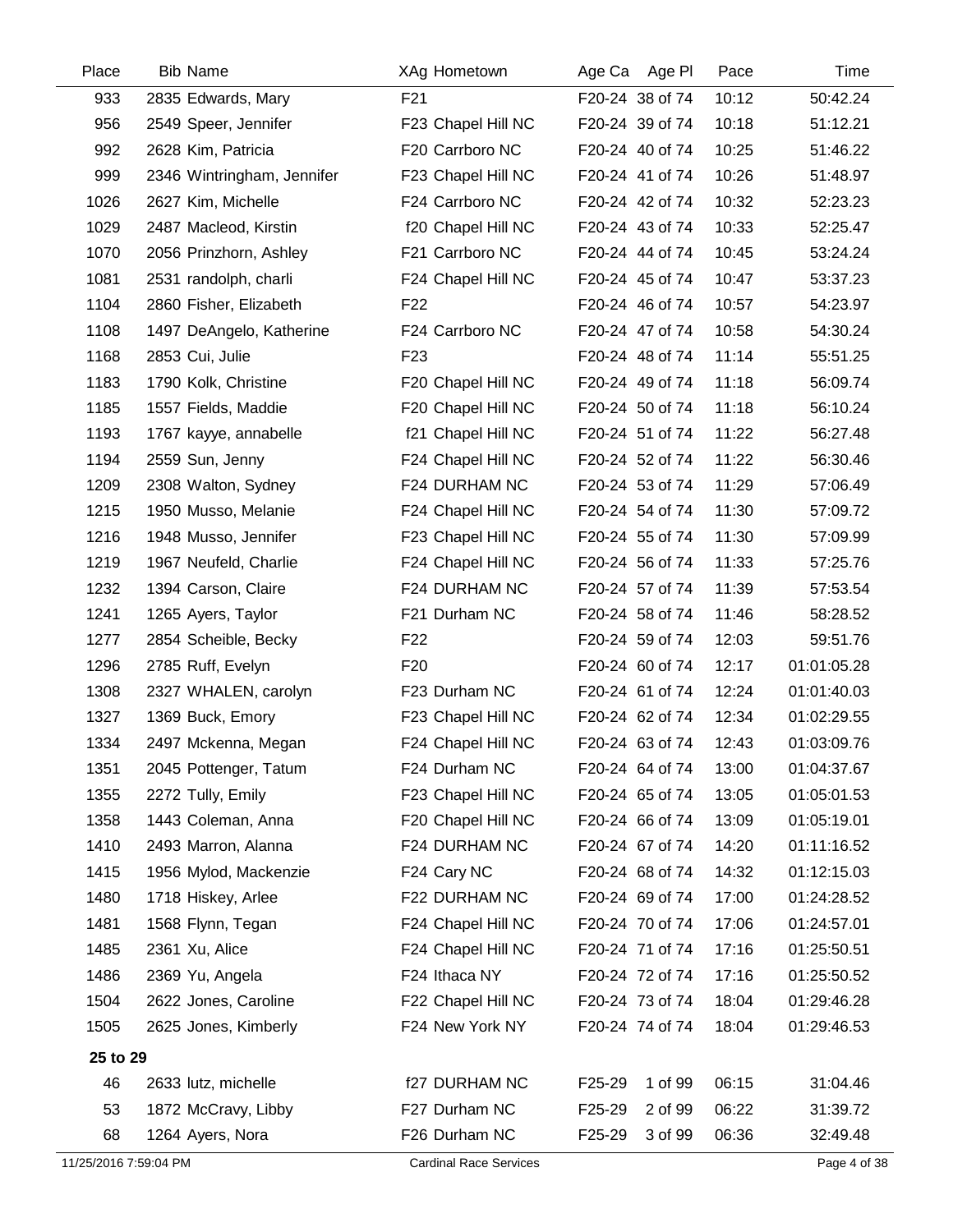| Place | <b>Bib Name</b>             | XAg Hometown         | Age Ca<br>Age Pl  | Pace  | Time     |
|-------|-----------------------------|----------------------|-------------------|-------|----------|
| 128   | 2455 jones, anna            | f27 Carrboro NC      | F25-29<br>4 of 99 | 07:08 | 35:28.47 |
| 160   | 1879 McDonnell, Becky       | F27 Durham NC        | F25-29<br>5 of 99 | 07:22 | 36:35.47 |
| 163   | 1245 Ambrosino, Mary        | F26 Durham NC        | F25-29<br>6 of 99 | 07:23 | 36:43.97 |
| 188   | 2453 lafrati, Laura         | F29 Chapel Hill NC   | F25-29<br>7 of 99 | 07:34 | 37:34.22 |
| 206   | 2363 Young, Jessica         | F27 Chapel Hill NC   | F25-29<br>8 of 99 | 07:41 | 38:11.47 |
| 218   | 1281 Bartz, Angela          | F27 Carrboro NC      | F25-29<br>9 of 99 | 07:46 | 38:35.97 |
| 274   | 1454 Conkln, Lindsey        | F28 Chapel Hill NC   | F25-29 10 of 99   | 08:02 | 39:55.46 |
| 279   | 1452 Conklin, Kristi        | F26 Chapel Hill NC   | F25-29 11 of 99   | 08:03 | 39:58.23 |
| 303   | 1476 Crockett, Haley        | F26 Raleigh NC       | F25-29 12 of 99   | 08:09 | 40:27.98 |
| 317   | 1972 Noah, Hannah           | F26 Carrboro NC      | F25-29 13 of 99   | 08:13 | 40:52.21 |
| 321   | 1366 Bryant, Steph          | F29 Carrboro NC      | F25-29 14 of 99   | 08:14 | 40:56.97 |
| 324   | 1397 Carstens, Claire       | F25 Chapel Hill NC   | F25-29 15 of 99   | 08:15 | 41:01.46 |
| 331   | 2470 Lawrance, Hayley       | F27 Brooklyn NY      | F25-29 16 of 99   | 08:16 | 41:05.24 |
| 344   | 1423 Chu, Danielle          | F29 Philadelphia PA  | F25-29 17 of 99   | 08:19 | 41:19.97 |
| 348   | 1942 Murphy, Erica          | F26 Wilmington NC    | F25-29 18 of 99   | 08:20 | 41:23.49 |
| 366   | 2435 Hausch, Lisa           | F29 Annandale VA     | F25-29 19 of 99   | 08:22 | 41:34.25 |
| 382   | 2256 Thompson, Jessica      | F25 Chapel Hill NC   | F25-29 20 of 99   | 08:25 | 41:47.97 |
| 386   | 2353 Woodard, Warren        | F25 Chapel Hill NC   | F25-29 21 of 99   | 08:25 | 41:51.22 |
| 387   | 2352 Woodard, Kate          | F26 Chapel Hill NC   | F25-29 22 of 99   | 08:25 | 41:52.23 |
| 422   | 2299 Walker, Morgan         | F25 Boston MA        | F25-29 23 of 99   | 08:33 | 42:31.73 |
| 433   | 1703 Hesterberg, Rebecca    | F25 Tampa FL         | F25-29 24 of 99   | 08:35 | 42:39.73 |
| 436   | 1579 Frantz, Emily          | F29 Chapel Hill NC   | F25-29 25 of 99   | 08:35 | 42:41.47 |
| 437   | 1578 frantz, caroline       | f26 Nashville TN     | F25-29 26 of 99   | 08:35 | 42:41.73 |
| 445   | 1563 Finn, Caitlin          | F25 New York NY      | F25-29 27 of 99   | 08:37 | 42:47.47 |
| 461   | 2675 Farris, Morgan         | F <sub>26</sub>      | F25-29 28 of 99   | 08:39 | 42:58.23 |
| 465   | 1288 Beals, Kendall         | F25 Chapel Hill NC   | F25-29 29 of 99   | 08:40 | 43:04.71 |
| 468   | 2111 Ross, Morven           | F28 Chapel Hill NC   | F25-29 30 of 99   | 08:40 | 43:05.72 |
| 471   | 2746 Hopper, Karen          | F27                  | F25-29 31 of 99   | 08:40 | 43:06.01 |
| 482   | 1275 Baker, Katie           | F28 New York City NY | F25-29 32 of 99   | 08:42 | 43:14.22 |
| 515   | 1610 GIL GONZALEZ, Maria    | F <sub>28</sub>      | F25-29 33 of 99   | 08:50 | 43:54.98 |
| 527   | 1714 Hirschfield, Ashley    | F26 Durham NC        | F25-29 34 of 99   | 08:51 | 44:01.23 |
| 535   | 2652 Smith-Overman, Brianna | F28 Durham NC        | F25-29 35 of 99   | 08:53 | 44:09.72 |
| 570   | 2539 Scallion, Megan        | F28 Durham NC        | F25-29 36 of 99   | 09:00 | 44:41.74 |
| 585   | 2647 Power, Julianne        | F26 Chapel Hill NC   | F25-29 37 of 99   | 09:01 | 44:51.24 |
| 611   | 2593 Craig, Abby            | F25 Chapel Hill NC   | F25-29 38 of 99   | 09:05 | 45:08.98 |
| 636   | 1752 Jones, Marie           | F25 Pittsboro NC     | F25-29 39 of 99   | 09:12 | 45:44.25 |
| 644   | 2222 Straub, Magdalena      | F26 College Park MD  | F25-29 40 of 99   | 09:13 | 45:48.73 |
| 648   | 2471 Lawrence, Ellie        | F28 Boone NC         | F25-29 41 of 99   | 09:14 | 45:50.98 |
| 655   | 2221 Straub, Liza           | F28 Chapel Hill NC   | F25-29 42 of 99   | 09:15 | 45:55.96 |
| 658   | 2231 Sullivan, Caitlin      | F29 Durham NC        | F25-29 43 of 99   | 09:15 | 45:58.73 |
| 673   | 2313 Waters, Hillary        | F28 Chapel Hill NC   | F25-29 44 of 99   | 09:17 | 46:08.22 |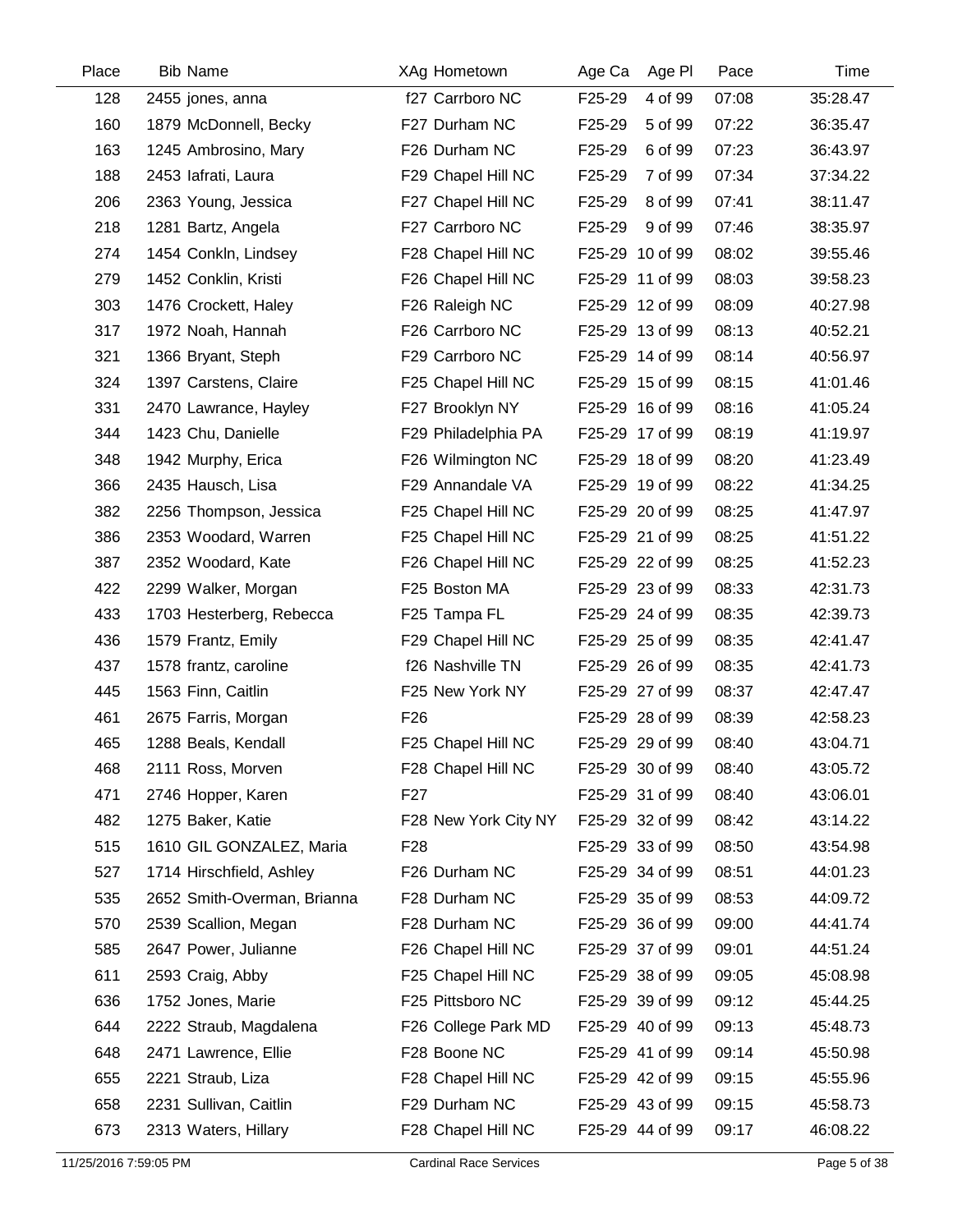| Place | <b>Bib Name</b>               | XAg Hometown       | Age Ca Age Pl   | Pace  | Time        |
|-------|-------------------------------|--------------------|-----------------|-------|-------------|
| 674   | 2621 Hoerner, Erin            | F27 Chapel Hill NC | F25-29 45 of 99 | 09:17 | 46:08.48    |
| 685   | 2073 Ramsdell, Sam            | F26 Raleigh NC     | F25-29 46 of 99 | 09:19 | 46:20.47    |
| 716   | 1588 Fuchs, Rachael           | F25 Carrboro NC    | F25-29 47 of 99 | 09:25 | 46:50.47    |
| 726   | 2329 WHALEN, krista           | F27 Durham NC      | F25-29 48 of 99 | 09:29 | 47:05.73    |
| 727   | 2081 Reed, Megan              | F28 Apex NC        | F25-29 49 of 99 | 09:29 | 47:08.22    |
| 738   | 1383 Calabrese, Emma          | F28 Carrboro NC    | F25-29 50 of 99 | 09:32 | 47:24.97    |
| 769   | 1296 Begej, Izzy              | F25 Durham NC      | F25-29 51 of 99 | 09:39 | 47:59.21    |
| 778   | 1419 Cheves, Avery            | F27 Carrboro NC    | F25-29 52 of 99 | 09:41 | 48:06.46    |
| 797   | 1857 Martin, Anna             | F26 Durham NC      | F25-29 53 of 99 | 09:45 | 48:27.74    |
| 823   | 1513 Dictus, Cassandra        | F29 Durham NC      | F25-29 54 of 99 | 09:52 | 49:01.43    |
| 833   | 2145 Seelbach, Lauren         | F28 Baltimore MD   | F25-29 55 of 99 | 09:53 | 49:06.72    |
| 836   | 1239 Allen, Caroline          | F27 RALEIGH NC     | F25-29 56 of 99 | 09:53 | 49:09.46    |
| 849   | 2511 Ndugga, Nambi            | F25 Chapel Hill NC | F25-29 57 of 99 | 09:56 | 49:21.47    |
| 857   | 2430 Gwizd, Samantha          | F <sub>25</sub>    | F25-29 58 of 99 | 09:58 | 49:30.97    |
| 887   | 2018 Passannante, Elizabeth   | F27 Brooklyn NY    | F25-29 59 of 99 | 10:06 | 50:10.99    |
| 889   | 2194 Sorensen, Lucy           | F29 Durham NC      | F25-29 60 of 99 | 10:06 | 50:13.22    |
| 923   | 1401 Casale, Lindsay          | F29 Brooklyn NY    | F25-29 61 of 99 | 10:10 | 50:31.25    |
| 959   | 1367 Bryant-Comstock, Katelyn | F29 Washington DC  | F25-29 62 of 99 | 10:19 | 51:13.99    |
| 961   | 2513 Nogo, Jasmina            | F29 Durham NC      | F25-29 63 of 99 | 10:19 | 51:14.97    |
| 963   | 2239 Swartz, Kaela            | F29 Atlanta GA     | F25-29 64 of 99 | 10:20 | 51:22.00    |
| 987   | 1489 Dais, Jaslin             | F28 Chapel Hill NC | F25-29 65 of 99 | 10:24 | 51:42.00    |
| 989   | 2034 Piontak, Rachel          | F29 Raleigh NC     | F25-29 66 of 99 | 10:24 | 51:43.47    |
| 1006  | 1689 Heffron, Rebecca         | F25 Columbia MO    | F25-29 67 of 99 | 10:27 | 51:54.73    |
| 1047  | 2245 Tauchen, Christine       | F29 Richmond VA    | F25-29 68 of 99 | 10:38 | 52:53.23    |
| 1066  | 1730 Holloman, Keuren         | F28 Durham NC      | F25-29 69 of 99 | 10:44 | 53:20.97    |
| 1089  | 2766 Ray, Katie               | F <sub>28</sub>    | F25-29 70 of 99 | 10:49 | 53:46.24    |
| 1099  | 1882 McHenry, Laurel          | F26                | F25-29 71 of 99 | 10:53 | 54:03.23    |
| 1124  | 2619 Hayes, Meredith          | F27 Carrboro NC    | F25-29 72 of 99 | 11:02 | 54:50.73    |
| 1146  | 2508 Murray, Allison          | F28 Durham NC      | F25-29 73 of 99 | 11:09 | 55:24.25    |
| 1147  | 2500 McKenzie, Michaela       | F <sub>29</sub>    | F25-29 74 of 99 | 11:09 | 55:26.45    |
| 1181  | 1977 Norwood, Assa            | F29 Chapel Hill NC | F25-29 75 of 99 | 11:17 | 56:05.23    |
| 1196  | 1348 Brecher, Juliana         | F25 Chapel Hill NC | F25-29 76 of 99 | 11:23 | 56:32.99    |
| 1207  | 2116 Salvo-Lewis, Carla       | F28 Chapel Hill NC | F25-29 77 of 99 | 11:28 | 56:57.71    |
| 1220  | 1521 Dougherty, Tiffany       | F26 Durham NC      | F25-29 78 of 99 | 11:34 | 57:29.76    |
| 1223  | 1328 Bloom, Rachael           | F29 Chapel Hill NC | F25-29 79 of 99 | 11:35 | 57:31.76    |
| 1250  | 2498 Mckenna, Tanis           | F28 Chapel Hill NC | F25-29 80 of 99 | 11:49 | 58:42.79    |
| 1264  | 2262 Tom, Whittney            | F26 Washington DC  | F25-29 81 of 99 | 11:57 | 59:25.01    |
| 1280  | 1351 Breeden, Kathryn         | F27 Morganton NC   | F25-29 82 of 99 | 12:05 | 01:00:02.52 |
| 1343  | 2359 Wright, Lydia            | F26 Chapel Hill NC | F25-29 83 of 99 | 12:51 | 01:03:50.02 |
| 1378  | 2886 Kim, Megan               | F <sub>29</sub>    | F25-29 84 of 99 | 13:39 | 01:07:49.51 |
| 1384  | 2141 SCOTT, SARA              | F26 Chapel Hill NC | F25-29 85 of 99 | 13:40 | 01:07:57.79 |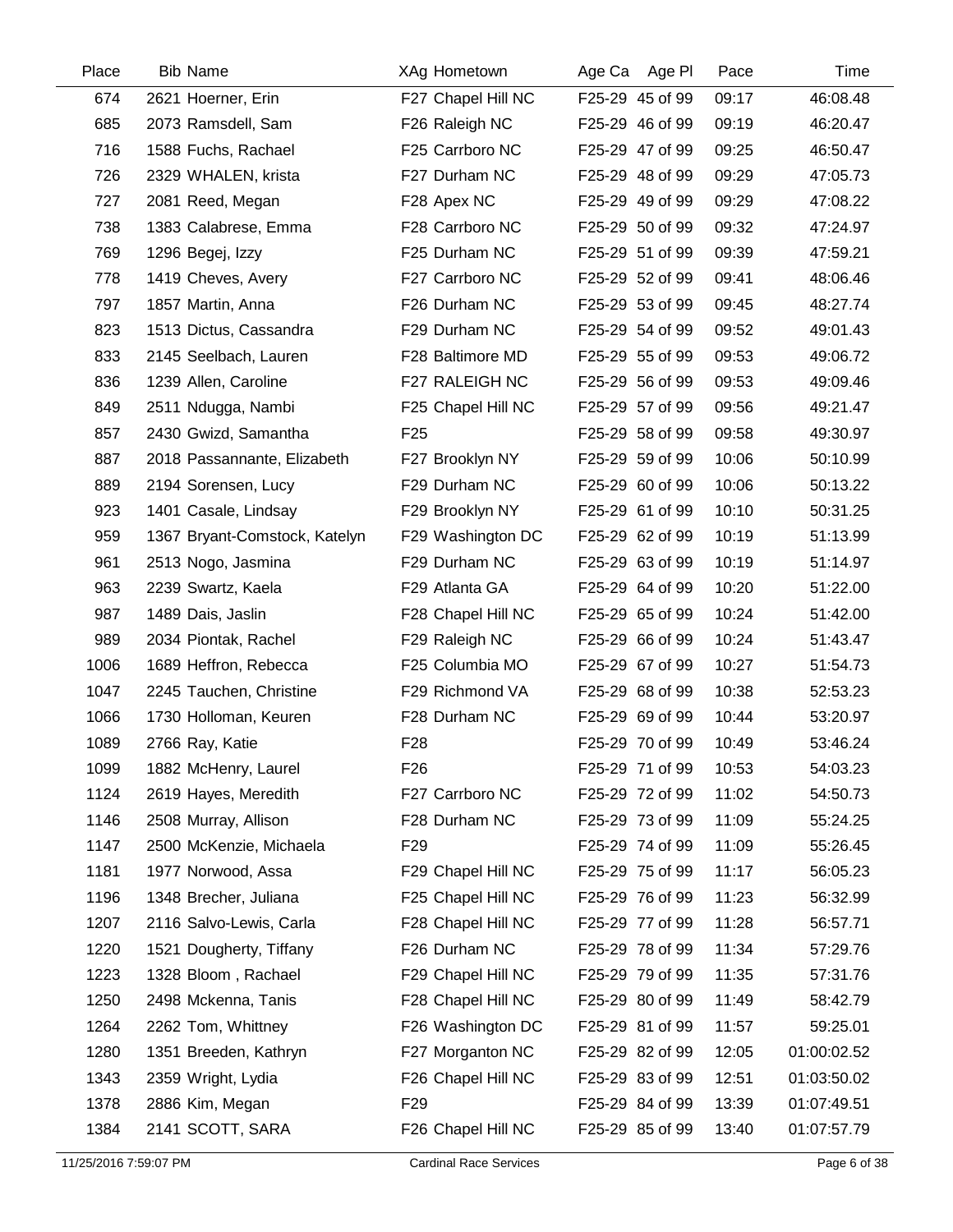| Place    | <b>Bib Name</b>              | <b>XAg Hometown</b> | Age Ca Age PI   | Pace  | Time        |
|----------|------------------------------|---------------------|-----------------|-------|-------------|
| 1389     | 2331 Wice, Kelly             | F26 Carrboro NC     | F25-29 86 of 99 | 13:45 | 01:08:21.54 |
| 1390     | 1822 Lehnert, Bri            | F27 Chapel Hill NC  | F25-29 87 of 99 | 13:48 | 01:08:35.52 |
| 1392     | 2504 Moavenzadeh, Leyla      | F25 Chapel Hill NC  | F25-29 88 of 99 | 14:00 | 01:09:35.02 |
| 1398     | 2816 Ruedig, Nellie          | F <sub>27</sub>     | F25-29 89 of 99 | 14:10 | 01:10:25.27 |
| 1399     | 1776 Kiley, Annie            | F28 DURHAM NC       | F25-29 90 of 99 | 14:10 | 01:10:25.76 |
| 1412     | 2139 Scott, Hillary          | F27 New York NY     | F25-29 91 of 99 | 14:27 | 01:11:51.02 |
| 1425     | 1375 Burrowes, Jennie        | F29 Hickory NC      | F25-29 92 of 99 | 14:40 | 01:12:52.28 |
| 1438     | 1989 Olsen, Chantal          | F25 Carrboro NC     | F25-29 93 of 99 | 15:12 | 01:15:32.26 |
| 1439     | 1990 Olsen, Marie            | F26 Durham NC       | F25-29 94 of 99 | 15:12 | 01:15:32.27 |
| 1440     | 2812 Garey Sage, Kiki        | F <sub>26</sub>     | F25-29 95 of 99 | 15:12 | 01:15:32.53 |
| 1453     | 1595 Gallagher, Grace        | F27 Chapel Hill NC  | F25-29 96 of 99 | 16:03 | 01:19:44.73 |
| 1455     | 1596 Gallagher, Lauren       | F27 Chapel Hill NC  | F25-29 97 of 99 | 16:03 | 01:19:46.29 |
| 1458     | 2718 Krouse, Becca           | F <sub>29</sub>     | F25-29 98 of 99 | 16:14 | 01:20:41.78 |
| 1511     | 1799 Lachiewicz, Mary Claire | F25 Chapel Hill NC  | F25-29 99 of 99 | 18:29 | 01:31:53.33 |
| 30 to 34 |                              |                     |                 |       |             |
| 95       | 1735 Hunter, Kym             | F34 Chapel Hill NC  | F30-34 1 of 101 | 06:53 | 34:13.48    |
| 182      | 1979 Norwood, Clare          | F34 Chapel Hill NC  | F30-34 2 of 101 | 07:32 | 37:24.47    |
| 191      | 1323 Blasiak, Leah           | F34 Chapel Hill NC  | F30-34 3 of 101 | 07:35 | 37:41.71    |
| 209      | 1854 Marion, Summer          | F30 Winchester MA   | F30-34 4 of 101 | 07:42 | 38:13.72    |
| 214      | 1324 Blasiak, Rachel         | F31 Durham NC       | F30-34 5 of 101 | 07:43 | 38:18.97    |
| 227      | 2856 Gardner, Emma           | F32                 | F30-34 6 of 101 | 07:50 | 38:54.96    |
| 242      | 1322 Blasiak, Anna           | F31                 | F30-34 7 of 101 | 07:53 | 39:11.48    |
| 259      | 1338 Boehm, Elana            | F33 Cambridge MA    | F30-34 8 of 101 | 07:59 | 39:38.97    |
| 323      | 2581 Black, Leland           | F31 Chapel Hill NC  | F30-34 9 of 101 | 08:14 | 40:57.48    |
| 369      | 2466 Kuritzky, Melanie       | F33 Chapel Hill NC  | F30-34 0 of 101 | 08:22 | 41:36.24    |
| 395      | 2214 Stifler, Tara           | F32 Chapel Hill NC  | F30-34 1 of 101 | 08:28 | 42:04.72    |
| 400      | 1362 Brown, Laura            | F31 Chapel Hill NC  | F30-34 2 of 101 | 08:29 | 42:11.46    |
| 419      | 2253 Thomas, Jennifer        | F31 Hillsborough NC | F30-34 3 of 101 | 08:33 | 42:28.72    |
| 453      | 2375 bauer, tanja            | f33 Durham NC       | F30-34 4 of 101 | 08:38 | 42:52.21    |
| 455      | 1778 King, Roxanne           | F30 Carrboro NC     | F30-34 5 of 101 | 08:38 | 42:52.98    |
| 517      | 2535 Rodriguez, Amy          | F32 Chapel Hill NC  | F30-34 6 of 101 | 08:50 | 43:55.48    |
| 539      | 1517 Doran, Elizabeth        | F33 Chapel Hill NC  | F30-34 7 of 101 | 08:53 | 44:11.24    |
| 550      | 2104 Rooney, Cassie          | F30 DURHAM NC       | F30-34 8 of 101 | 08:56 | 44:22.98    |
| 553      | 2370 Zimpritch, Hannah       | F34 Brooklyn NY     | F30-34 9 of 101 | 08:56 | 44:24.49    |
| 562      | 1796 Kumar, Prita            | F30 New York NY     | F30-34 0 of 101 | 08:58 | 44:32.73    |
| 579      | 2612 Green, Emma             | F30 Carrboro NC     | F30-34 1 of 101 | 09:01 | 44:47.47    |
| 602      | 1279 Barnes, Eileen          | F34 Durham NC       | F30-34 2 of 101 | 09:03 | 44:59.74    |
| 608      | 2715 Staley, Kristin         | F33                 | F30-34 3 of 101 | 09:04 | 45:05.74    |
| 624      | 2132 Schoenherr, Sarah       | F33 Carrboro NC     | F30-34 4 of 101 | 09:08 | 45:25.99    |
| 637      | 1826 Libby, Taylor           | F34 Carrboro NC     | F30-34 5 of 101 | 09:12 | 45:44.47    |
| 642      | 1312 Binkley, Allison        | F31 Carrboro NC     | F30-34 6 of 101 | 09:13 | 45:47.51    |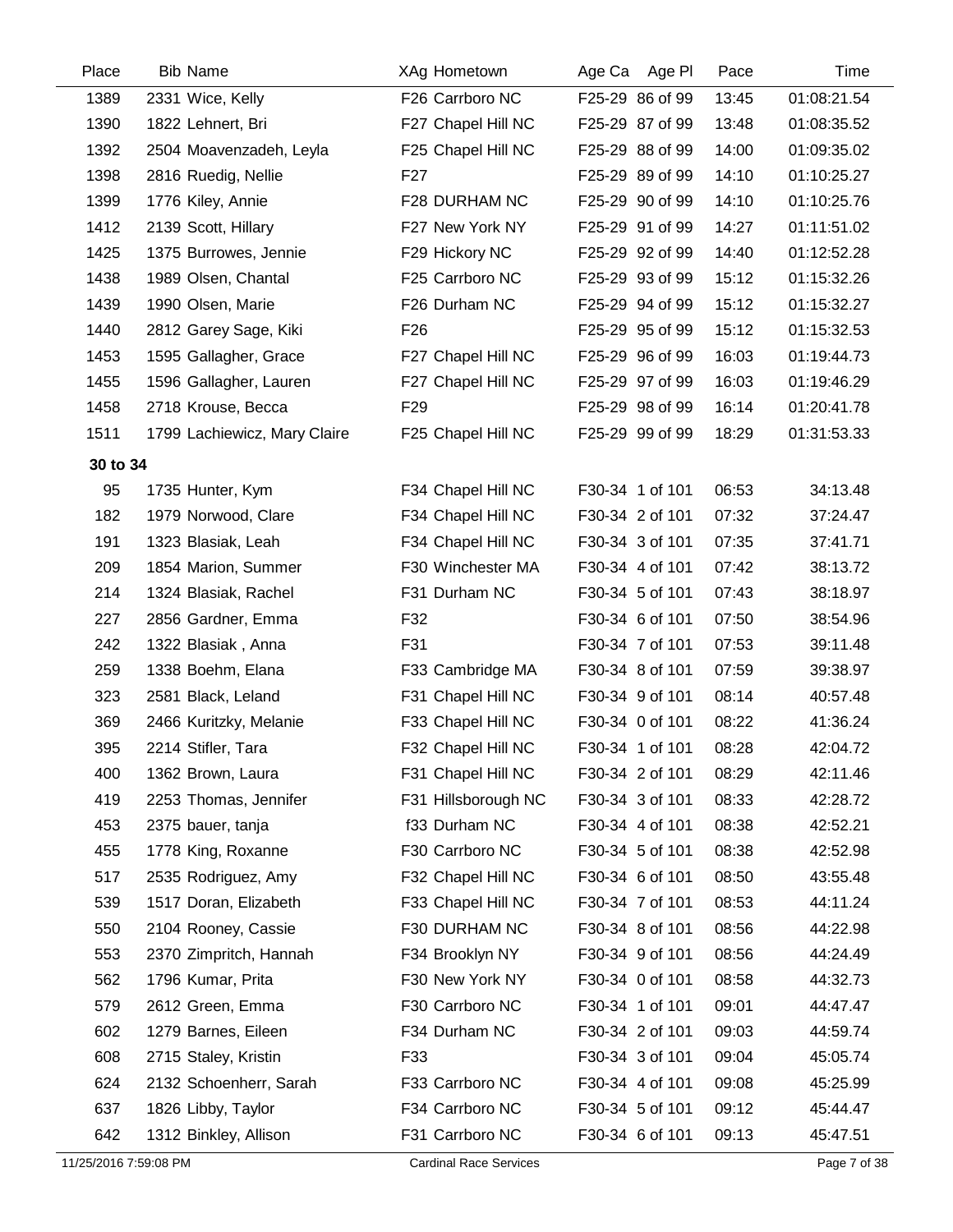| Place | <b>Bib Name</b>             | XAg Hometown          | Age Ca Age PI   | Pace  | Time     |
|-------|-----------------------------|-----------------------|-----------------|-------|----------|
| 647   | 2823 Harrawood, Emily       | F30                   | F30-34 7 of 101 | 09:13 | 45:50.71 |
| 656   | 1970 Nieman, Stephanie      | F32 Chapel Hill NC    | F30-34 8 of 101 | 09:15 | 45:56.72 |
| 657   | 2565 Vukina, Lauren         | F31 Carrboro NC       | F30-34 9 of 101 | 09:15 | 45:57.49 |
| 661   | 2552 Strauch, Christina     | F31 GRAHAM NC         | F30-34 0 of 101 | 09:15 | 46:00.46 |
| 663   | 2287 Vernon, Emily          | F33 Chapel Hill NC    | F30-34 1 of 101 | 09:16 | 46:01.25 |
| 687   | 2451 Holzapfel, Chloe       | F30 Raleigh NC        | F30-34 2 of 101 | 09:20 | 46:22.72 |
| 697   | 1773 Kelly, Abby            | F31 Carrboro NC       | F30-34 3 of 101 | 09:22 | 46:35.23 |
| 699   | 1584 French, Charlotte      | F31 nashville TN      | F30-34 4 of 101 | 09:23 | 46:36.74 |
| 720   | 2248 Taylor, Kyla           | F32 Durham NC         | F30-34 5 of 101 | 09:27 | 46:55.99 |
| 725   | 1561 Figueroa, Monica       | F32 Chapel Hill NC    | F30-34 6 of 101 | 09:28 | 47:04.72 |
| 737   | 1938 Mullen, Rory           | F31 Chapel Hill NC    | F30-34 7 of 101 | 09:32 | 47:22.47 |
| 751   | 2046 Potter, Lora           | F32 Chapel Hill NC    | F30-34 8 of 101 | 09:35 | 47:38.23 |
| 780   | 1495 Davis, Anna            | F34 manteo NC         | F30-34 9 of 101 | 09:42 | 48:11.23 |
| 785   | 1842 Lund-bardi, Betsy      | F33 Pittsboro NC      | F30-34 0 of 101 | 09:43 | 48:15.72 |
| 787   | 1801 Lam, Rebekah           | F34                   | F30-34 1 of 101 | 09:43 | 48:18.48 |
| 799   | 2025 Pearl, Morris          | F33 Chapel Hill NC    | F30-34 2 of 101 | 09:45 | 48:28.46 |
| 800   | 2106 Roscher, Michelle      | F31 Chapel Hill NC    | F30-34 3 of 101 | 09:45 | 48:28.98 |
| 802   | 2590 Clark, Ann             | F34 Chapel Hill NC    | F30-34 4 of 101 | 09:45 | 48:29.46 |
| 804   | 1295 Bedford, Lindsay       | F33 Chapel Hill NC    | F30-34 5 of 101 | 09:46 | 48:32.73 |
| 806   | 2035 Plachetka, Katie       | F33 Raleigh NC        | F30-34 6 of 101 | 09:47 | 48:38.98 |
| 832   | 2542 Smith, Casey           | F30                   | F30-34 7 of 101 | 09:53 | 49:06.72 |
| 835   | 1448 Collison, Julia        | F30 Washington DC     | F30-34 8 of 101 | 09:53 | 49:08.48 |
| 854   | 2066 Raitano, Lindsay       | F34 Carrboro NC       | F30-34 9 of 101 | 09:57 | 49:26.24 |
| 868   | 2548 sparkenbaugh, erica    | f33 Chapel Hill NC    | F30-34 0 of 101 | 10:01 | 49:44.71 |
| 872   | 1958 Nackman, Rachel        | F31 Brooklyn NY       | F30-34 1 of 101 | 10:02 | 49:52.23 |
| 876   | 1672 hart, lauren           | f32 Carrboro NC       | F30-34 2 of 101 | 10:04 | 50:00.97 |
| 880   | 1912 Miller, Chelsey        | F30 Burlington NC     | F30-34 3 of 101 | 10:04 | 50:02.98 |
| 907   | 1675 Hartzell, Jamie        | F34 Carrboro NC       | F30-34 4 of 101 | 10:08 | 50:20.97 |
| 943   | 1992 Ong, Sally             | F32 Durham NC         | F30-34 5 of 101 | 10:15 | 50:54.48 |
| 955   | 2184 Smith Taillie, Lindsey | F31 Chapel Hill NC    | F30-34 6 of 101 | 10:18 | 51:09.22 |
| 971   | 2016 Parker, Stephanie      | F30 Christiansburg VA | F30-34 7 of 101 | 10:22 | 51:31.72 |
| 986   | 1819 Leganza, Alicia        | F30 Durham NC         | F30-34 8 of 101 | 10:24 | 51:41.73 |
| 996   | 1427 Clark, Emily           | F34 Chapel Hill NC    | F30-34 9 of 101 | 10:25 | 51:47.49 |
| 1009  | 2213 Stewart, Sarah         | F31 Seattle WA        | F30-34 0 of 101 | 10:28 | 51:59.72 |
| 1018  | 1966 Nesbitt, AnnieLloyd    | F33 Raleigh NC        | F30-34 1 of 101 | 10:29 | 52:08.48 |
| 1023  | 2554 Street, Leslie         | F34 Durham NC         | F30-34 2 of 101 | 10:31 | 52:18.49 |
| 1024  | 2868 Bass, Jessica          | F30                   | F30-34 3 of 101 | 10:32 | 52:19.96 |
| 1025  | 2294 Wahl, Lucy             | F34                   | F30-34 4 of 101 | 10:32 | 52:20.72 |
| 1041  | 1399 Carter, Renee          | F32 Hillsborough NC   | F30-34 5 of 101 | 10:37 | 52:46.00 |
| 1068  | 1283 Bast, Emily            | F33 Charlotte NC      | F30-34 6 of 101 | 10:45 | 53:23.99 |
| 1079  | 1699 Hernandez, Jennifer    | F30 Durham NC         | F30-34 7 of 101 | 10:47 | 53:36.25 |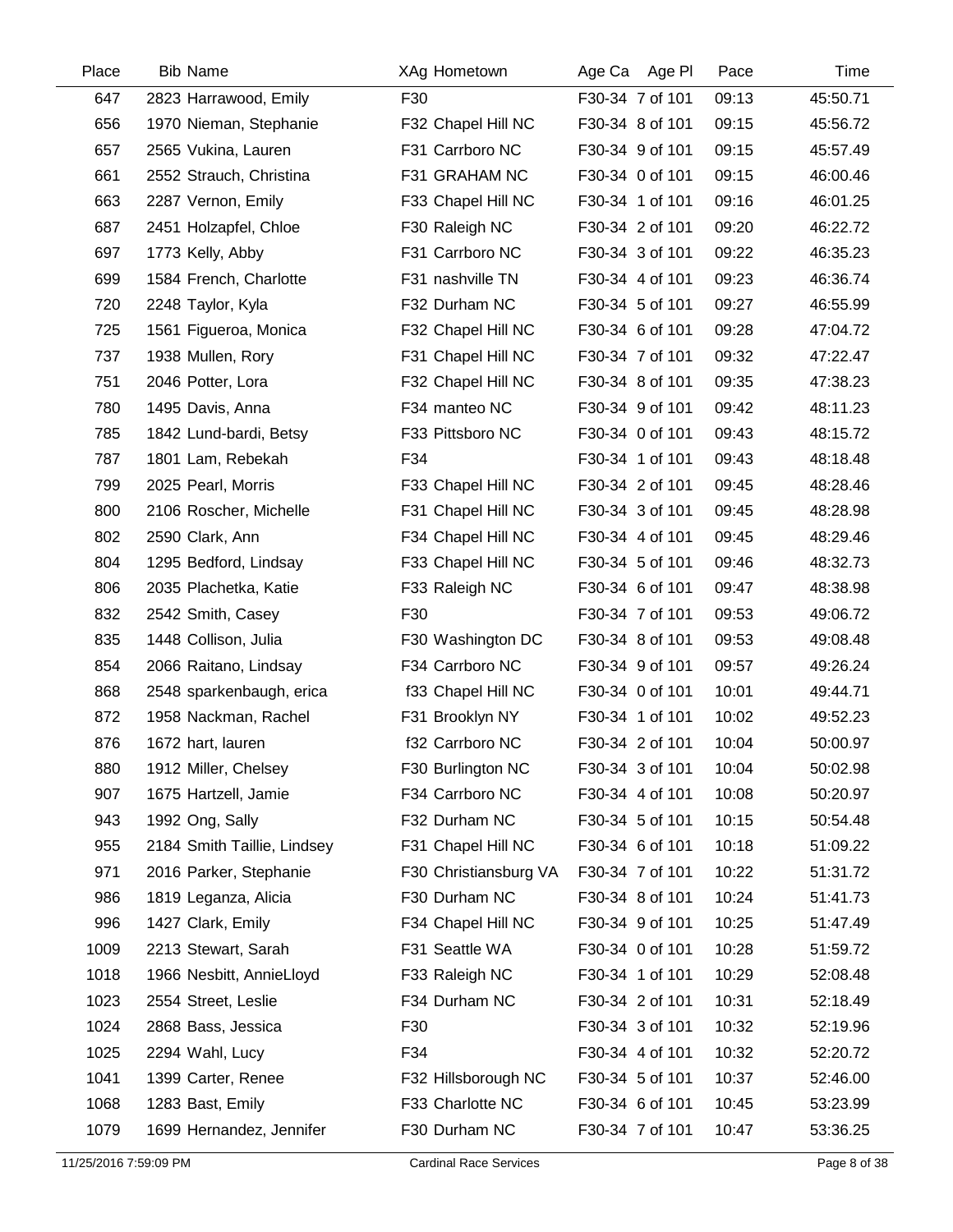| Place    | <b>Bib Name</b>           | XAg Hometown                           | Age Ca Age Pl   | Pace  | Time        |
|----------|---------------------------|----------------------------------------|-----------------|-------|-------------|
| 1094     | 2301 Wall, Lauren         | F30 DURHAM NC                          | F30-34 8 of 101 | 10:50 | 53:52.24    |
| 1114     | 2059 Pullum, Amanda       | F33 DURHAM NC                          | F30-34 9 of 101 | 11:00 | 54:42.47    |
| 1133     | 2246 tawil, laura         | f34 Chapel Hill NC                     | F30-34 0 of 101 | 11:06 | 55:10.72    |
| 1138     | 1309 Bergman, Katie       | F31                                    | F30-34 1 of 101 | 11:07 | 55:15.76    |
| 1139     | 2154 Sheedy, Mary         | F34 Chapel Hill NC                     | F30-34 2 of 101 | 11:07 | 55:16.24    |
| 1153     | 2851 Williams, Ashley     | F34                                    | F30-34 3 of 101 | 11:11 | 55:33.47    |
| 1154     | 2040 Pontious, Emily      | F34 Hillsborough NC                    | F30-34 4 of 101 | 11:11 | 55:34.74    |
| 1155     | 1318 Bissmeyer, Hannah    | F33 Durham NC                          | F30-34 5 of 101 | 11:11 | 55:35.62    |
| 1156     | 1510 Dickinson, Theresa   | F33 Durham NC                          | F30-34 6 of 101 | 11:11 | 55:35.72    |
| 1165     | 2890 Subernan, Sophie     | F30                                    | F30-34 7 of 101 | 11:13 | 55:45.72    |
| 1172     | 1748 Jewitt, Caitlin      | F32 Christiansburg VA                  | F30-34 8 of 101 | 11:16 | 55:58.97    |
| 1222     | 1384 Caldwell, Julia      | F32 Atlanta GA                         | F30-34 9 of 101 | 11:34 | 57:31.51    |
| 1237     | 2496 McElhinny, Catherine | F30 Signal Mountain TN F30-34 0 of 101 |                 | 11:43 | 58:13.02    |
| 1252     | 1666 Harris, Filamina     | F31 Pittsboro NC                       | F30-34 1 of 101 | 11:50 | 58:46.52    |
| 1256     | 1962 Nelson, Sarah Beth   | F32 Chapel Hill NC                     | F30-34 2 of 101 | 11:51 | 58:52.80    |
| 1279     | 1648 Hadler, Jessica      | F34 New York NY                        | F30-34 3 of 101 | 12:04 | 59:59.51    |
| 1291     | 1815 Lawrence, Rachel     | F34 Pittsboro NC                       | F30-34 4 of 101 | 12:13 | 01:00:41.27 |
| 1319     | 1499 Deinert, Nicole      | F33 Durham NC                          | F30-34 5 of 101 | 12:29 | 01:02:02.27 |
| 1323     | 2349 Womack, Jessica      | F31 Durham NC                          | F30-34 6 of 101 | 12:32 | 01:02:16.76 |
| 1329     | 2416 Flory, Caroline      | F32 Apex NC                            | F30-34 7 of 101 | 12:39 | 01:02:49.77 |
| 1332     | 2613 hart, jessica        | f30 Chapel Hill NC                     | F30-34 8 of 101 | 12:42 | 01:03:08.51 |
| 1335     | 2775 Chowdhurry, Anya     | F33                                    | F30-34 9 of 101 | 12:43 | 01:03:12.53 |
| 1356     | 2837 Schmid, Elizabeth    | F33                                    | F30-34 0 of 101 | 13:07 | 01:05:09.02 |
| 1357     | 1637 Grondin, Martha      | F34 newport news VA                    | F30-34 1 of 101 | 13:07 | 01:05:13.52 |
| 1360     | 1676 Harvath, Lindsay     | F33 Chapel Hill NC                     | F30-34 2 of 101 | 13:09 | 01:05:20.76 |
| 1377     | 2881 Vail, Nellie         | F34                                    | F30-34 3 of 101 | 13:38 | 01:07:45.76 |
| 1385     | 2880 Vail, Terah          | F31                                    | F30-34 4 of 101 | 13:41 | 01:08:01.77 |
| 1394     | 1630 Greiner, Kristin     | F34 Pittsboro NC                       | F30-34 5 of 101 | 14:00 | 01:09:35.77 |
| 1409     | 2376 Bergmueller, Jen     | F34 Charlotte NC 28209 F30-34 6 of 101 |                 | 14:20 | 01:11:14.01 |
| 1432     | 1705 Hetherington, Emily  | F31 ATHENS GA                          | F30-34 7 of 101 | 15:03 | 01:14:50.27 |
| 1443     | 2556 Stroupe, Crystal     | F31 Durham NC                          | F30-34 8 of 101 | 15:19 | 01:16:09.76 |
| 1459     | 2719 Osborne, Lauren      | F33                                    | F30-34 9 of 101 | 16:14 | 01:20:42.01 |
| 1484     | 1516 Dooley, Sarah        | F30 Chapel Hill NC                     | F30-34 0 of 101 | 17:08 | 01:25:10.01 |
| 1513     | 1673 Hartley, Jenna       | F31 Hillsborough NC                    | F30-34 1 of 101 | 19:48 | 01:38:23.09 |
| 35 to 39 |                           |                                        |                 |       |             |
| 42       | 2088 Rhie, Julia          | F38 Chapel Hill NC                     | F35-39 1 of 110 | 06:14 | 30:58.23    |
| 65       | 1772 kelley, rachel       | f36 Chapel Hill NC                     | F35-39 2 of 110 | 06:34 | 32:39.96    |
| 72       | 2311 Warren, Leigh        | F39 Durham NC                          | F35-39 3 of 110 | 06:41 | 33:11.71    |
| 79       | 2440 Hill, Jill Marie     | F37 Chapel Hill NC                     | F35-39 4 of 110 | 06:44 | 33:28.98    |
| 138      | 2098 Roberts, Sarah       | F35 Chapel Hill NC                     | F35-39 5 of 110 | 07:11 | 35:42.72    |
| 151      | 1247 Amsbary, Jessica     | F38 Chapel Hill NC                     | F35-39 6 of 110 | 07:17 | 36:09.47    |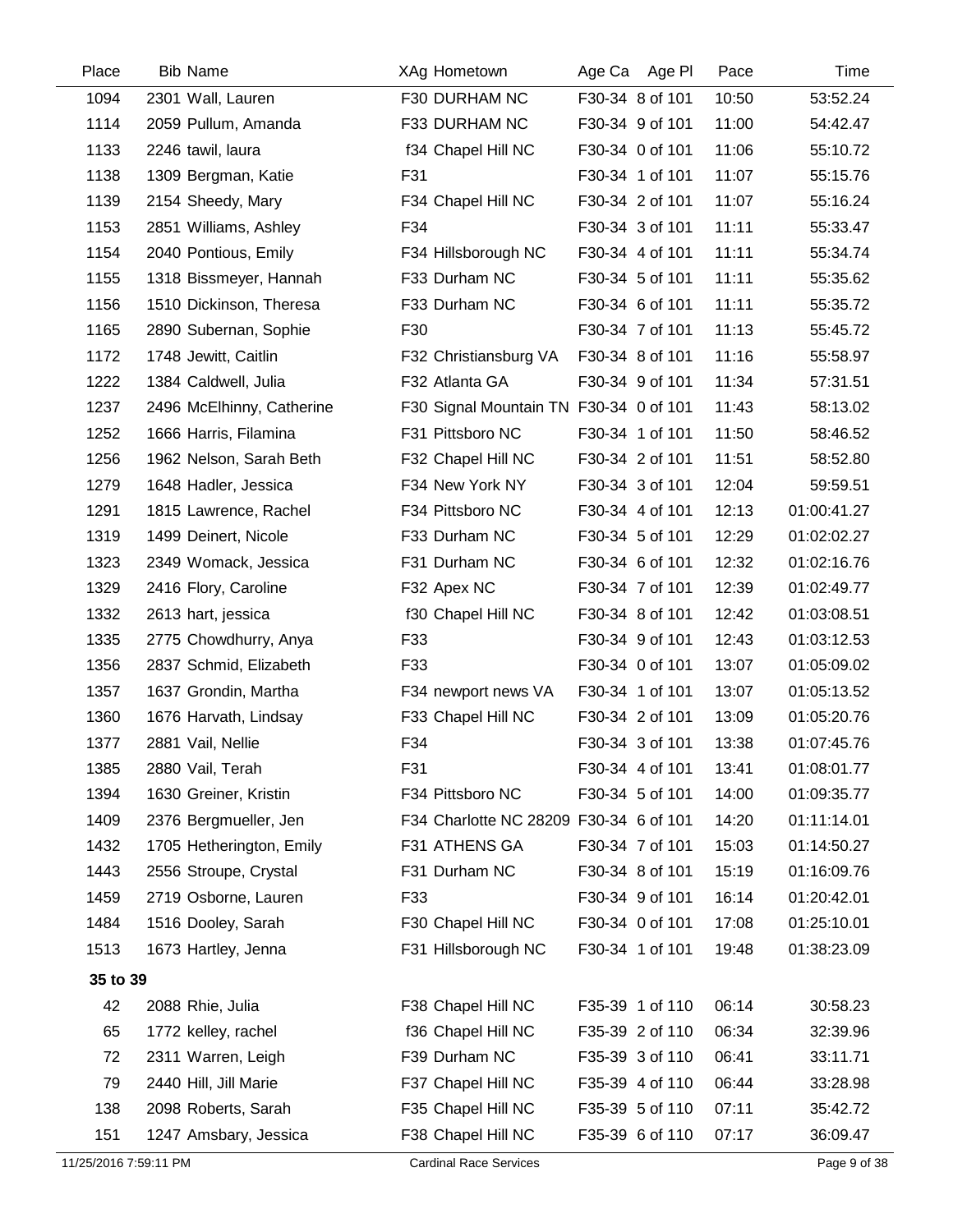| Place | <b>Bib Name</b>            | XAg Hometown        | Age Ca Age PI   | Pace  | Time     |
|-------|----------------------------|---------------------|-----------------|-------|----------|
| 154   | 1880 McGeary, Andrea       | F38 Durham NC       | F35-39 7 of 110 | 07:18 | 36:14.47 |
| 169   | 2751 Havice, Elizabeth     | F39                 | F35-39 8 of 110 | 07:25 | 36:53.22 |
| 197   | 2290 Vinas, Sarah          | F35 Chapel Hill NC  | F35-39 9 of 110 | 07:38 | 37:54.47 |
| 204   | 2206 Steffens, Elizabeth   | F39 DURHAM NC       | F35-39 0 of 110 | 07:40 | 38:07.47 |
| 236   | 2169 Singer, Amy           | F39 Hillsborough NC | F35-39 1 of 110 | 07:52 | 39:04.72 |
| 246   | 1363 Brown, Nicole         | F37 Chapel Hill NC  | F35-39 2 of 110 | 07:55 | 39:20.47 |
| 254   | 1787 Kobsik, Rebecca       | F37 Charlotte NC    | F35-39 3 of 110 | 07:57 | 39:28.97 |
| 257   | 2454 Jeuland, Shuwen       | F37 Chapel Hill NC  | F35-39 4 of 110 | 07:58 | 39:35.72 |
| 266   | 2798 Joubert, Bonnie       | F36                 | F35-39 5 of 110 | 08:01 | 39:48.22 |
| 271   | 2443 Hirschey, Rachel      | F35 DURHAM NC       | F35-39 6 of 110 | 08:01 | 39:50.73 |
| 292   | 2747 Stifler, Lisa         | F38                 | F35-39 7 of 110 | 08:06 | 40:16.71 |
| 299   | 2411 Emerson, Ashley       | F35                 | F35-39 8 of 110 | 08:08 | 40:25.72 |
| 311   | 1430 Clarke-Pearson, Emily | F38 Baltimore MD    | F35-39 9 of 110 | 08:11 | 40:42.46 |
| 313   | 1669 Harris, Tracy         | F38 Chapel Hill NC  | F35-39 0 of 110 | 08:12 | 40:43.72 |
| 320   | 1756 Judson, Erin          | F36 Chapel Hill NC  | F35-39 1 of 110 | 08:14 | 40:55.96 |
| 343   | 2215 Stolka, Kristen       | F36 Carrboro NC     | F35-39 2 of 110 | 08:19 | 41:19.72 |
| 361   | 2813 Avary, Carolina       | F37                 | F35-39 3 of 110 | 08:21 | 41:31.73 |
| 380   | 1631 Griffin, Shauna       | F39 Chapel Hill NC  | F35-39 4 of 110 | 08:24 | 41:43.97 |
| 416   | 1791 Kollins, Katharine    | F36 Chapel Hill NC  | F35-39 5 of 110 | 08:32 | 42:26.73 |
| 418   | 1640 Gulati, Tesha         | F35 Chapel Hill NC  | F35-39 6 of 110 | 08:33 | 42:28.23 |
| 454   | 1492 Dasher, Leigh Ann     | F37 Chapel Hill NC  | F35-39 7 of 110 | 08:38 | 42:52.25 |
| 462   | 2695 McKenna, Katie        | F39                 | F35-39 8 of 110 | 08:39 | 43:01.22 |
| 516   | 2423 Gall, Holli           | f37 Chapel Hill NC  | F35-39 9 of 110 | 08:50 | 43:55.21 |
| 532   | 1420 Chiarello, Ginny      | F37 Chapel Hill NC  | F35-39 0 of 110 | 08:52 | 44:05.98 |
| 541   | 1655 Halstead, Elizabeth   | F38 Apex NC         | F35-39 1 of 110 | 08:54 | 44:12.21 |
| 586   | 1292 Beaver, Melinda       | F36 Durham NC       | F35-39 2 of 110 | 09:02 | 44:51.49 |
| 590   | 2140 Scott, Kate           | F37 Chapel Hill NC  | F35-39 3 of 110 | 09:02 | 44:52.47 |
| 601   | 1742 Janusz, Andrea        | F38 Chapel Hill NC  | F35-39 4 of 110 | 09:03 | 44:58.81 |
| 614   | 1248 Anderson, Jennifer    | F39 RALEIGH NC      | F35-39 5 of 110 | 09:06 | 45:13.72 |
| 619   | 2566 Warren, Allison       | F36 Durham NC       | F35-39 6 of 110 | 09:07 | 45:17.99 |
| 628   | 1859 Martinson, Christina  | F37 Durham NC       | F35-39 7 of 110 | 09:09 | 45:30.49 |
| 662   | 1361 Brown, Katharine      | F35 Washington DC   | F35-39 8 of 110 | 09:15 | 46:00.48 |
| 675   | 1786 Kobesky, Stephanie    | F38                 | F35-39 9 of 110 | 09:17 | 46:10.50 |
| 682   | 2114 Saccoccio, Frances    | F35 Durham NC       | F35-39 0 of 110 | 09:19 | 46:17.49 |
| 686   | 2212 Stewart, Katie        | F36 Chapel Hill NC  | F35-39 1 of 110 | 09:20 | 46:21.97 |
| 706   | 1552 Fecteau, Teresa       | F38 Durham NC       | F35-39 2 of 110 | 09:24 | 46:44.22 |
| 749   | 1740 Jacobson, Sarah       | F35 Chapel Hill NC  | F35-39 3 of 110 | 09:35 | 47:37.97 |
| 752   | 1830 Lindberg, Lina        | F37 Chapel Hill NC  | F35-39 4 of 110 | 09:36 | 47:40.48 |
| 775   | 1937 mulholland, andrea    | f38 Durham NC       | F35-39 5 of 110 | 09:41 | 48:05.72 |
| 791   | 2776 Wilcher, Alisa        | F38                 | F35-39 6 of 110 | 09:44 | 48:22.47 |
| 796   | 2078 Ratner, Shana         | F37 Carrboro NC     | F35-39 7 of 110 | 09:45 | 48:27.48 |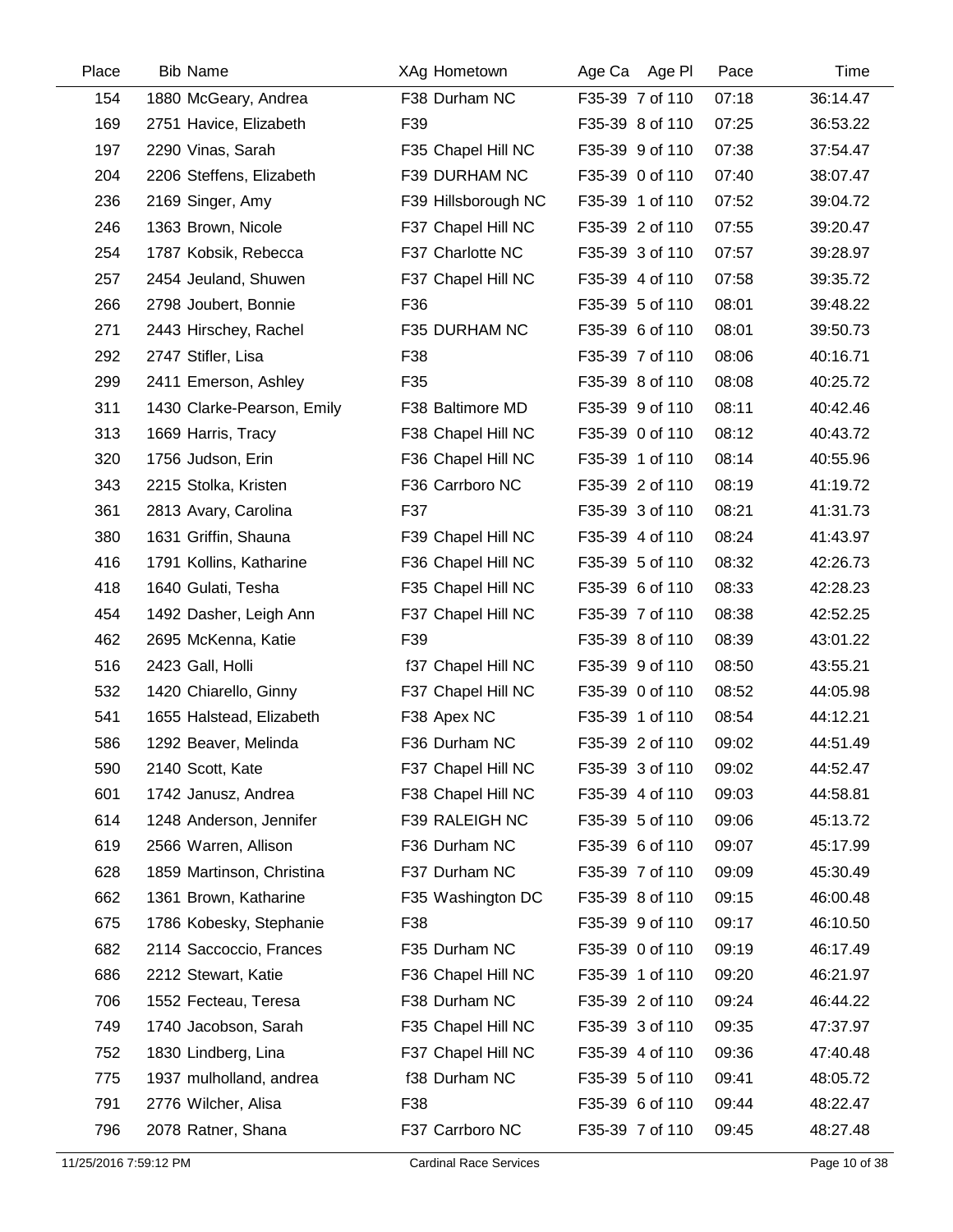| Place | <b>Bib Name</b>             | XAg Hometown          | Age Ca<br>Age Pl | Pace  | Time     |
|-------|-----------------------------|-----------------------|------------------|-------|----------|
| 801   | 1694 Hench, Erin Elizabeth  | F35                   | F35-39 8 of 110  | 09:45 | 48:29.21 |
| 842   | 2023 Pearce, Emily          | F35 Rockville MD      | F35-39 9 of 110  | 09:55 | 49:17.47 |
| 845   | 2121 Scales, Melissa        | F39 DURHAM NC         | F35-39 0 of 110  | 09:55 | 49:19.49 |
| 890   | 1466 Cooper, Nina           | F36 Durham NC         | F35-39 1 of 110  | 10:06 | 50:13.47 |
| 898   | 2748 Greene, Catherine      | F39                   | F35-39 2 of 110  | 10:07 | 50:17.23 |
| 899   | 2857 Mani, Nithya           | F38                   | F35-39 3 of 110  | 10:07 | 50:17.50 |
| 904   | 2662 Florer-Bixler, Melissa | F36                   | F35-39 4 of 110  | 10:08 | 50:19.47 |
| 910   | 2668 Cotter, Rachel         | F38                   | F35-39 5 of 110  | 10:09 | 50:25.24 |
| 914   | 1479 Cross, Allyson         | F36 Chapel Hill NC    | F35-39 6 of 110  | 10:09 | 50:26.22 |
| 927   | 2284 Vavalle, Emily         | F37 Chapel Hill NC    | F35-39 7 of 110  | 10:11 | 50:37.22 |
| 928   | 1486 Czubay, Casey          | F35 Durham NC         | F35-39 8 of 110  | 10:11 | 50:37.49 |
| 941   | 2833 Heymann, Anne          | F38                   | F35-39 9 of 110  | 10:14 | 50:53.98 |
| 944   | 2432 Handly, Erin           | F35 Chapel Hill NC    | F35-39 0 of 110  | 10:15 | 50:54.97 |
| 945   | 2834 Komelasky, KRisti      | F37                   | F35-39 1 of 110  | 10:15 | 50:55.22 |
| 947   | 2008 Pait, Allison          | F39 Oak Ridge NC      | F35-39 2 of 110  | 10:15 | 50:58.24 |
| 948   | 1731 Hopper, Marie          | F37 Pittsboro NC      | F35-39 3 of 110  | 10:15 | 50:58.46 |
| 962   | 2832 Asrican, Rose          | F39                   | F35-39 4 of 110  | 10:19 | 51:16.22 |
| 979   | 1959 Najera, Cristin        | F37 Durham NC         | F35-39 5 of 110  | 10:23 | 51:36.75 |
| 984   | 2263 Tosetto, Valeria       | F36 Durham NC         | F35-39 6 of 110  | 10:24 | 51:40.49 |
| 997   | 1359 Broome, Lisa           | F35 Chapel Hill NC    | F35-39 7 of 110  | 10:25 | 51:47.97 |
| 1003  | 2244 Tallon, Joanna         | F37 Chapel Hill NC    | F35-39 8 of 110  | 10:26 | 51:53.49 |
| 1004  | 2521 Piet, Alexis           | F37 Virginia Beach VA | F35-39 9 of 110  | 10:27 | 51:54.47 |
| 1012  | 2289 Villa-Torres, Laura    | F35 Chapel Hill NC    | F35-39 0 of 110  | 10:28 | 52:02.76 |
| 1020  | 1698 Hensel, Erin           | F36 Durham NC         | F35-39 1 of 110  | 10:30 | 52:12.21 |
| 1022  | 1627 Green, Jennifer        | F37 Chapel Hill NC    | F35-39 2 of 110  | 10:31 | 52:17.71 |
| 1040  | 2599 Dirito, Rachel         | F36 Chapel Hill NC    | F35-39 3 of 110  | 10:37 | 52:45.75 |
| 1075  | 1925 Montgomery, Lori       | F39 Chapel Hill NC    | F35-39 4 of 110  | 10:46 | 53:30.73 |
| 1077  | 2794 Petrin, Kerri          | F36                   | F35-39 5 of 110  | 10:47 | 53:34.73 |
| 1078  | 2688 Thompson, Heather      | F37                   | F35-39 6 of 110  | 10:47 | 53:34.98 |
| 1082  | 1303 Belza, Kareen          | F39 Carrboro NC       | F35-39 7 of 110  | 10:48 | 53:38.97 |
| 1097  | 2689 Bachenheimer, Rachel   | F38                   | F35-39 8 of 110  | 10:51 | 53:55.47 |
| 1098  | 1883 McHenry, Misty         | F36                   | F35-39 9 of 110  | 10:52 | 54:02.71 |
| 1118  | 2261 Tilley, Erin           | F35 Chapel Hill NC    | F35-39 0 of 110  | 11:01 | 54:44.72 |
| 1151  | 2227 Strick, Rebecca        | F38 Chapel Hill NC    | F35-39 1 of 110  | 11:11 | 55:32.72 |
| 1159  | 2805 Sullivan, Kate         | F39                   | F35-39 2 of 110  | 11:12 | 55:41.50 |
| 1164  | 2175 Slebos, Kelley         | F39 Chapel Hill NC    | F35-39 3 of 110  | 11:13 | 55:44.73 |
| 1166  | 2579 Yu-Su, Sherryl         | F39 Chapel Hill NC    | F35-39 4 of 110  | 11:14 | 55:47.72 |
| 1201  | 1305 Bennett, Lisa          | F38 Carrboro NC       | F35-39 5 of 110  | 11:24 | 56:40.97 |
| 1202  | 2831 Hilger, Jenn           | F39                   | F35-39 6 of 110  | 11:25 | 56:44.74 |
| 1203  | 1364 Bruce, Katherine       | F37 Durham NC         | F35-39 7 of 110  | 11:27 | 56:52.46 |
| 1212  | 2694 Walsh Reddy, Sheila    | F36                   | F35-39 8 of 110  | 11:30 | 57:08.23 |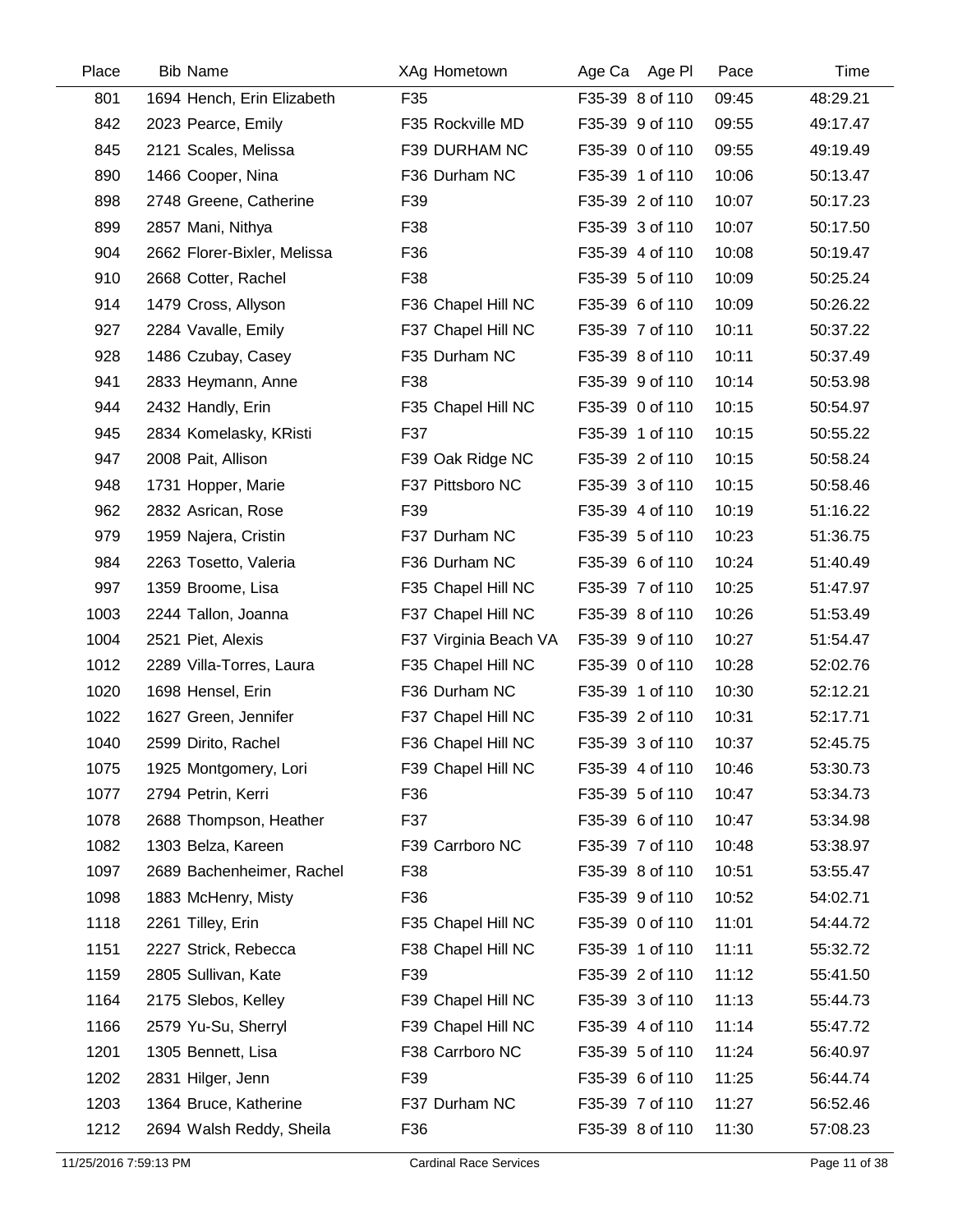| Place    | <b>Bib Name</b>         | <b>XAg Hometown</b>   | Age Ca Age PI     | Time<br>Pace         |  |
|----------|-------------------------|-----------------------|-------------------|----------------------|--|
| 1213     | 2792 Walsh, Rhonda      | F38                   | F35-39 9 of 110   | 11:30<br>57:08.71    |  |
| 1236     | 1435 Cloud, Amy         | F38                   | F35-39 0 of 110   | 11:42<br>58:11.01    |  |
| 1240     | 2707 Stone, Kate        | F39                   | F35-39 1 of 110   | 11:44<br>58:20.27    |  |
| 1276     | 1445 Collins, Ann       | F37 Carrboro NC       | F35-39 2 of 110   | 12:02<br>59:50.52    |  |
| 1282     | 1450 Congdon, Kelly     | F38 GRAHAM NC         | F35-39 3 of 110   | 12:06<br>01:00:09.26 |  |
| 1338     | 2436 Hayden, Elizabeth  | F38 Chapel Hill NC    | F35-39 4 of 110   | 12:46<br>01:03:28.76 |  |
| 1349     | 1661 Hammel, Kacey      | F38 Carrboro NC       | F35-39 5 of 110   | 12:59<br>01:04:31.04 |  |
| 1361     | 2291 Voeller, Megan     | F37 Chapel Hill NC    | F35-39 6 of 110   | 13:09<br>01:05:21.29 |  |
| 1367     | 2818 Linnander, Erika   | F37                   | F35-39 7 of 110   | 13:21<br>01:06:19.78 |  |
| 1400     | 2815 Hunter, Catherine  | F37                   | F35-39 8 of 110   | 14:10<br>01:10:25.76 |  |
| 1414     | 1603 Gerace, Cheryl     | F35 Apex NC           | F35-39 9 of 110   | 14:32<br>01:12:15.03 |  |
| 1416     | 2643 Pearson, Amy       | F37 Chapel Hill NC    | F35-39 0 of 110   | 14:33<br>01:12:18.77 |  |
| 1433     | 1344 Bono, Lisa         | F35 Chapel Hill NC    | F35-39 1 of 110   | 15:11<br>01:15:25.53 |  |
| 1435     | 2147 selinger, rachel   | F35 Chapel Hill NC    | F35-39 2 of 110   | 15:12<br>01:15:30.77 |  |
| 1436     | 2060 Pynaker, Nicole    | F35 Chapel Hill NC    | F35-39 3 of 110   | 15:12<br>01:15:31.01 |  |
| 1442     | 1306 Bennison, Dana     | F39 Carrboro NC       | F35-39 4 of 110   | 15:17<br>01:15:56.26 |  |
| 1445     | 2348 Witt, Kara         | F35 Carrboro NC       | F35-39 5 of 110   | 15:28<br>01:16:51.26 |  |
| 1463     | 2241 Swinney, Felicia   | F36 Chapel Hill NC    | F35-39 6 of 110   | 16:24<br>01:21:29.01 |  |
| 1483     | 1389 Carey, Erin        | F35 Chapel Hill NC    | F35-39 7 of 110   | 17:08<br>01:25:09.02 |  |
| 1490     | 1754 Jones, Sarah       | F38 Apex NC           | F35-39 8 of 110   | 17:21<br>01:26:14.77 |  |
| 1495     | 1743 Jaromin, Christina | F37 Durham NC         | F35-39 9 of 110   | 17:45<br>01:28:11.51 |  |
| 1498     | 2459 Kirk, Kari         | F36 Durham NC         | F35-39 0 of 110   | 17:46<br>01:28:16.72 |  |
| 40 to 44 |                         |                       |                   |                      |  |
| 61       | 1576 foster, sarah      | f44 Chapel Hill NC    | F40-44<br>1 of 97 | 06:31<br>32:21.48    |  |
| 62       | 1287 bazemore, meredith | f41 Chapel Hill NC    | F40-44<br>2 of 97 | 06:31<br>32:21.72    |  |
| 84       | 2838 Bigelow, Allie     | F43                   | F40-44<br>3 of 97 | 06:47<br>33:44.97    |  |
| 102      | 1709 Hill, Laura        | F43 Chapel Hill NC    | F40-44<br>4 of 97 | 06:58<br>34:38.21    |  |
| 133      | 1317 Bishop, Jessica    | f41 Chapel Hill NC    | F40-44<br>5 of 97 | 07:09<br>35:30.72    |  |
| 143      | 2091 Richardson, Stacey | F44 Durham NC         | F40-44<br>6 of 97 | 07:13<br>35:53.72    |  |
| 146      | 1688 Hecker, Lisa       | F41 Mebane NC         | F40-44<br>7 of 97 | 07:15<br>36:01.72    |  |
| 171      | 1482 Crytser, Leslie    | F42 Mechanicsville VA | F40-44<br>8 of 97 | 07:27<br>37:00.98    |  |
| 217      | 2103 rolfes, lea        | f42 Atlanta GA        | F40-44<br>9 of 97 | 07:45<br>38:29.98    |  |
| 248      | 2725 Adams, Jennifer    | F40                   | F40-44 10 of 97   | 07:55<br>39:22.24    |  |
| 249      | 2762 Troester, Melissa  | F44                   | F40-44 11 of 97   | 07:55<br>39:22.96    |  |
| 298      | 1257 Armentrout, Betsy  | F44 Winston-Salem NC  | F40-44 12 of 97   | 08:08<br>40:25.72    |  |
| 318      | 2676 Hall, Virginia     | F43                   | F40-44 13 of 97   | 08:14<br>40:53.24    |  |
| 340      | 1577 Foushee, Robyn     | F44 Chapel Hill NC    | F40-44 14 of 97   | 08:19<br>41:17.97    |  |
| 342      | 2080 reebye, laura      | F43 Chapel Hill NC    | F40-44 15 of 97   | 08:19<br>41:18.72    |  |
| 355      | 2101 Rogers, Nora       | F40 Carrboro NC       | F40-44 16 of 97   | 08:21<br>41:27.97    |  |
| 363      | 2270 Trout, Susan       | F43 Chapel Hill NC    | F40-44 17 of 97   | 08:22<br>41:32.74    |  |
| 370      | 2584 Boyce, Jenny       | F43 Durham NC         | F40-44 18 of 97   | 08:22<br>41:37.23    |  |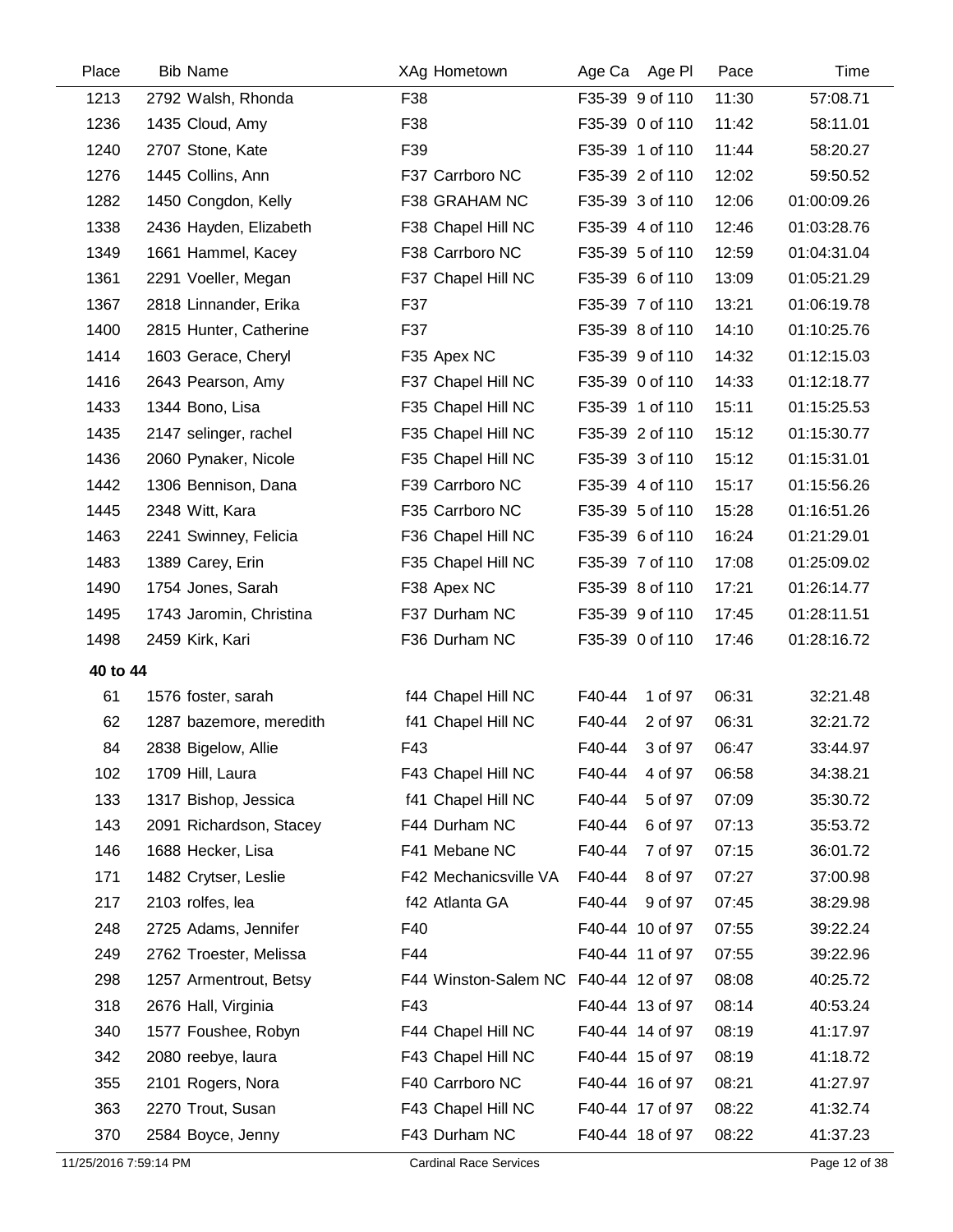| Place | <b>Bib Name</b>             | XAg Hometown         | Age Pl<br>Age Ca | Pace  | Time     |
|-------|-----------------------------|----------------------|------------------|-------|----------|
| 399   | 2653 Walsh, Braden          | F40 Pittsboro NC     | F40-44 19 of 97  | 08:29 | 42:11.23 |
| 428   | 1493 Dasher, Meredith       | F43 Charlotte NC     | F40-44 20 of 97  | 08:34 | 42:34.73 |
| 441   | 1645 Hackman, Kim           | F40 Chapel Hill NC   | F40-44 21 of 97  | 08:36 | 42:43.01 |
| 466   | 2564 Varela Solis, Jazmin   | F41 Chapel Hill NC   | F40-44 22 of 97  | 08:40 | 43:05.00 |
| 523   | 1717 Hirschman, Caitlin     | f44 Chapel Hill NC   | F40-44 23 of 97  | 08:51 | 43:58.48 |
| 545   | 2836 Schmid, Amy            | F41                  | F40-44 24 of 97  | 08:54 | 44:14.73 |
| 605   | 1806 Lapetina, Graciana     | F42                  | F40-44 25 of 97  | 09:04 | 45:02.23 |
| 609   | 1614 Glass-Steel, Christine | F42 Chapel Hill NC   | F40-44 26 of 97  | 09:04 | 45:05.97 |
| 613   | 1923 Monahan, Rose          | F40 Chapel Hill NC   | F40-44 27 of 97  | 09:06 | 45:12.97 |
| 649   | 1783 Knott, Chandra         | F42 Chapel Hill NC   | F40-44 28 of 97  | 09:14 | 45:50.98 |
| 669   | 1911 Millard, Krista        | F43 Pittsboro NC     | F40-44 29 of 97  | 09:17 | 46:06.96 |
| 670   | 2506 Moss, Becca            | F43 Chapel Hill NC   | F40-44 30 of 97  | 09:17 | 46:06.97 |
| 683   | 1696 Henry, April           | F40 DURHAM NC        | F40-44 31 of 97  | 09:19 | 46:17.72 |
| 684   | 2578 Yova, Frederique       | F43 Chapel Hill NC   | F40-44 32 of 97  | 09:19 | 46:18.47 |
| 700   | 2397 Carter, Jenn           | F41 San Francisco CA | F40-44 33 of 97  | 09:23 | 46:36.75 |
| 717   | 2260 Thuesen, Sarah         | F43 Carrboro NC      | F40-44 34 of 97  | 09:26 | 46:52.72 |
| 746   | 2417 Flythe, Jenny          | F40 Chapel Hill NC   | F40-44 35 of 97  | 09:35 | 47:36.72 |
| 757   | 2774 Busko, Lisa            | F44                  | F40-44 36 of 97  | 09:37 | 47:45.98 |
| 760   | 2249 TAYLOR, LISA           | F41 Efland NC        | F40-44 37 of 97  | 09:37 | 47:47.23 |
| 764   | 2125 Schliebe, Kate         | F40 Pittsboro NC     | F40-44 38 of 97  | 09:39 | 47:57.72 |
| 767   | 2209 stein, jaime           | f44 Chapel Hill NC   | F40-44 39 of 97  | 09:39 | 47:58.72 |
| 774   | 1930 Morris, Ingrid         | F40 Carrboro NC      | F40-44 40 of 97  | 09:40 | 48:04.73 |
| 795   | 2191 Solum, Melissa         | F42 Chapel Hill NC   | F40-44 41 of 97  | 09:45 | 48:25.97 |
| 811   | 2202 Spinarski, Susan       | F42 Chapel Hill NC   | F40-44 42 of 97  | 09:48 | 48:43.72 |
| 841   | 1409 Cavender, Jennifer     | F40 Chapel Hill NC   | F40-44 43 of 97  | 09:55 | 49:15.48 |
| 862   | 2337 Williams, Crystal      | F43 Durham NC        | F40-44 44 of 97  | 10:00 | 49:40.97 |
| 863   | 1286 Baumler, Katherine     | F43 Chapel Hill NC   | F40-44 45 of 97  | 10:00 | 49:41.73 |
| 870   | 2407 Dallesandro, Cheyenne  | F43 Pittsboro NC     | F40-44 46 of 97  | 10:01 | 49:48.97 |
| 875   | 1712 hinson, jennifer       | F40 Clayton NC       | F40-44 47 of 97  | 10:03 | 49:57.98 |
| 882   | 2117 Sanoff, Hanna          | F42 Chapel Hill NC   | F40-44 48 of 97  | 10:05 | 50:06.01 |
| 883   | 1662 Hanson, Margaret       | F43 Carrboro NC      | F40-44 49 of 97  | 10:05 | 50:07.97 |
| 886   | 2788 Asaro, Katherine       | F44                  | F40-44 50 of 97  | 10:06 | 50:09.74 |
| 896   | 2604 Field, Estela          | F41 Chapel Hill NC   | F40-44 51 of 97  | 10:07 | 50:16.72 |
| 913   | 2875 Garth, Christy         | F42                  | F40-44 52 of 97  | 10:09 | 50:25.98 |
| 919   | 2887 Prociur, Stephanie     | F44                  | F40-44 53 of 97  | 10:09 | 50:27.72 |
| 949   | 1582 Fraser Cook, Madeline  | F43                  | F40-44 54 of 97  | 10:16 | 50:59.73 |
| 953   | 1459 Cook, Elizabeth        | F41 Carrboro NC      | F40-44 55 of 97  | 10:17 | 51:06.97 |
| 965   | 2544 Smith, Karen           | F43                  | F40-44 56 of 97  | 10:21 | 51:23.97 |
| 980   | 1914 Mills, Tina            | F44 Pittsboro NC     | F40-44 57 of 97  | 10:23 | 51:38.47 |
| 982   | 2659 Wiggins, Jennifer      | F42 Chapel Hill NC   | F40-44 58 of 97  | 10:24 | 51:40.21 |
| 993   | 1941 Munday, Amy            | F40 Chapel Hill NC   | F40-44 59 of 97  | 10:25 | 51:46.46 |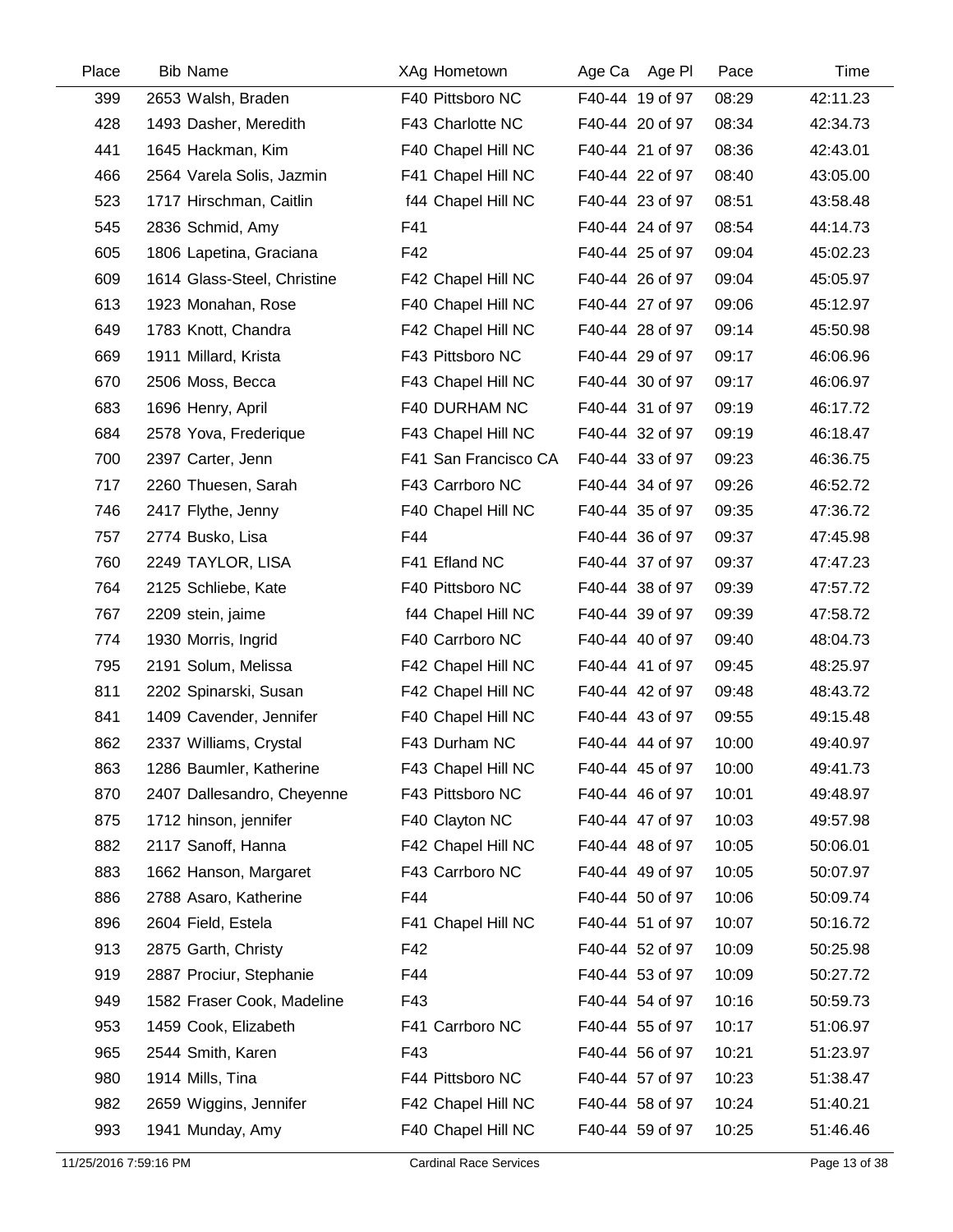| Place                 | <b>Bib Name</b>          | XAg Hometown                  | Age Pl<br>Age Ca  | Pace  | Time          |
|-----------------------|--------------------------|-------------------------------|-------------------|-------|---------------|
| 994                   | 1837 Loughrey, Reed      | F40 Chapel Hill NC            | F40-44 60 of 97   | 10:25 | 51:46.46      |
| 998                   | 2456 Jordan, Nanci       | F44 Chapel Hill NC            | F40-44 61 of 97   | 10:25 | 51:48.23      |
| 1013                  | 1570 Folda, Lisa         | F43 Baltimore MD              | F40-44 62 of 97   | 10:28 | 52:02.98      |
| 1015                  | 2033 Piontak, Corrie     | F40 Chapel Hill NC            | F40-44 63 of 97   | 10:29 | 52:04.97      |
| 1017                  | 2638 Nicholson, Meredith | F43 Hillsborough NC           | F40-44 64 of 97   | 10:29 | 52:07.96      |
| 1031                  | 1598 Gauger, Sarah       | F40 Durham NC                 | F40-44 65 of 97   | 10:34 | 52:30.97      |
| 1036                  | 2335 Willette, Carla     | F41                           | F40-44 66 of 97   | 10:36 | 52:40.97      |
| 1060                  | 2586 Burrill, Emily      | F41 Carrboro NC               | F40-44 67 of 97   | 10:42 | 53:11.49      |
| 1074                  | 2661 Woolson, Sandra     | F41 Chapel Hill NC            | F40-44 68 of 97   | 10:46 | 53:29.72      |
| 1100                  | 1426 Clark, Catherine    | F40 Mebane NC                 | F40-44 69 of 97   | 10:53 | 54:07.47      |
| 1121                  | 1951 Myers, Angela       | F40 Chapel Hill NC            | F40-44 70 of 97   | 11:02 | 54:48.22      |
| 1128                  | 2479 Lissy, Karen        | F44 Chapel Hill NC            | F40-44 71 of 97   | 11:04 | 55:00.97      |
| 1149                  | 2218 Stouder, April      | F40 Chapel Hill NC            | F40-44 72 of 97   | 11:10 | 55:30.98      |
| 1152                  | 2517 o'connor, heather   | f44 Carrboro NC               | F40-44 73 of 97   | 11:11 | 55:33.21      |
| 1161                  | 2229 Strobel, Jennifer   | F42 Durham NC                 | F40-44 74 of 97   | 11:12 | 55:41.96      |
| 1163                  | 1429 Clark, Stacey       | F40 Chapel Hill NC            | F40-44 75 of 97   | 11:13 | 55:44.71      |
| 1175                  | 1860 Massey, Emily       | F42 Durham NC                 | F40-44 76 of 97   | 11:16 | 55:59.73      |
| 1184                  | 1861 massey, marianne    | F43 Chapel Hill NC            | F40-44 77 of 97   | 11:18 | 56:10.22      |
| 1218                  | 2620 Hegle, Jennifer     | F44 Decatur GA                | F40-44 78 of 97   | 11:31 | 57:14.25      |
| 1290                  | 2872 Patrick, Eileen     | F42 Apex NC                   | F40-44 79 of 97   | 12:12 | 01:00:37.51   |
| 1293                  | 2540 Schwartz, Michelle  | F41                           | F40-44 80 of 97   | 12:13 | 01:00:44.77   |
| 1294                  | 2275 Vail, Anne          | F44 Chapel Hill NC            | F40-44 81 of 97   | 12:17 | 01:01:00.76   |
| 1297                  | 1554 Ferrell, Heather    | F41 CARY NC                   | F40-44 82 of 97   | 12:18 | 01:01:07.26   |
| 1315                  | 2043 Porter, Tina        | F42 DURHAM NC                 | F40-44 83 of 97   | 12:28 | 01:01:57.76   |
| 1316                  | 2029 Petruney, Jennie    | F40 Hillsborough NC           | F40-44 84 of 97   | 12:28 | 01:01:58.27   |
| 1345                  | 2778 Hoffman, Lesa Marie | F41                           | F40-44 85 of 97   | 12:51 | 01:03:52.01   |
| 1346                  | 2286 Verne, Jannice      | F41 Raleigh NC                | F40-44 86 of 97   | 12:57 | 01:04:20.79   |
| 1365                  | 1494 Daugherty, Cynthia  | F42 Raleigh NC                | F40-44 87 of 97   | 13:16 | 01:05:57.51   |
| 1368                  | 2817 Susswein, Lisa      | F42                           | F40-44 88 of 97   | 13:21 | 01:06:20.03   |
| 1374                  | 2870 Von Hoene, Rebecca  | F42                           | F40-44 89 of 97   | 13:31 | 01:07:11.02   |
| 1420                  | 2553 Strawther, Alice    | F44 Chapel Hill NC            | F40-44 90 of 97   | 14:34 | 01:12:22.52   |
| 1421                  | 2220 Strassel, Mary      | F40 Chapel Hill NC            | F40-44 91 of 97   | 14:38 | 01:12:42.28   |
| 1441                  | 2648 Reissner, Kathryn   | F40 Carrboro NC               | F40-44 92 of 97   | 15:12 | 01:15:33.26   |
| 1464                  | 2092 Ricker, Julie       | F40 Pittsboro NC              | F40-44 93 of 97   | 16:24 | 01:21:29.51   |
| 1467                  | 1769 Kelley, Amy Lynn    | F44 Chapel Hill NC            | F40-44 94 of 97   | 16:34 | 01:22:20.51   |
| 1478                  | 2005 Paisner, Sara       | F43 Chapel Hill NC            | F40-44 95 of 97   | 16:58 | 01:24:19.76   |
| 1489                  | 2474 Lee, Jen            | F43 Chapel Hill NC            | F40-44 96 of 97   | 17:19 | 01:26:03.52   |
| 1496                  | 1334 Boaz, Amber         | F40 Durham NC                 | F40-44 97 of 97   | 17:45 | 01:28:11.76   |
| 45 to 49              |                          |                               |                   |       |               |
| 118                   | 2367 Younts, JoAnna      | F49 Chapel Hill NC            | 1 of 93<br>F45-49 | 07:05 | 35:10.97      |
| 124                   | 1416 Chambless, Amy      | F46 Carrboro NC               | F45-49<br>2 of 93 | 07:06 | 35:18.72      |
| 11/25/2016 7:59:17 PM |                          | <b>Cardinal Race Services</b> |                   |       | Page 14 of 38 |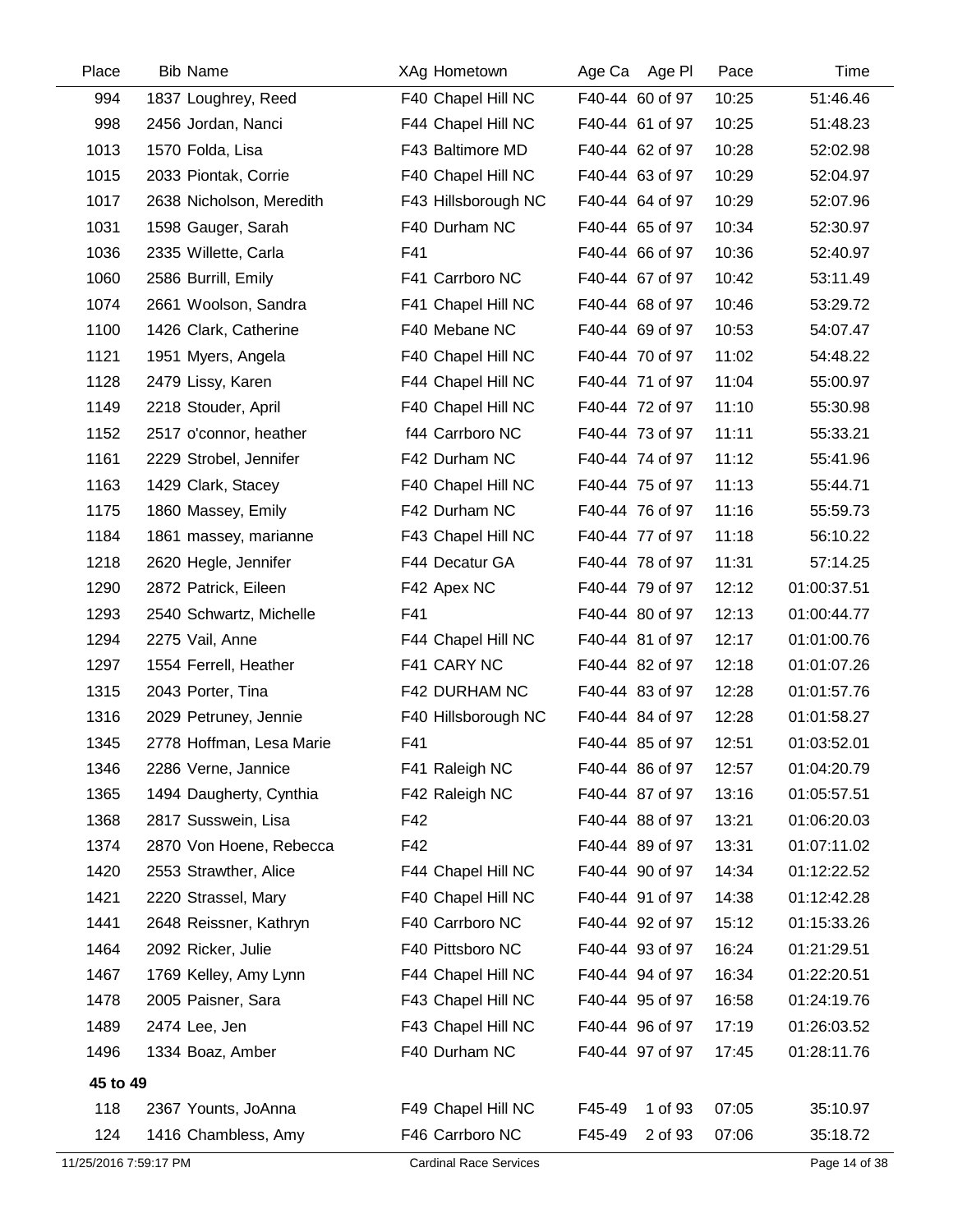| Place | <b>Bib Name</b>           | XAg Hometown        | Age Ca<br>Age Pl  | Pace  | Time     |
|-------|---------------------------|---------------------|-------------------|-------|----------|
| 223   | 1609 Gibbons, Jennifer    | F49 Pittsboro NC    | F45-49<br>3 of 93 | 07:49 | 38:50.97 |
| 234   | 1434 Clossick, Tina       | F45 Chapel Hill NC  | F45-49<br>4 of 93 | 07:51 | 39:00.22 |
| 263   | 2386 Caley, Sarah         | F46 Chapel Hill NC  | F45-49<br>5 of 93 | 08:00 | 39:44.46 |
| 280   | 2867 Gualtieri-reed, Liz  | F48                 | F45-49<br>6 of 93 | 08:03 | 39:58.24 |
| 297   | 1250 Anile, Teresa        | F49 Hillsborough NC | F45-49<br>7 of 93 | 08:08 | 40:23.72 |
| 334   | 1682 Hawley, Dawna        | F46 Chapel Hill NC  | F45-49<br>8 of 93 | 08:17 | 41:08.47 |
| 351   | 2166 simmons, lisa        | F45 Chapel Hill NC  | F45-49<br>9 of 93 | 08:20 | 41:24.72 |
| 357   | 1775 kern, terry          | f48 Chapel Hill NC  | F45-49 10 of 93   | 08:21 | 41:28.73 |
| 379   | 2158 Shofer, Sharon       | F47 Chapel Hill NC  | F45-49 11 of 93   | 08:23 | 41:42.24 |
| 383   | 1600 Gay, Michelle        | F47 Chapel Hill NC  | F45-49 12 of 93   | 08:25 | 41:49.22 |
| 384   | 2741 Hamel, Kari          | F49                 | F45-49 13 of 93   | 08:25 | 41:49.97 |
| 420   | 2690 Garoni, Carson       | F45                 | F45-49 14 of 93   | 08:33 | 42:31.47 |
| 450   | 1832 Lloyd, Aline         | F45 Chapel Hill NC  | F45-49 15 of 93   | 08:37 | 42:51.47 |
| 478   | 1710 Himmel, Theresa      | F48 Chapel Hill NC  | F45-49 16 of 93   | 08:41 | 43:10.72 |
| 484   | 2452 Hurt, Christi        | F45 Chapel Hill NC  | F45-49 17 of 93   | 08:42 | 43:15.49 |
| 500   | 2064 Raby, Judy           | F49 Chapel Hill NC  | F45-49 18 of 93   | 08:48 | 43:44.48 |
| 557   | 2274 Urrutia, Kristine    | F46 Chapel Hill NC  | F45-49 19 of 93   | 08:57 | 44:28.23 |
| 558   | 2447 Holaday, Sue         | F48 Durham NC       | F45-49 20 of 93   | 08:57 | 44:29.50 |
| 566   | 2323 Wessell, Laura       | F48 Hillsborough NC | F45-49 21 of 93   | 08:58 | 44:36.23 |
| 587   | 1839 Lozon, Cory          | F47 Chapel Hill NC  | F45-49 22 of 93   | 09:02 | 44:51.76 |
| 592   | 1745 Jaspers, Ilona       | F47 Carrboro NC     | F45-49 23 of 93   | 09:02 | 44:53.71 |
| 618   | 2406 Crooks, Carol        | F49 Saint Louis MO  | F45-49 24 of 93   | 09:07 | 45:17.98 |
| 622   | 2296 Wahlstrom, Torey     | F48 Chapel Hill NC  | F45-49 25 of 93   | 09:08 | 45:24.97 |
| 627   | 2123 Schaller, Elizabeth  | F45 Chapel Hill NC  | F45-49 26 of 93   | 09:09 | 45:30.46 |
| 640   | 1936 Mouw, Sheri          | F48 Chapel Hill NC  | F45-49 27 of 93   | 09:13 | 45:46.49 |
| 641   | 1386 Campbell, Jeness     | F46 Chapel Hill NC  | F45-49 28 of 93   | 09:13 | 45:47.48 |
| 650   | 1918 Min, Sherene         | F45 Chapel Hill NC  | F45-49 29 of 93   | 09:14 | 45:52.99 |
| 653   | 1378 Buxenbaum, Laura     | F45 Greensboro NC   | F45-49 30 of 93   | 09:14 | 45:54.98 |
| 665   | 2873 Keane, Julie         | F47                 | F45-49 31 of 93   | 09:16 | 46:01.97 |
| 693   | 1515 Donica, Kimberly     | F45 Chapel Hill NC  | F45-49 32 of 93   | 09:22 | 46:30.73 |
| 695   | 1474 Crittenden, Hilary   | F45 Chapel Hill NC  | F45-49 33 of 93   | 09:22 | 46:33.73 |
| 750   | 2196 Soto, Linda Carolina | F48 Carrboro NC     | F45-49 34 of 93   | 09:35 | 47:37.98 |
| 753   | 2084 Ressler, Barbara     | F46 Chapel Hill NC  | F45-49 35 of 93   | 09:36 | 47:40.48 |
| 761   | 2100 Rogers, Kim          | F45 Carrboro NC     | F45-49 36 of 93   | 09:37 | 47:49.72 |
| 781   | 1999 Page, Jacque         | F46 Los Gatos CA    | F45-49 37 of 93   | 09:42 | 48:12.22 |
| 786   | 2561 Tarantino, Lisa      | F49 Chapel Hill NC  | F45-49 38 of 93   | 09:43 | 48:15.98 |
| 808   | 2314 Watterson, Carolyn   | F49 Pittsboro NC    | F45-49 39 of 93   | 09:48 | 48:41.22 |
| 817   | 1543 Enders, Johna        | F49 Chapel Hill NC  | F45-49 40 of 93   | 09:51 | 48:57.48 |
| 820   | 2681 Thomas, Jill         | F45                 | F45-49 41 of 93   | 09:51 | 48:59.49 |
| 826   | 1996 Ozoguz, Arzu         | F46 Chapel Hill NC  | F45-49 42 of 93   | 09:53 | 49:04.75 |
| 827   | 1336 Boccieri, Margie     | F49 Chapel Hill NC  | F45-49 43 of 93   | 09:53 | 49:05.00 |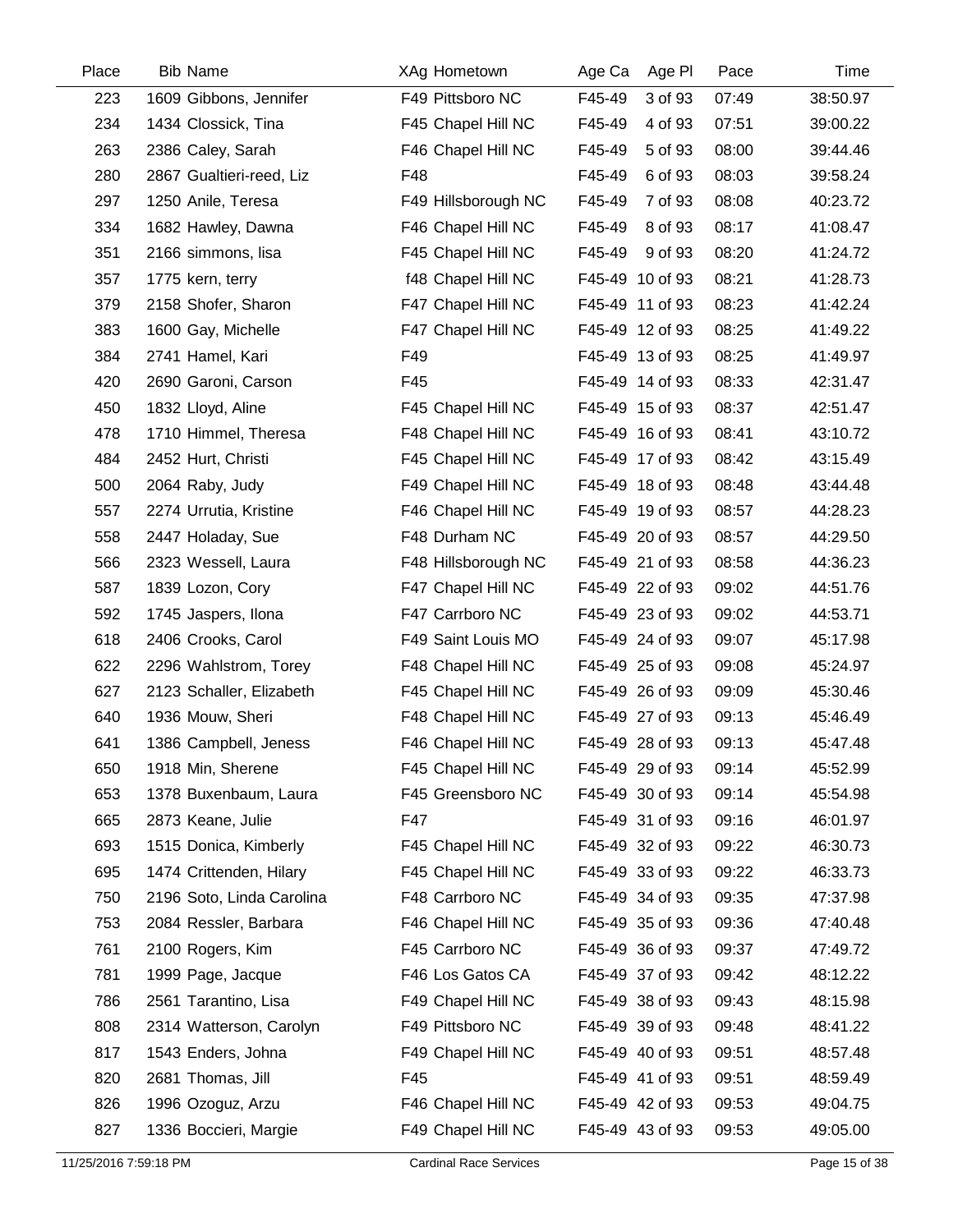| Place | <b>Bib Name</b>           | XAg Hometown       | Age Ca<br>Age PI | Pace  | Time        |
|-------|---------------------------|--------------------|------------------|-------|-------------|
| 839   | 1660 Hamm, Jill           | F49 Chapel Hill NC | F45-49 44 of 93  | 09:54 | 49:13.23    |
| 851   | 2488 Mandell, Rachel      | F46 Chapel Hill NC | F45-49 45 of 93  | 09:56 | 49:23.99    |
| 858   | 1585 French, Sally        | F46 Chapel Hill NC | F45-49 46 of 93  | 09:58 | 49:31.21    |
| 860   | 2389 Calhoun, Linh        | F48 Chapel Hill NC | F45-49 47 of 93  | 09:59 | 49:35.97    |
| 917   | 2883 Lackey, Tamara       | F45                | F45-49 48 of 93  | 10:09 | 50:27.24    |
| 925   | 2507 Munson, Amy          | F45                | F45-49 49 of 93  | 10:11 | 50:34.72    |
| 952   | 1240 Allen, Cheryl        | F47 Chapel Hill NC | F45-49 50 of 93  | 10:16 | 51:01.97    |
| 957   | 2859 White, Renee         | F46                | F45-49 51 of 93  | 10:18 | 51:13.22    |
| 976   | 2797 Kilts, Priscilla     | F48                | F45-49 52 of 93  | 10:23 | 51:34.97    |
| 977   | 2527 Quinn, Lesley        | F48 Columbus OH    | F45-49 53 of 93  | 10:23 | 51:35.22    |
| 988   | 2396 Carpenter, C Denise  | F49 Chapel Hill NC | F45-49 54 of 93  | 10:24 | 51:42.48    |
| 995   | 1269 Bach, Alanna         | F45 Chapel Hill NC | F45-49 55 of 93  | 10:25 | 51:46.48    |
| 1030  | 1926 Montgomery, Ranee    | F45 Chapel Hill NC | F45-49 56 of 93  | 10:33 | 52:26.97    |
| 1048  | 1647 Hackney, Loretta     | F47 Chapel Hill NC | F45-49 57 of 93  | 10:39 | 52:56.23    |
| 1052  | 1311 Berreth, Meg         | F46 Carrboro NC    | F45-49 58 of 93  | 10:40 | 53:01.50    |
| 1056  | 2187 Snader, Melinda      | F45 Nashville TN   | F45-49 59 of 93  | 10:41 | 53:08.24    |
| 1065  | 2739 Moos, Katja          | F48                | F45-49 60 of 93  | 10:44 | 53:20.48    |
| 1072  | 1260 Arnold, Jennifer     | F46 Chapel Hill NC | F45-49 61 of 93  | 10:45 | 53:27.99    |
| 1085  | 2664 Fernald, Anne        | F49                | F45-49 62 of 93  | 10:48 | 53:41.24    |
| 1087  | 2038 Pollock, Kelly       | F45 Chapel Hill NC | F45-49 63 of 93  | 10:49 | 53:43.72    |
| 1111  | 1928 Morovati, Meredith   | F47 Carrboro NC    | F45-49 64 of 93  | 10:59 | 54:35.21    |
| 1120  | 1405 Casellas, Laura      | F48                | F45-49 65 of 93  | 11:02 | 54:48.21    |
| 1130  | 1870 McCollough, Karen    | F48 Carrboro NC    | F45-49 66 of 93  | 11:06 | 55:07.73    |
| 1141  | 2412 Fama, Kimberly       | F45 Chapel Hill NC | F45-49 67 of 93  | 11:08 | 55:18.73    |
| 1170  | 1737 Huston, Sara         | F49 Topsham ME     | F45-49 68 of 93  | 11:14 | 55:51.98    |
| 1187  | 1760 Kahwati, Erin        | F46 Groton MA      | F45-49 69 of 93  | 11:20 | 56:21.96    |
| 1205  | 2340 Williams, Leslie     | F46 Chapel Hill NC | F45-49 70 of 93  | 11:27 | 56:54.47    |
| 1217  | 1947 Musso, Belinda       | F49 Chapel Hill NC | F45-49 71 of 93  | 11:31 | 57:13.23    |
| 1221  | 2568 westdorp, joy        | F49 Carrboro NC    | F45-49 72 of 93  | 11:34 | 57:31.26    |
| 1224  | 2892 Benton, Marla        | F49                | F45-49 73 of 93  | 11:35 | 57:36.03    |
| 1225  | 2558 Sullivan, Erin       | F46 Chapel Hill NC | F45-49 74 of 93  | 11:36 | 57:37.27    |
| 1257  | 2344 Willis, Tina         | F45 Chapel Hill NC | F45-49 75 of 93  | 11:51 | 58:55.29    |
| 1260  | 1915 Milner, Victoria     | F47 Carrboro NC    | F45-49 76 of 93  | 11:53 | 59:04.19    |
| 1265  | 1382 Cahill, Lorraine     | F47 Chapel Hill NC | F45-49 77 of 93  | 11:57 | 59:25.53    |
| 1269  | 1535 Ehlers, Sarah        | F46 ATHENS GA      | F45-49 78 of 93  | 12:00 | 59:36.51    |
| 1274  | 2394 Cardona, Danielle    | F45 Chapel Hill NC | F45-49 79 of 93  | 12:02 | 59:47.27    |
| 1283  | 1593 Funk, Noela          | F49 GRAHAM NC      | F45-49 80 of 93  | 12:06 | 01:00:09.28 |
| 1286  | 1663 Hanson-Baldauf, Dana | F47 Chapel Hill NC | F45-49 81 of 93  | 12:10 | 01:00:27.02 |
| 1295  | 1346 Bosselman, Deanna    | F49                | F45-49 82 of 93  | 12:17 | 01:01:02.78 |
| 1299  | 1906 Millar, Anna         | F47 Chapel Hill NC | F45-49 83 of 93  | 12:19 | 01:01:11.76 |
| 1310  | 1619 Gosselin, Tracy      | F45 Carrboro NC    | F45-49 84 of 93  | 12:27 | 01:01:51.04 |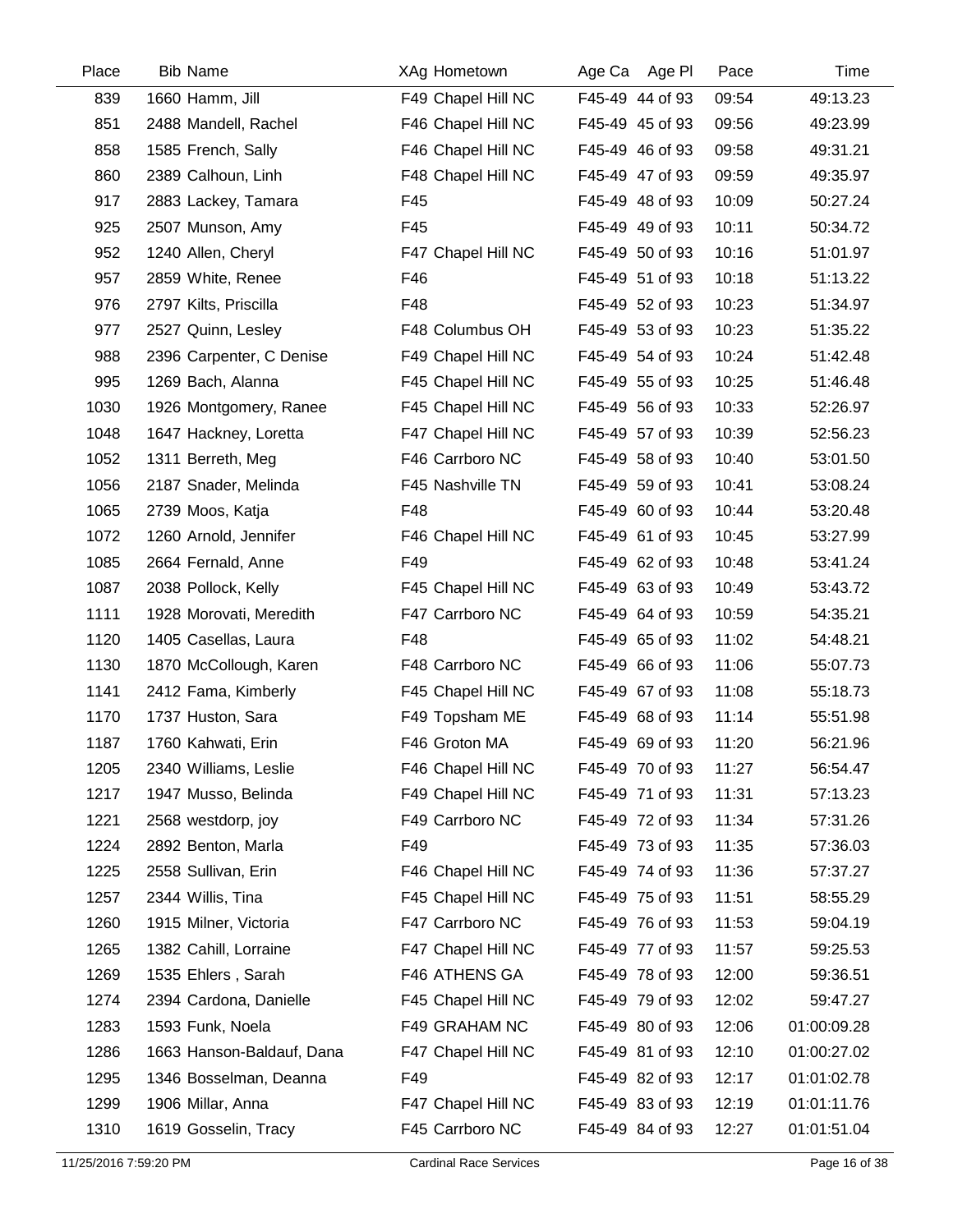| Place    | <b>Bib Name</b>                | <b>XAg Hometown</b> | Age Ca<br>Age PI  | Pace  | Time        |
|----------|--------------------------------|---------------------|-------------------|-------|-------------|
| 1314     | 1964 Nerkar, Sanji             | F48 Chapel Hill NC  | F45-49 85 of 93   | 12:27 | 01:01:54.01 |
| 1321     | 1895 Meredith, Marne           | F47 Chapel Hill NC  | F45-49 86 of 93   | 12:31 | 01:02:12.04 |
| 1363     | 1720 hodges, lynell            | f45 Durham NC       | F45-49 87 of 93   | 13:13 | 01:05:42.52 |
| 1381     | 1458 Cook, Camden              | F49 Carrboro NC     | F45-49 88 of 93   | 13:40 | 01:07:57.29 |
| 1419     | 1451 Conger, Susan             | F49 Chapel Hill NC  | F45-49 89 of 93   | 14:34 | 01:12:22.27 |
| 1462     | 2322 Wertley-Rotenberry, Julia | F45 Chapel Hill NC  | F45-49 90 of 93   | 16:23 | 01:21:23.26 |
| 1470     | 1932 Morrison, Susan           | F45 Durham NC       | F45-49 91 of 93   | 16:46 | 01:23:18.52 |
| 1475     | 2600 Douglas, Mindy            | F47 Chapel Hill NC  | F45-49 92 of 93   | 16:49 | 01:23:35.51 |
| 1502     | 1380 Cabrera, Rebeca           | F47 Durham NC       | F45-49 93 of 93   | 18:00 | 01:29:25.52 |
| 50 to 54 |                                |                     |                   |       |             |
| 56       | 2485 Mabe, Joan                | F54 Carrboro NC     | F50-54<br>1 of 78 | 06:25 | 31:51.73    |
| 165      | 2804 Gibson, Jackie            | F <sub>52</sub>     | F50-54<br>2 of 78 | 07:24 | 36:48.22    |
| 213      | 2318 Weeks, Cyndy              | F52 Carrboro NC     | F50-54<br>3 of 78 | 07:42 | 38:18.47    |
| 312      | 1388 Carey, Elizabeth          | F54 Pittsboro NC    | F50-54<br>4 of 78 | 08:12 | 40:43.22    |
| 352      | 1739 Ismail, Betsy             | F54 Zionsville IN   | F50-54<br>5 of 78 | 08:20 | 41:25.46    |
| 367      | 2279 Van Sant, Laura           | F50 Chapel Hill NC  | F50-54<br>6 of 78 | 08:22 | 41:34.96    |
| 371      | 1727 Holland, Holly            | F54 Chapel Hill NC  | F50-54<br>7 of 78 | 08:22 | 41:37.24    |
| 408      | 1913 Mills, Karin              | F50 Carrboro NC     | F50-54<br>8 of 78 | 08:30 | 42:15.48    |
| 410      | 1291 Beatty, Susan             | F51 Chapel Hill NC  | F50-54<br>9 of 78 | 08:31 | 42:19.72    |
| 425      | 1417 Chesser, Susan            | F54 Durham NC       | F50-54 10 of 78   | 08:34 | 42:32.98    |
| 429      | 2463 Kohler, Rebecca           | F51 Carrboro NC     | F50-54 11 of 78   | 08:34 | 42:35.97    |
| 481      | 2640 O'Donnell, Michele        | F50 Chapel Hill NC  | F50-54 12 of 78   | 08:42 | 43:13.73    |
| 501      | 1677 Harwell, Jane             | F53 Carrboro NC     | F50-54 13 of 78   | 08:48 | 43:45.01    |
| 502      | 2309 Warner, Diane             | F51 Chapel Hill NC  | F50-54 14 of 78   | 08:48 | 43:45.22    |
| 534      | 1779 Kinyamu, Harriet          | F51 Cary NC         | F50-54 15 of 78   | 08:53 | 44:08.97    |
| 538      | 2083 Renner, Tate              | F53 Pittsboro NC    | F50-54 16 of 78   | 08:53 | 44:10.96    |
| 554      | 2582 Blackford, Susan          | F54 Chapel Hill NC  | F50-54 17 of 78   | 08:56 | 44:24.74    |
| 582      | 2845 Helm-Murtagh, Susan       | F <sub>52</sub>     | F50-54 18 of 78   | 09:01 | 44:50.24    |
| 638      | 1960 Nason, Ellen              | F53 Chapel Hill NC  | F50-54 19 of 78   | 09:12 | 45:44.49    |
| 671      | 2434 Harkins, Heidi            | F52 Chapel Hill NC  | F50-54 20 of 78   | 09:17 | 46:07.23    |
| 677      | 2090 Richardson, Julie         | F53 Chapel Hill NC  | F50-54 21 of 78   | 09:18 | 46:10.98    |
| 679      | 1797 la via, maria             | f53 Chapel Hill NC  | F50-54 22 of 78   | 09:19 | 46:15.97    |
| 692      | 2374 Bachman, Jennifer         | F50 Bahama NC       | F50-54 23 of 78   | 09:21 | 46:29.72    |
| 696      | 2670 Bolon, Meredith           | F <sub>51</sub>     | F50-54 24 of 78   | 09:22 | 46:34.47    |
| 701      | 2438 Hede, Karyn               | F52 Chapel Hill NC  | F50-54 25 of 78   | 09:23 | 46:37.74    |
| 715      | 2601 Eaton, Beth               | F50 Bay Village OH  | F50-54 26 of 78   | 09:25 | 46:50.46    |
| 728      | 2319 Wentz, Catherine          | F53 Arlington VA    | F50-54 27 of 78   | 09:29 | 47:08.22    |
| 772      | 2698 Gilland, Paula            | F <sub>52</sub>     | F50-54 28 of 78   | 09:40 | 48:01.98    |
| 773      | 1782 Kleinman, Dawn            | F51 Carrboro NC     | F50-54 29 of 78   | 09:40 | 48:03.47    |
| 776      | 1301 Bell, Kathryn             | f53 Chapel Hill NC  | F50-54 30 of 78   | 09:41 | 48:05.74    |
| 830      | 2266 Towe, Elizabeth           | F50 Carrboro NC     | F50-54 31 of 78   | 09:53 | 49:06.48    |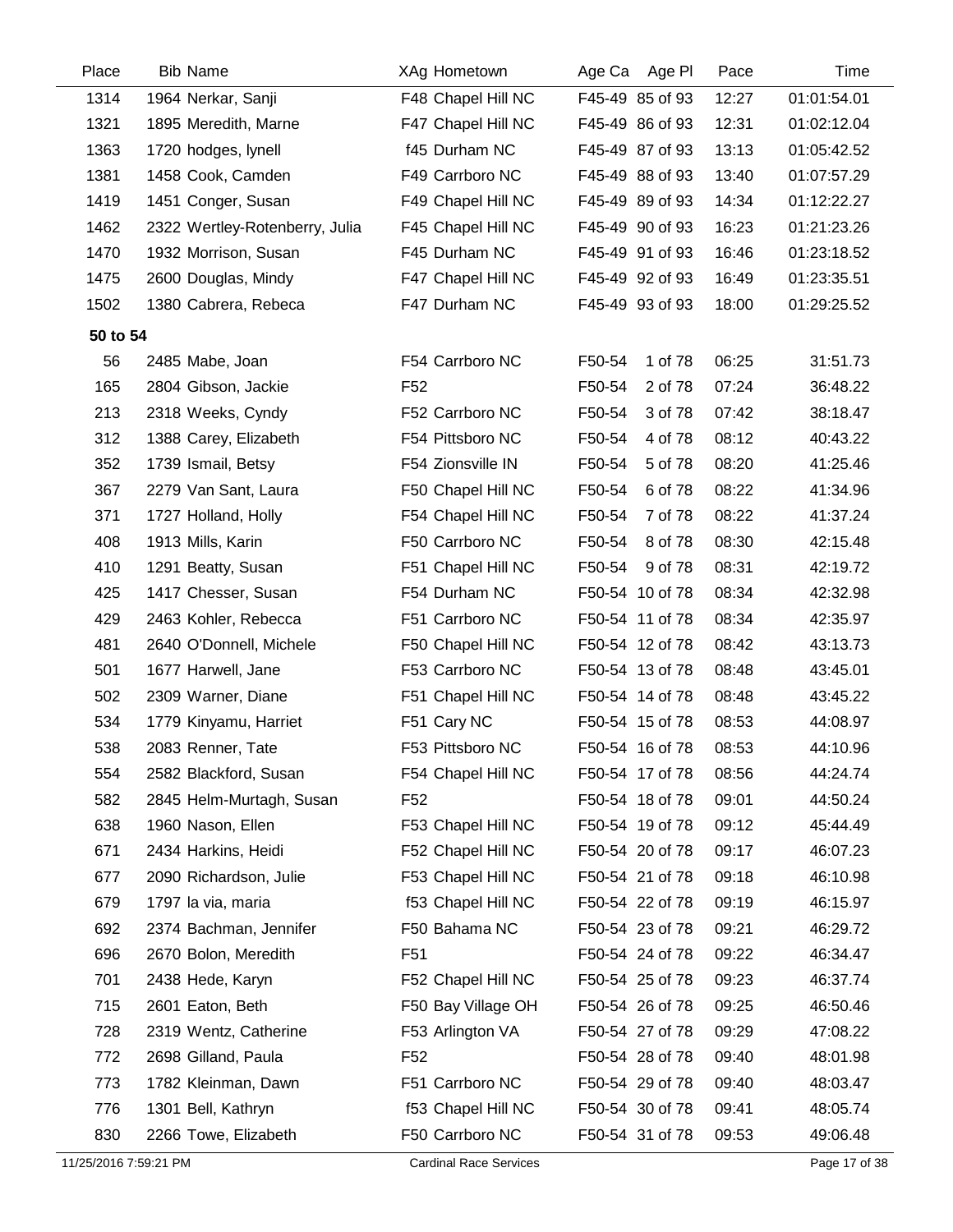| Place | <b>Bib Name</b>         | XAg Hometown         | Age Ca Age PI   | Pace  | Time        |
|-------|-------------------------|----------------------|-----------------|-------|-------------|
| 892   | 1865 Matti, Clare       | F54 Durham NC        | F50-54 32 of 78 | 10:06 | 50:13.99    |
| 893   | 1548 fagan, noreen      | F54 Carrboro NC      | F50-54 33 of 78 | 10:07 | 50:14.72    |
| 894   | 2450 Holt, Sharon       | F54 Chapel Hill NC   | F50-54 34 of 78 | 10:07 | 50:15.98    |
| 900   | 1635 Grill, Julie       | F52 Chapel Hill NC   | F50-54 35 of 78 | 10:07 | 50:17.50    |
| 902   | 2753 Mendes, Nicole     | F <sub>50</sub>      | F50-54 36 of 78 | 10:07 | 50:18.99    |
| 912   | 1381 Caf, Irena         | F52 Durham NC        | F50-54 37 of 78 | 10:09 | 50:25.49    |
| 934   | 2356 Woodward, Kim      | F54 Olivette MO      | F50-54 38 of 78 | 10:12 | 50:42.73    |
| 1000  | 2028 Perry, Susan       | F53 Chapel Hill NC   | F50-54 39 of 78 | 10:26 | 51:49.46    |
| 1027  | 1528 Duronio, Sue       | f51 Chapel Hill NC   | F50-54 40 of 78 | 10:32 | 52:23.49    |
| 1035  | 2577 Yazejian, Noreen   | F50 Chapel Hill NC   | F50-54 41 of 78 | 10:36 | 52:38.49    |
| 1038  | 2372 Alexander, Tabtiha | F51 Chapel Hill NC   | F50-54 42 of 78 | 10:36 | 52:42.22    |
| 1053  | 2285 Vavra, Sara        | F52 Charlotte NC     | F50-54 43 of 78 | 10:41 | 53:04.99    |
| 1113  | 1761 Kankelfritz, Tessa | F53 Hillsborough NC  | F50-54 44 of 78 | 11:00 | 54:42.24    |
| 1115  | 1358 Brooks, Laura      | F53 Chapel Hill NC   | F50-54 45 of 78 | 11:01 | 54:43.22    |
| 1119  | 1398 Carswell, Lori     | F53 Chapel Hill NC   | F50-54 46 of 78 | 11:01 | 54:46.72    |
| 1125  | 1680 Hawes, LaDeane     | F52 Chapel Hill NC   | F50-54 47 of 78 | 11:02 | 54:51.97    |
| 1137  | 1347 Bourne, Linda      | F53 Carrboro NC      | F50-54 48 of 78 | 11:07 | 55:15.74    |
| 1144  | 1555 fetters, tamara    | F52 Carrboro NC      | F50-54 49 of 78 | 11:09 | 55:22.96    |
| 1162  | 2786 Van Ark, Gwen      | F <sub>52</sub>      | F50-54 50 of 78 | 11:13 | 55:44.48    |
| 1171  | 2464 Kuhn, Wendy        | F52 Chapel Hill NC   | F50-54 51 of 78 | 11:15 | 55:55.73    |
| 1174  | 1506 Dicker, Elizabeth  | F51 Chapel Hill NC   | F50-54 52 of 78 | 11:16 | 55:59.72    |
| 1176  | 1439 Cole, Angela       | F51 Timberlake NC    | F50-54 53 of 78 | 11:16 | 55:59.97    |
| 1189  | 1340 Boggess, Kim       | F51 Chapel Hill NC   | F50-54 54 of 78 | 11:21 | 56:25.50    |
| 1190  | 2135 Schubert, Nancy    | F54 Chapel Hill NC   | F50-54 55 of 78 | 11:21 | 56:26.24    |
| 1206  | 1987 Ollila, Mary       | F51 Chapel Hill NC   | F50-54 56 of 78 | 11:27 | 56:56.31    |
| 1228  | 1621 Gotthardt, Jane    | F54 Raleigh NC       | F50-54 57 of 78 | 11:36 | 57:39.04    |
| 1249  | 1412 Chaffin, Jeanne    | F54                  | F50-54 58 of 78 | 11:48 | 58:38.04    |
| 1259  | 2732 Dore, Florence     | F <sub>51</sub>      | F50-54 59 of 78 | 11:52 | 58:58.77    |
| 1281  | 1352 Breeden, Kathy     | F53 Morganton NC     | F50-54 60 of 78 | 12:05 | 01:00:03.02 |
| 1292  | 1496 Davis, Sonia       | F50 Chapel Hill NC   | F50-54 61 of 78 | 12:13 | 01:00:44.52 |
| 1303  | 1540 Eischen, Francesca | F54 Chapel Hill NC   | F50-54 62 of 78 | 12:22 | 01:01:29.54 |
| 1311  | 2036 Plambeck, Mary Ann | F50 Hillsborough NC  | F50-54 63 of 78 | 12:27 | 01:01:52.26 |
| 1325  | 2039 Pomerantz, Meg     | F53 Durham NC        | F50-54 64 of 78 | 12:32 | 01:02:17.04 |
| 1336  | 2791 Young, Anne        | F <sub>52</sub>      | F50-54 65 of 78 | 12:45 | 01:03:23.53 |
| 1344  | 2777 Henningsen, Carrie | F <sub>53</sub>      | F50-54 66 of 78 | 12:51 | 01:03:51.53 |
| 1347  | 2351 Wood, Karen        | F53 Chapel Hill NC   | F50-54 67 of 78 | 12:58 | 01:04:28.78 |
| 1359  | 1444 Coleman, Sharla    | F53 Chapel Hill NC   | F50-54 68 of 78 | 13:09 | 01:05:19.26 |
| 1372  | 2685 Althouse, Linda    | F <sub>50</sub>      | F50-54 69 of 78 | 13:27 | 01:06:52.26 |
| 1383  | 2138 Scott, Dava        | F52 Holly Springs NC | F50-54 70 of 78 | 13:40 | 01:07:57.52 |
| 1401  | 2230 Sturgeon, Mary     | F54 Carrboro NC      | F50-54 71 of 78 | 14:11 | 01:10:29.51 |
| 1404  | 2629 kohout, Melissa    | F51 Carrboro NC      | F50-54 72 of 78 | 14:15 | 01:10:51.26 |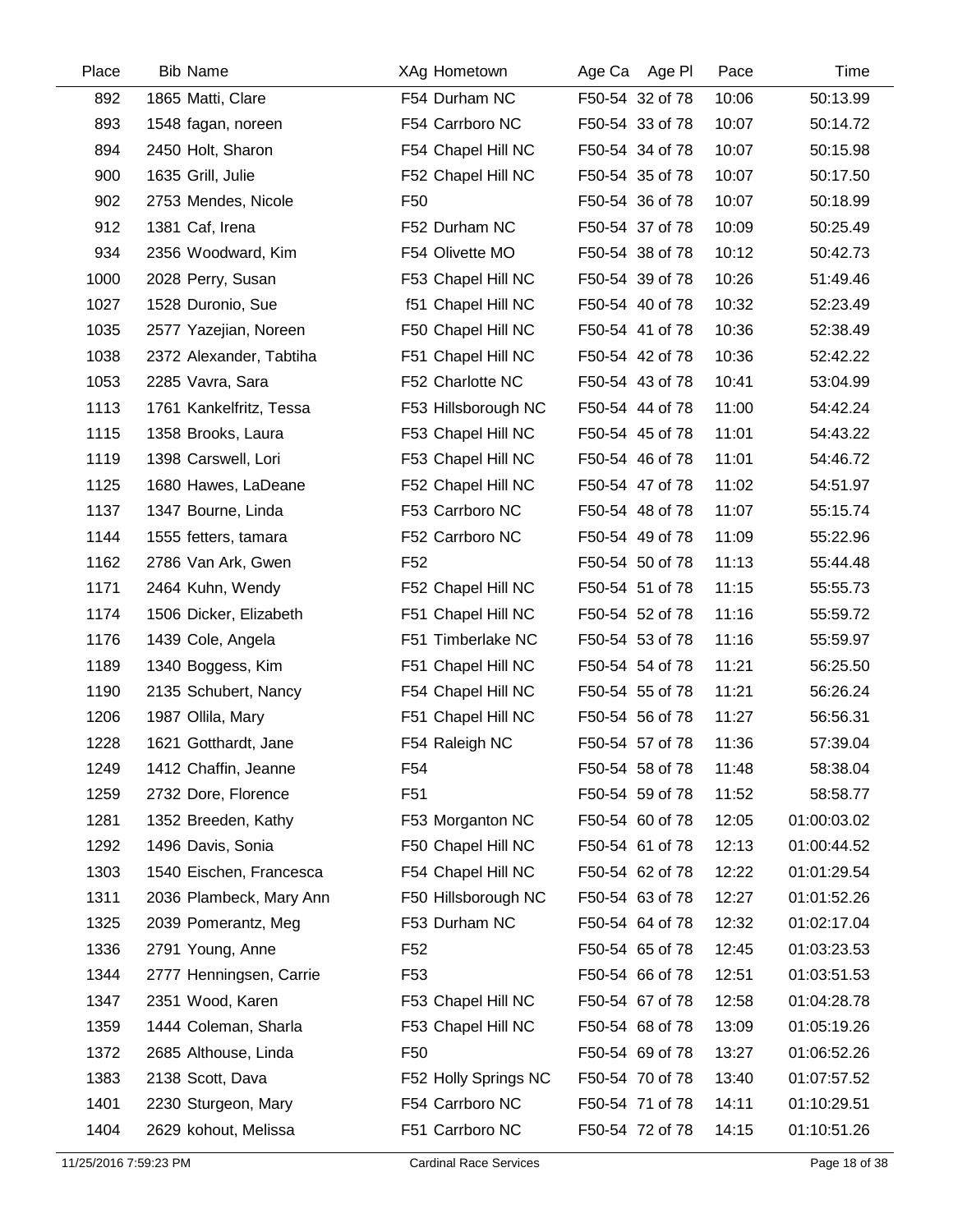| Place    | <b>Bib Name</b>            | XAg Hometown         | Age Ca<br>Age Pl  | Pace  | Time        |
|----------|----------------------------|----------------------|-------------------|-------|-------------|
| 1411     | 2495 Marron, Janet         | F53 DURHAM NC        | F50-54 73 of 78   | 14:21 | 01:11:17.03 |
| 1413     | 2682 Apperson, Karen       | F <sub>52</sub>      | F50-54 74 of 78   | 14:28 | 01:11:52.01 |
| 1423     | 2894 Allen, Jennifer       | F <sub>53</sub>      | F50-54 75 of 78   | 14:38 | 01:12:46.03 |
| 1466     | 2174 sleath, betsy         | f51 Chapel Hill NC   | F50-54 76 of 78   | 16:32 | 01:22:12.26 |
| 1474     | 1373 bunce, julie          | f52 Chapel Hill NC   | F50-54 77 of 78   | 16:49 | 01:23:33.77 |
| 1492     | 1560 Fields, Sharon        | F51 Chapel Hill NC   | F50-54 78 of 78   | 17:26 | 01:26:40.51 |
| 55 to 59 |                            |                      |                   |       |             |
| 180      | 1818 Lebo, Dana            | F56 Chapel Hill NC   | F55-59<br>1 of 44 | 07:31 | 37:20.71    |
| 247      | 2332 Wilkinson, Kari       | F55 Mebane NC        | F55-59<br>2 of 44 | 07:55 | 39:20.48    |
| 277      | 2391 Campbell, Barbara     | F59 Carrboro NC      | 3 of 44<br>F55-59 | 08:02 | 39:57.49    |
| 341      | 2692 McArdle, Jill         | F <sub>58</sub>      | 4 of 44<br>F55-59 | 08:19 | 41:17.98    |
| 359      | 1824 Li, Vivian            | F59 Durham NC        | F55-59<br>5 of 44 | 08:21 | 41:30.23    |
| 406      | 1691 Helms, Tanya          | F56 Chapel Hill NC   | 6 of 44<br>F55-59 | 08:30 | 42:13.99    |
| 427      | 2182 Smith, Nancy          | F58 Durham NC        | 7 of 44<br>F55-59 | 08:34 | 42:34.48    |
| 522      | 2538 Saker, Korinn         | F58 Hillsborough NC  | F55-59<br>8 of 44 | 08:51 | 43:57.51    |
| 525      | 1851 mandeville-long, anne | f57 Chapel Hill NC   | F55-59<br>9 of 44 | 08:51 | 44:00.23    |
| 555      | 2170 Singley, Catherine    | F56 Chapel Hill NC   | F55-59 10 of 44   | 08:56 | 44:25.72    |
| 580      | 1267 Baas, Susan           | F55 Carrboro NC      | F55-59 11 of 44   | 09:01 | 44:48.73    |
| 597      | 2683 Branson, Sheri        | F <sub>58</sub>      | F55-59 12 of 44   | 09:03 | 44:56.48    |
| 690      | 2606 Francis, Julie        | F58 Chapel Hill NC   | F55-59 13 of 44   | 09:21 | 46:28.73    |
| 723      | 1617 Gordon, Michele       | F55 Chapel Hill NC   | F55-59 14 of 44   | 09:27 | 47:00.22    |
| 724      | 1902 Meyer, Jaye           | F55 Chapel Hill NC   | F55-59 15 of 44   | 09:28 | 47:00.75    |
| 768      | 2127 Schmidt, Ingrid       | F56 Chapel Hill NC   | F55-59 16 of 44   | 09:39 | 47:58.99    |
| 824      | 2281 Vanderford, Teresa    | F56 Chapel Hill NC   | F55-59 17 of 44   | 09:52 | 49:02.25    |
| 901      | 2051 Pratson, Elizabeth    | F56 Chapel Hill NC   | F55-59 18 of 44   | 10:07 | 50:17.97    |
| 915      | 2843 Burns, Kimberlie      | F <sub>55</sub>      | F55-59 19 of 44   | 10:09 | 50:26.48    |
| 1016     | 1678 Haskins, Teri         | F55 Chapel Hill NC   | F55-59 20 of 44   | 10:29 | 52:05.96    |
| 1019     | 2181 Smith, Laurie         | F59 Chapel Hill NC   | F55-59 21 of 44   | 10:30 | 52:11.24    |
| 1062     | 1723 Hoerger, Susan        | F56 Chapel Hill NC   | F55-59 22 of 44   | 10:42 | 53:12.99    |
| 1084     | 1692 Helton, Margaret      | F56 Carrboro NC      | F55-59 23 of 44   | 10:48 | 53:40.73    |
| 1086     | 1729 Holloman, Edith       | F57 Chapel Hill NC   | F55-59 24 of 44   | 10:49 | 53:43.25    |
| 1110     | 1816 Lawrence, Susan       | F55 Chapel Hill NC   | F55-59 25 of 44   | 10:59 | 54:34.73    |
| 1127     | 1628 Greene, Deb           | F59 Chapel Hill NC   | F55-59 26 of 44   | 11:03 | 54:54.23    |
| 1150     | 1273 Bagatell, Nancy       | F56 Chapel Hill NC   | F55-59 27 of 44   | 11:10 | 55:31.23    |
| 1178     | 2377 Blackwell, Susan      | <b>f56 DURHAM NC</b> | F55-59 28 of 44   | 11:16 | 56:01.48    |
| 1191     | 1878 McDonald, Jean        | F55 Chapel Hill NC   | F55-59 29 of 44   | 11:21 | 56:26.73    |
| 1198     | 2419 Freeman, Ada          | F55 Seven Springs NC | F55-59 30 of 44   | 11:23 | 56:33.24    |
| 1246     | 1849 Malikowski, Marie     | F55 Chapel Hill NC   | F55-59 31 of 44   | 11:47 | 58:32.77    |
| 1268     | 1998 Pace, Sue             | F56 Chapel Hill NC   | F55-59 32 of 44   | 11:59 | 59:33.02    |
| 1272     | 2109 Rosen, Maureen        | F59 Chapel Hill NC   | F55-59 33 of 44   | 12:01 | 59:45.28    |
| 1278     | 2427 Goldstein, Shari      | F55 Chapel Hill NC   | F55-59 34 of 44   | 12:04 | 59:59.51    |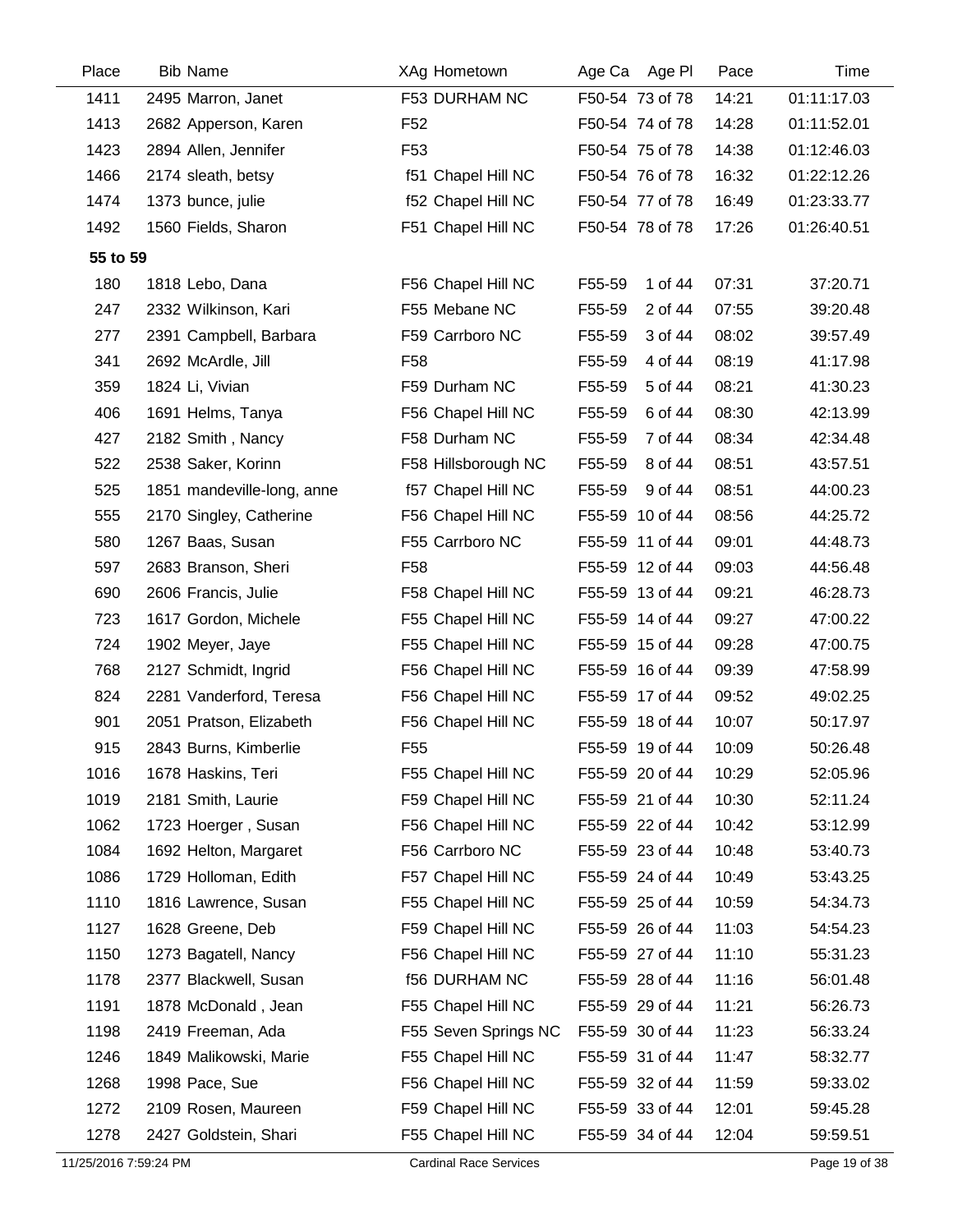| Place    | <b>Bib Name</b>              | XAg Hometown         | Age PI<br>Age Ca  | Pace  | Time        |
|----------|------------------------------|----------------------|-------------------|-------|-------------|
| 1307     | 2674 Frantz, Janese          | F <sub>56</sub>      | F55-59 35 of 44   | 12:24 | 01:01:37.03 |
| 1313     | 2067 Ram, Ranjani            | F58 Chapel Hill NC   | F55-59 36 of 44   | 12:27 | 01:01:52.77 |
| 1320     | 1354 Bresler, Lynne          | F58 Chapel Hill NC   | F55-59 37 of 44   | 12:29 | 01:02:04.02 |
| 1348     | 1393 Carrier, Sarah          | f59 Chapel Hill NC   | F55-59 38 of 44   | 12:58 | 01:04:29.03 |
| 1350     | 1652 Hageman, Pam            | F <sub>56</sub>      | F55-59 39 of 44   | 12:59 | 01:04:32.03 |
| 1371     | 2271 Tsin, Judith            | F56 Chapel Hill NC   | F55-59 40 of 44   | 13:26 | 01:06:47.02 |
| 1461     | 2228 Strickland, Jennifer    | F56 Carrboro NC      | F55-59 41 of 44   | 16:16 | 01:20:51.01 |
| 1471     | 2763 Ginnis, Jeannie         | F <sub>59</sub>      | F55-59 42 of 44   | 16:47 | 01:23:22.76 |
| 1477     | 2076 Ramsey, Teresa          | F59 Durham NC        | F55-59 43 of 44   | 16:57 | 01:24:14.27 |
| 1507     | 1869 McClure, Frances        | F57 Chapel Hill NC   | F55-59 44 of 44   | 18:06 | 01:29:59.79 |
| 60 to 64 |                              |                      |                   |       |             |
| 208      | 1897 merritt, kathy          | F62 DURHAM NC        | F60-64<br>1 of 23 | 07:41 | 38:12.47    |
| 235      | 1597 Gardner, Joanne         | F62 Chapel Hill NC   | F60-64<br>2 of 23 | 07:51 | 39:00.97    |
| 390      | 1480 Crump, Carolyn          | F60 Carrboro NC      | F60-64<br>3 of 23 | 08:27 | 41:57.71    |
| 852      | 2258 Thorn, rosemary         | F61 Chapel Hill NC   | F60-64<br>4 of 23 | 09:57 | 49:24.97    |
| 874      | 2137 Scott, Caroline         | F60 Chapel Hill NC   | F60-64<br>5 of 23 | 10:03 | 49:57.48    |
| 908      | 1981 Norwood, Rena           | F61 Chapel Hill NC   | 6 of 23<br>F60-64 | 10:08 | 50:23.47    |
| 981      | 1428 Clark, Kelly            | F60 Chapel Hill NC   | F60-64<br>7 of 23 | 10:24 | 51:39.98    |
| 1037     | 2418 Franke, Karen           | F62 Chapel Hill NC   | F60-64<br>8 of 23 | 10:36 | 52:40.98    |
| 1063     | 1345 Boone, Joan             | F64 Efland NC        | F60-64<br>9 of 23 | 10:43 | 53:14.74    |
| 1122     | 2373 Anderson, Kay           | F61 Carrboro NC      | F60-64 10 of 23   | 11:02 | 54:48.72    |
| 1211     | 2304 Walton, Carol           | F64 DURHAM NC        | F60-64 11 of 23   | 11:30 | 57:06.97    |
| 1285     | 2193 Sordean-Mintzer, Andrea | F62 Chapel Hill NC   | F60-64 12 of 23   | 12:09 | 01:00:25.51 |
| 1324     | 1853 Marcus, Cheryl          | F62 DURHAM NC        | F60-64 13 of 23   | 12:32 | 01:02:16.79 |
| 1333     | 2658 west, tracey            | F63 Chapel Hill NC   | F60-64 14 of 23   | 12:42 | 01:03:08.78 |
| 1341     | 1828 Lieberum, Susan         | F62 Pittsboro NC     | F60-64 15 of 23   | 12:49 | 01:03:43.78 |
| 1408     | 1255 Anthony, Denise         | F63 Carrboro NC      | F60-64 16 of 23   | 14:17 | 01:11:00.52 |
| 1424     | 1523 Drake, Susan            | F63 Chapel Hill NC   | F60-64 17 of 23   | 14:39 | 01:12:51.03 |
| 1428     | 2315 Webb, Kristi            | F60 Chapel Hill NC   | F60-64 18 of 23   | 14:56 | 01:14:12.77 |
| 1430     | 2445 Hodges, Susan           | F61 Raleigh NC       | F60-64 19 of 23   | 15:02 | 01:14:43.52 |
| 1434     | 1991 Olsen, Sabrina          | F60 Durham NC        | F60-64 20 of 23   | 15:11 | 01:15:26.28 |
| 1444     | 2550 Stanford, Bobbie        | F60 Chapel Hill NC   | F60-64 21 of 23   | 15:20 | 01:16:10.51 |
| 1456     | 1566 Fletcher, Barbara       | F61 Durham NC        | F60-64 22 of 23   | 16:09 | 01:20:16.52 |
| 1457     | 2232 Sullivan, Christine     | F61 Durham NC        | F60-64 23 of 23   | 16:09 | 01:20:16.76 |
| 65 to 69 |                              |                      |                   |       |             |
| 329      | 1892 McNeilly, Kevin         | F65 Carrboro NC      | 1 of 17<br>F65-69 | 08:16 | 41:04.73    |
| 518      | 2350 Wood, Geri              | F68                  | F65-69<br>2 of 17 | 08:50 | 43:55.49    |
| 1160     | 2007 Paisner, Susan          | F66 Silver Spring MD | F65-69<br>3 of 17 | 11:12 | 55:41.72    |
| 1180     | 1249 Anderson, Sheelagh      | F69 Carrboro NC      | F65-69<br>4 of 17 | 11:17 | 56:04.97    |
| 1204     | 2171 Skrzynia, Cecile        | F69 Chapel Hill NC   | F65-69<br>5 of 17 | 11:27 | 56:53.47    |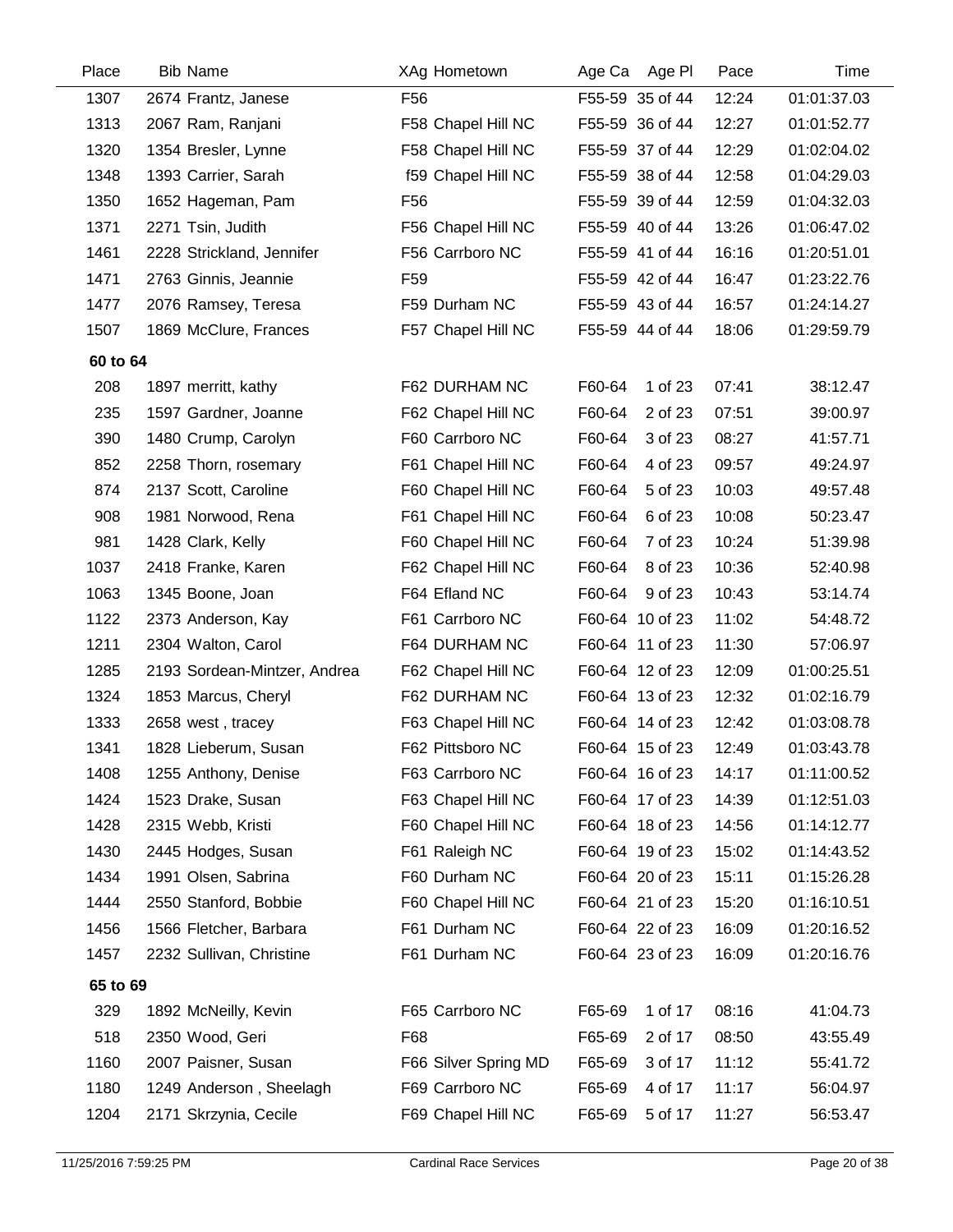| Place    | <b>Bib Name</b>         | XAg Hometown         | Age Ca<br>Age PI     | Pace  | Time        |
|----------|-------------------------|----------------------|----------------------|-------|-------------|
| 1234     | 1396 carson, virginia   | f66 Chapel Hill NC   | F65-69<br>6 of 17    | 11:39 | 57:54.01    |
| 1275     | 1276 BAKER, LYNDA       | F65 Chapel Hill NC   | F65-69<br>7 of 17    | 12:02 | 59:47.52    |
| 1309     | 2198 Spang, Barb        | F68 Chapel Hill NC   | F65-69<br>8 of 17    | 12:26 | 01:01:47.54 |
| 1331     | 1684 Haywood, Marion    | F69 Chapel Hill NC   | F65-69<br>9 of 17    | 12:41 | 01:03:00.77 |
| 1397     | 1501 Delaney, Mary      | F68 Annandale VA     | F65-69 10 of 17      | 14:03 | 01:09:48.52 |
| 1403     | 1462 Cook, Judith       | F69 Chapel Hill NC   | F65-69 11 of 17      | 14:15 | 01:10:49.03 |
| 1418     | 1487 Czubay, Jane       | F69 Durham NC        | F65-69 12 of 17      | 14:33 | 01:12:20.53 |
| 1449     | 2108 Rose, Cindy        | F65 Chapel Hill NC   | F65-69 13 of 17      | 15:53 | 01:18:54.27 |
| 1476     | 2515 OBrien, Lynne      | F65 Carrboro NC      | F65-69 14 of 17      | 16:49 | 01:23:36.53 |
| 1487     | 2384 Burnham, Kathleen  | F68                  | F65-69 15 of 17      | 17:17 | 01:25:54.26 |
| 1493     | 1485 Cygan, Irene       | F65 Cary NC          | F65-69 16 of 17      | 17:29 | 01:26:52.01 |
| 1512     | 1798 Lachiewicz, Ave    | F65 Chapel Hill NC   | F65-69 17 of 17      | 18:29 | 01:31:53.59 |
| 70 to 74 |                         |                      |                      |       |             |
| 1473     | 1307 Bennison, Leslie   | F72                  | 1 of 4<br>F70-74     | 16:48 | 01:23:29.26 |
| 1488     | 2473 Lee, Carol         | F74 Rochester MI     | F70-74<br>2 of 4     | 17:19 | 01:26:03.26 |
| 1500     | 1308 Berenson, Kate     | F71 Chapel Hill NC   | F70-74<br>3 of 4     | 17:47 | 01:28:23.02 |
| 1508     | 2032 Piet-Pelon, Nancy  | F72 Pittsboro NC     | F70-74<br>4 of 4     | 18:06 | 01:29:59.79 |
| 75 to 79 |                         |                      |                      |       |             |
| 1379     | 2102 Roggenbuck, Sharon | F78 Hillsborough NC  | $1$ of $2$<br>F75-99 | 13:39 | 01:07:51.51 |
| 1465     | 1888 McKown, Mary       | F75 Chapel Hill NC   | F75-99<br>2 of 2     | 16:30 | 01:22:00.26 |
| М        |                         |                      |                      |       |             |
| 5 to 9   |                         |                      |                      |       |             |
| 1093     | 2595 Cummings, Andrew   | M9 Chapel Hill NC    | $M2-9$<br>1 of $2$   | 10:50 | 53:51.97    |
| 1247     | 2877 Archer, Will       | M <sub>8</sub>       | $M2-9$<br>2 of 2     | 11:47 | 58:35.76    |
| 10 to 14 |                         |                      |                      |       |             |
| 14       | 1681 Hawley, Ben        | M13 Chapel Hill NC   | M10-14 1 of 45       | 05:43 | 28:25.72    |
| 30       | 1256 ARMENTROUT, BEN    | M14 Winston-Salem NC | M10-14<br>2 of 45    | 06:03 | 30:04.72    |
| 55       | 1623 Graham, Dalton     | M13 Chapel Hill NC   | M10-14 3 of 45       | 06:23 | 31:44.97    |
| 90       | 2768 Motley, Griffin    | M14                  | M10-14<br>4 of 45    | 06:51 | 34:03.71    |
| 134      | 1683 Hawley, Matthew    | M10 Chapel Hill NC   | M10-14<br>5 of 45    | 07:09 | 35:31.72    |
| 173      | 2686 Althouse, Owen     | M14                  | M10-14 6 of 45       | 07:28 | 37:05.22    |
| 192      | 1625 Granados, Nicholas | M13 Carrboro NC      | M10-14<br>7 of 45    | 07:35 | 37:43.22    |
| 205      | 2224 Strauss, Niko      | M13 Chapel Hill NC   | M10-14 8 of 45       | 07:41 | 38:10.22    |
| 212      | 2641 O'Donnell, Sean    | M13 Chapel Hill NC   | M10-14 9 of 45       | 07:42 | 38:15.46    |
| 215      | 2727 Adams, Jackson     | M12                  | M10-14 10 of 45      | 07:43 | 38:20.72    |
| 244      | 1955 Myers, Tate        | M13 Chapel Hill NC   | M10-14 11 of 45      | 07:54 | 39:16.97    |
| 281      | 2530 Rahn, Griffin      | M14 Chapel Hill NC   | M10-14 12 of 45      | 08:03 | 40:00.97    |
| 295      | 1258 Armentrout, Luke   | M11 Winston-Salem NC | M10-14 13 of 45      | 08:07 | 40:21.71    |
| 296      | 1432 clossick, keegan   | m13 Chapel Hill NC   | M10-14 14 of 45      | 08:07 | 40:22.72    |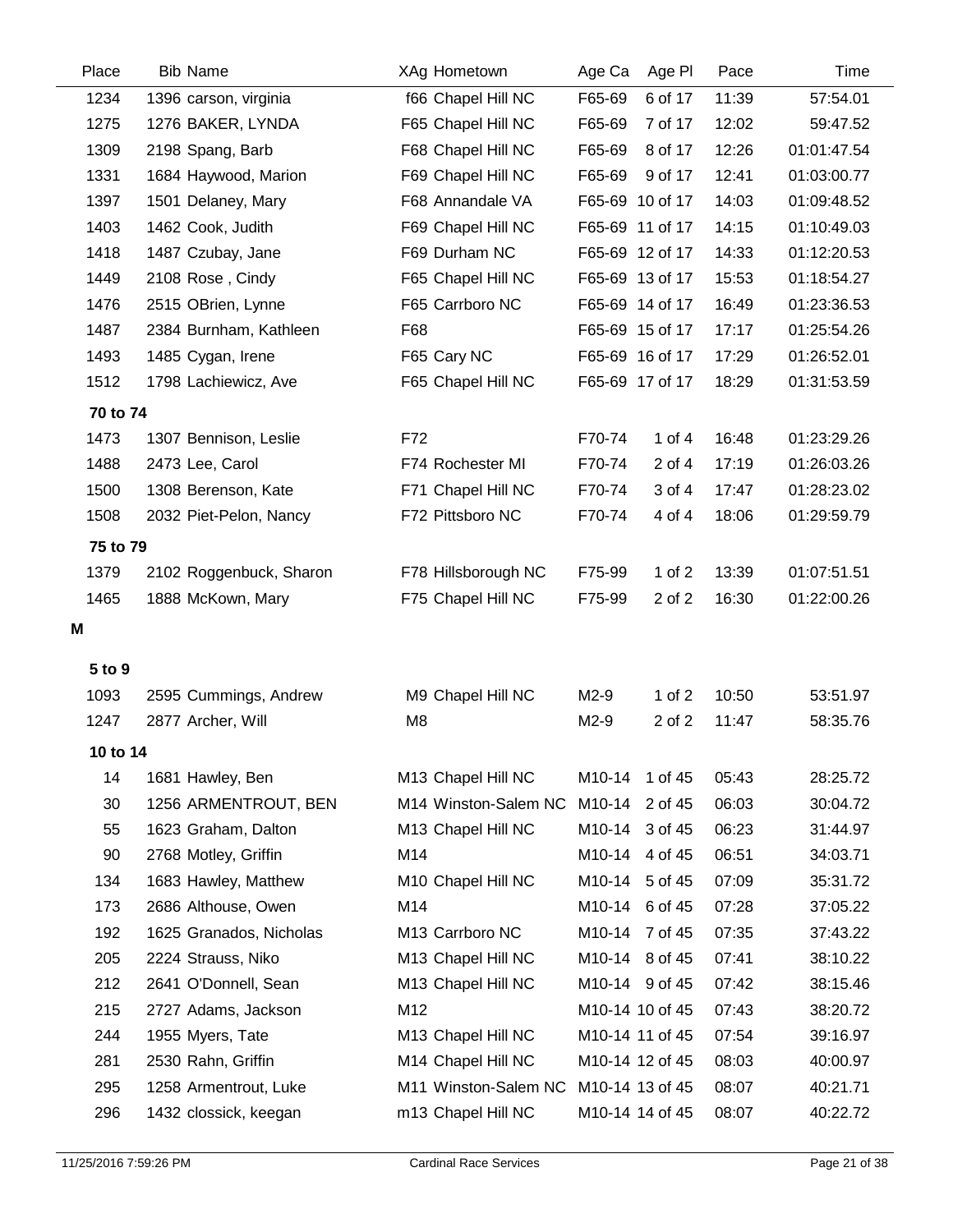| Place          | <b>Bib Name</b>          | XAg Hometown                   | Age Ca Age PI     | Pace  | Time        |
|----------------|--------------------------|--------------------------------|-------------------|-------|-------------|
| 314            | 2755 Hunter, Braden      | M14                            | M10-14 15 of 45   | 08:12 | 40:44.96    |
| 333            | 1337 Boccieri, Sebastian | M12 Chapel Hill NC             | M10-14 16 of 45   | 08:16 | 41:06.23    |
| 402            | 2402 Cobb, Harry         | M14 Hillsborough NC            | M10-14 17 of 45   | 08:30 | 42:13.00    |
| 438            | 2388 Calhoun, Benjamin   | M14 Chapel Hill NC             | M10-14 18 of 45   | 08:35 | 42:41.75    |
| 439            | 1456 Cook, Alex          | M11                            | M10-14 19 of 45   | 08:35 | 42:41.97    |
| 447            | 1605 Gershon, Zachary    | M14 Chapel Hill NC             | M10-14 20 of 45   | 08:37 | 42:50.72    |
| 476            | 2709 Godfrey, Logan      | M11                            | M10-14 21 of 45   | 08:41 | 43:07.72    |
| 486            | 1953 Myers, Carter       | M <sub>10</sub> Chapel Hill NC | M10-14 22 of 45   | 08:44 | 43:24.21    |
| 489            | 1285 Baucom, Sam         | M12 Chapel Hill NC             | M10-14 23 of 45   | 08:44 | 43:24.99    |
| 524            | 2480 Lissy, Nathan       | M14 Chapel Hill NC             | M10-14 24 of 45   | 08:51 | 43:59.22    |
| 577            | 1917 Min, Nicholas       | M13 Chapel Hill NC             | M10-14 25 of 45   | 09:01 | 44:46.96    |
| 612            | 2505 Monahan, Seamus     | M11 Chapel Hill NC             | M10-14 26 of 45   | 09:06 | 45:11.73    |
| 625            | 1764 kauftheil, ari      | m13 Chapel Hill NC             | M10-14 27 of 45   | 09:09 | 45:27.23    |
| 688            | 1592 Funk, Joshua        | M13 GRAHAM NC                  | M10-14 28 of 45   | 09:21 | 46:26.71    |
| 703            | 1602 Gaylord, Charles    | M13 Arlington VA               | M10-14 29 of 45   | 09:23 | 46:40.22    |
| 705            | 2523 Poss, Adrian        | M14 Chapel Hill NC             | M10-14 30 of 45   | 09:24 | 46:43.98    |
| 709            | 2524 Poss, Cameron       | M12 Chapel Hill NC             | M10-14 31 of 45   | 09:25 | 46:46.72    |
| 829            | 2884 Lackey, Caleb       | M12                            | M10-14 32 of 45   | 09:53 | 49:06.22    |
| 861            | 2393 Cardona, Adam       | M13 Chapel Hill NC             | M10-14 33 of 45   | 09:59 | 49:39.47    |
| 932            | 1532 Ehlers, Andrew      | M11 ATHENS GA                  | M10-14 34 of 45   | 10:12 | 50:41.72    |
| 938            | 1500 DeLaney, Joseph     | M11 Williamsburg VA            | M10-14 35 of 45   | 10:13 | 50:45.50    |
| 951            | 1242 Allen, Robert       | M13 Chapel Hill NC             | M10-14 36 of 45   | 10:16 | 51:01.47    |
| 1010           | 2901 Robinette, Bradley  | M12                            | M10-14 37 of 45   | 10:28 | 52:01.23    |
| 1076           | 2594 Cummings, Aaron     | M11 Chapel Hill NC             | M10-14 38 of 45   | 10:46 | 53:30.97    |
| 1083           | 2528 Ragle, Brett        | M10 Chapel Hill NC             | M10-14 39 of 45   | 10:48 | 53:40.47    |
| 1226           | 2731 Jones, Elijah       | M14                            | M10-14 40 of 45   | 11:36 | 57:37.76    |
| 1243           | 2276 Vail, Jack          | M11 Chapel Hill NC             | M10-14 41 of 45   | 11:47 | 58:31.51    |
| 1245           | 2879 Archer, Jack        | M10                            | M10-14 42 of 45   | 11:47 | 58:31.77    |
| 1255           | 1536 Ehlers, Thomas      | M13 ATHENS GA                  | M10-14 43 of 45   | 11:51 | 58:51.78    |
| 1298           | 1910 Millar, Will        | M11 Chapel Hill NC             | M10-14 44 of 45   | 12:19 | 01:01:11.52 |
| 1353           | 1894 Mendlovitz, Harry   | M10 Chapel Hill NC             | M10-14 45 of 45   | 13:05 | 01:04:59.28 |
| 15 to 19       |                          |                                |                   |       |             |
| 1              | 2079 Ready, Ethan        | M18 Chapel Hill NC             | M15-19 1 of 41    | 05:18 | 26:22.47    |
| $\overline{2}$ | 2839 Gildard, James      | M19                            | M15-19<br>2 of 41 | 05:20 | 26:30.72    |
| 10             | 2161 Silva, Nikolas      | M19 Chapel Hill NC             | M15-19<br>3 of 41 | 05:39 | 28:05.72    |
| 16             | 2429 Graden, Joseph      | M17 Chapel Hill NC             | M15-19<br>4 of 41 | 05:45 | 28:33.98    |
| 43             | 1342 Bolon, Nate         | M19 Chapel Hill NC             | M15-19 5 of 41    | 06:14 | 30:59.97    |
| 66             | 2863 Abrams, Josh        | M16                            | M15-19<br>6 of 41 | 06:35 | 32:42.22    |
| 70             | 1332 Board, Anthony      | M <sub>18</sub> DURHAM NC      | M15-19<br>7 of 41 | 06:38 | 32:58.22    |
| 76             | 1877 mcdonald, connor    | M18 Chapel Hill NC             | M15-19<br>8 of 41 | 06:44 | 33:26.47    |
| 77             | 2656 Watters, Clayton    | M19 Chapel Hill NC             | M15-19<br>9 of 41 | 06:44 | 33:26.97    |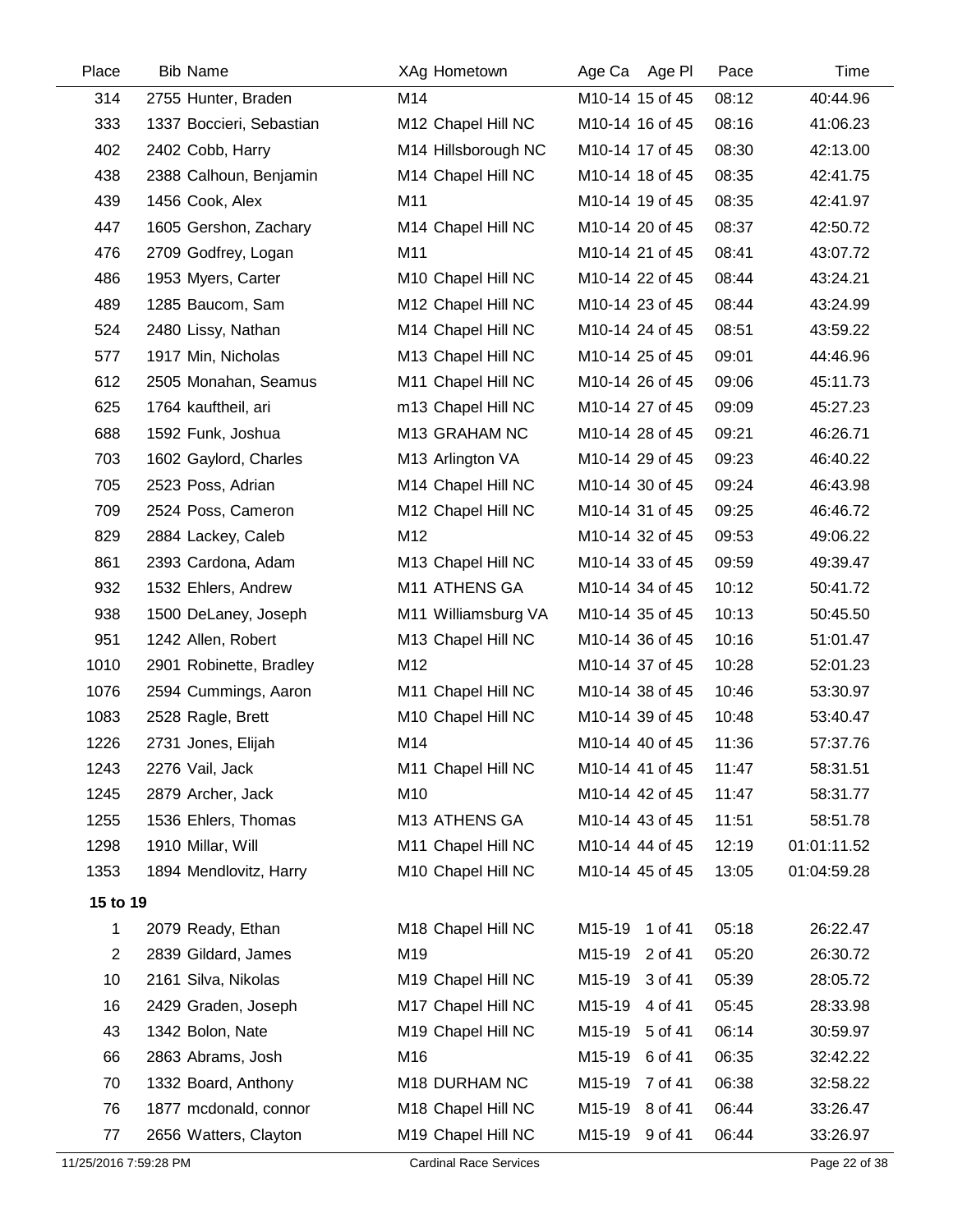| Place                 | <b>Bib Name</b>              | XAg Hometown                   | Age Ca Age PI   | Pace  | Time          |
|-----------------------|------------------------------|--------------------------------|-----------------|-------|---------------|
| 107                   | 2639 O'Donnell, Kevin        | M16 Chapel Hill NC             | M15-19 10 of 41 | 07:00 | 34:46.73      |
| 108                   | 1904 Meyer, Truman           | M15 DURHAM NC                  | M15-19 11 of 41 | 07:01 | 34:51.72      |
| 111                   | 1664 Harris, AJ              | M16 Durham NC                  | M15-19 12 of 41 | 07:02 | 34:55.47      |
| 119                   | 2392 Cannon, Joshua          | M15 Chapel Hill NC             | M15-19 13 of 41 | 07:05 | 35:11.23      |
| 120                   | 1896 Meredith-Andrews, Jacob | M15 Chapel Hill NC             | M15-19 14 of 41 | 07:05 | 35:13.23      |
| 157                   | 1490 Danner, Harrison        | M16 Chapel Hill NC             | M15-19 15 of 41 | 07:19 | 36:22.72      |
| 184                   | 1965 Nerkar, Santul          | M19 Chapel Hill NC             | M15-19 16 of 41 | 07:33 | 37:30.46      |
| 283                   | 2878 Archer, David           | M19                            | M15-19 17 of 41 | 08:04 | 40:04.47      |
| 304                   | 2773 Kennedy, Sam            | M19                            | M15-19 18 of 41 | 08:09 | 40:27.98      |
| 306                   | 2371 Alexander, Collins      | M17 Chapel Hill NC             | M15-19 19 of 41 | 08:10 | 40:33.97      |
| 362                   | 2730 Jones, Caleb            | M16                            | M15-19 20 of 41 | 08:22 | 41:32.48      |
| 364                   | 2789 Asaro, Jackson          | M16                            | M15-19 21 of 41 | 08:22 | 41:33.72      |
| 409                   | 2052 Pratson, Forrest        | M <sub>19</sub> Chapel Hill NC | M15-19 22 of 41 | 08:31 | 42:18.22      |
| 411                   | 1644 Guskiewicz, Nathan      | M18 Chapel Hill NC             | M15-19 23 of 41 | 08:31 | 42:20.22      |
| 426                   | 2492 Marron, Aidan           | M19 DURHAM NC                  | M15-19 24 of 41 | 08:34 | 42:32.98      |
| 472                   | 1908 Millar, Christopher     | M16 Chapel Hill NC             | M15-19 25 of 41 | 08:40 | 43:06.47      |
| 488                   | 2063 Quinn, Ian              | M17 Chapel Hill NC             | M15-19 26 of 41 | 08:44 | 43:24.96      |
| 490                   | 1641 Guskiewicz, Adam        | M16 Chapel Hill NC             | M15-19 27 of 41 | 08:44 | 43:25.24      |
| 491                   | 1407 Casellas, Sebastian     | M17                            | M15-19 28 of 41 | 08:44 | 43:26.22      |
| 546                   | 2827 Laatz, Justin           | M19                            | M15-19 29 of 41 | 08:54 | 44:15.50      |
| 547                   | 1907 Millar, Ben             | M19 Chapel Hill NC             | M15-19 30 of 41 | 08:54 | 44:15.73      |
| 603                   | 1590 Funk, Isaac             | M15 GRAHAM NC                  | M15-19 31 of 41 | 09:04 | 45:01.73      |
| 633                   | 2889 Weintritt, Chris        | M18                            | M15-19 32 of 41 | 09:11 | 45:40.49      |
| 708                   | 2510 Ndugga, Maggwa          | M19 Chapel Hill NC             | M15-19 33 of 41 | 09:24 | 46:45.24      |
| 838                   | 1874 mcdonald, alex          | M18 Chapel Hill NC             | M15-19 34 of 41 | 09:54 | 49:12.47      |
| 867                   | 2297 Wald, Graham            | M15 Lexington KY               | M15-19 35 of 41 | 10:00 | 49:43.47      |
| 869                   | 2526 Quinn, Griffin          | M15 Columbus OH                | M15-19 36 of 41 | 10:01 | 49:48.47      |
| 881                   | 2858 White, Avery            | M16                            | M15-19 37 of 41 | 10:05 | 50:04.73      |
| 964                   | 1406 Casellas, Lucas         | M15                            | M15-19 38 of 41 | 10:20 | 51:23.22      |
| 1049                  | 1963 Nerkar, Aadit           | M15 Chapel Hill NC             | M15-19 39 of 41 | 10:39 | 52:58.24      |
| 1270                  | 1534 Ehlers, Coles           | M16 ATHENS GA                  | M15-19 40 of 41 | 12:00 | 59:38.27      |
| 1451                  | 1508 Dicker, Luke            | M18 Chapel Hill NC             | M15-19 41 of 41 | 15:56 | 01:19:13.76   |
| 20 to 24              |                              |                                |                 |       |               |
| 18                    | 1871 McConkey, Rob           | M24 winston-salem NC           | M20-24 1 of 43  | 05:47 | 28:46.71      |
| 20                    | 2238 Sutterfield, Joshua     | M24 Carrboro NC                | M20-24 2 of 43  | 05:51 | 29:03.71      |
| 33                    | 1722 Hoerger, Jacob          | M24 Chapel Hill NC             | M20-24 3 of 43  | 06:05 | 30:14.96      |
| 34                    | 1823 Levy, Ben               | M23 Chapel Hill NC             | M20-24 4 of 43  | 06:05 | 30:15.22      |
| 44                    | 1901 Meyer, Greyson          | M20 DURHAM NC                  | M20-24 5 of 43  | 06:14 | 31:00.96      |
| 48                    | 1403 Casbarro, Vincenzo      | M24 Raleigh NC                 | M20-24 6 of 43  | 06:17 | 31:11.72      |
| 51                    | 1973 Noah, Paul              | M24 Carrboro NC                | M20-24 7 of 43  | 06:20 | 31:28.73      |
| 71                    | 2070 Ramsdell, Blaine        | M23                            | M20-24 8 of 43  | 06:39 | 33:02.47      |
| 11/25/2016 7:59:29 PM |                              | <b>Cardinal Race Services</b>  |                 |       | Page 23 of 38 |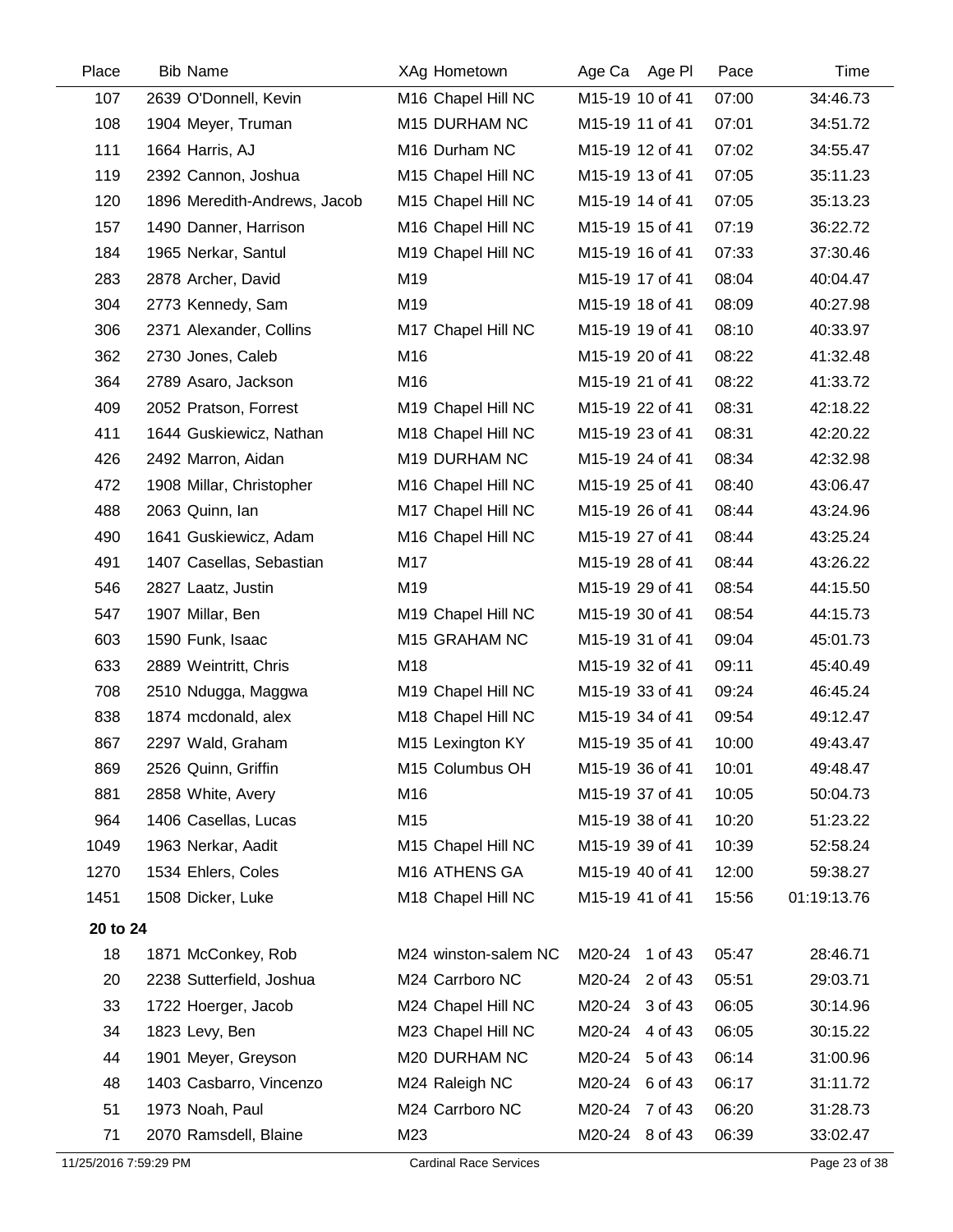| Place                 | <b>Bib Name</b>          | XAg Hometown                  | Age Pl<br>Age Ca  | Pace  | Time          |
|-----------------------|--------------------------|-------------------------------|-------------------|-------|---------------|
| 92                    | 2571 Wicker, Ethan       | M23 Raleigh NC                | M20-24 9 of 43    | 06:52 | 34:08.21      |
| 104                   | 2609 Gibson, Niko        | M22 Chapel Hill NC            | M20-24 10 of 43   | 06:59 | 34:42.22      |
| 150                   | 2671 Mandeville, Henry   | M21                           | M20-24 11 of 43   | 07:16 | 36:08.47      |
| 153                   | 1657 Hamilton, Adam      | M21 Chapel Hill NC            | M20-24 12 of 43   | 07:17 | 36:13.71      |
| 162                   | 1654 Hageman, Sean       | M24 Carrboro NC               | M20-24 13 of 43   | 07:23 | 36:40.97      |
| 195                   | 2142 Sears, Isaac        | M24 Chapel Hill NC            | M20-24 14 of 43   | 07:37 | 37:51.72      |
| 222                   | 2588 Byerly, Rob         | M21 DURHAM NC                 | M20-24 15 of 43   | 07:48 | 38:45.97      |
| 286                   | 2307 walton, steven      | m22 DURHAM NC                 | M20-24 16 of 43   | 08:05 | 40:09.48      |
| 325                   | 1957 Nackman, Joel       | M24 New York NY               | M20-24 17 of 43   | 08:16 | 41:02.74      |
| 339                   | 1527 Duronio, Joey       | M22 Chapel Hill NC            | M20-24 18 of 43   | 08:18 | 41:16.22      |
| 349                   | 1812 Laubscher, Kevin    | M24 Chapel Hill NC            | M20-24 19 of 43   | 08:20 | 41:23.72      |
| 403                   | 1440 Cole, Austin        | M21 Timberlake NC             | M20-24 20 of 43   | 08:30 | 42:13.22      |
| 432                   | 2503 Minogue, Kevin      | M24 Chapel Hill NC            | M20-24 21 of 43   | 08:35 | 42:38.72      |
| 435                   | 1642 Guskiewicz, Jacob   | M20 Chapel Hill NC            | M20-24 22 of 43   | 08:35 | 42:40.47      |
| 440                   | 1546 Esichen, Chris      | M24 Chapel Hill NC            | M20-24 23 of 43   | 08:36 | 42:43.00      |
| 449                   | 2729 Jadrich, Caleb      | M22                           | M20-24 24 of 43   | 08:37 | 42:51.46      |
| 474                   | 1833 Lockhart, Ben       | M23 Raleigh NC                | M20-24 25 of 43   | 08:41 | 43:06.99      |
| 561                   | 2129 Schneider, E. Shaun | M20 Pittsboro NC              | M20-24 26 of 43   | 08:58 | 44:32.22      |
| 565                   | 1814 Lawler, Thomas      | M24 Arlington VA              | M20-24 27 of 43   | 08:58 | 44:35.72      |
| 593                   | 2320 Werden, Alex        | M22 Chapel Hill NC            | M20-24 28 of 43   | 09:02 | 44:55.46      |
| 594                   | 2734 Bolon, Hank         | M20                           | M20-24 29 of 43   | 09:02 | 44:55.75      |
| 651                   | 2050 Pratson, Connor     | M24 Chapel Hill NC            | M20-24 30 of 43   | 09:14 | 45:53.21      |
| 666                   | 1810 Latta, Nick         | M23 Chapel Hill NC            | M20-24 31 of 43   | 09:16 | 46:04.23      |
| 739                   | 2494 Marron, David       | M21 DURHAM NC                 | M20-24 32 of 43   | 09:33 | 47:29.23      |
| 742                   | 1746 Jerman, Daniel      | M20 Concord NC                | M20-24 33 of 43   | 09:34 | 47:34.72      |
| 792                   | 2055 Premo, JR           | M24 Chapel Hill NC            | M20-24 34 of 43   | 09:45 | 48:25.22      |
| 922                   | 2716 Shannon, Steve      | M22                           | M20-24 35 of 43   | 10:10 | 50:31.21      |
| 1032                  | 1868 McCandless, Amos    | M24 Durham NC                 | M20-24 36 of 43   | 10:34 | 52:32.99      |
| 1080                  | 2532 Randolph, Connor    | M21 Chapel Hill NC            | M20-24 37 of 43   | 10:47 | 53:36.96      |
| 1107                  | 1244 Alston, Kwame       | M23 Carrboro NC               | M20-24 38 of 43   | 10:58 | 54:29.49      |
| 1167                  | 2567 westdorp, ethan     | M22 Carrboro NC               | M20-24 39 of 43   | 11:14 | 55:47.98      |
| 1267                  | 2891 Devito, Joey        | M23                           | M20-24 40 of 43   | 11:59 | 59:31.29      |
| 1328                  | 2825 Vila, Jean          | M22                           | M20-24 41 of 43   | 12:38 | 01:02:48.53   |
| 1460                  | 1271 Bacon, Isaac        | M24                           | M20-24 42 of 43   | 16:15 | 01:20:46.26   |
| 1472                  | 2764 Ginnis, Max         | M20                           | M20-24 43 of 43   | 16:47 | 01:23:23.26   |
| 25 to 29              |                          |                               |                   |       |               |
| 15                    | 2807 Nelsen, Evan        | M26                           | 1 of 57<br>M25-29 | 05:44 | 28:31.72      |
| 21                    | 1726 Hogan, Michael      | M27 Raleigh NC                | M25-29 2 of 57    | 05:54 | 29:20.46      |
| 29                    | 1968 Newman, Worth       | M25 Chapel Hill NC            | M25-29<br>3 of 57 | 06:02 | 29:58.47      |
| 41                    | 2829 Williamson, Ian     | M27                           | M25-29<br>4 of 57 | 06:13 | 30:54.73      |
| 45                    | 2512 Ngeno, Leonard      | M26 Durham NC                 | M25-29 5 of 57    | 06:15 | 31:02.47      |
| 11/25/2016 7:59:30 PM |                          | <b>Cardinal Race Services</b> |                   |       | Page 24 of 38 |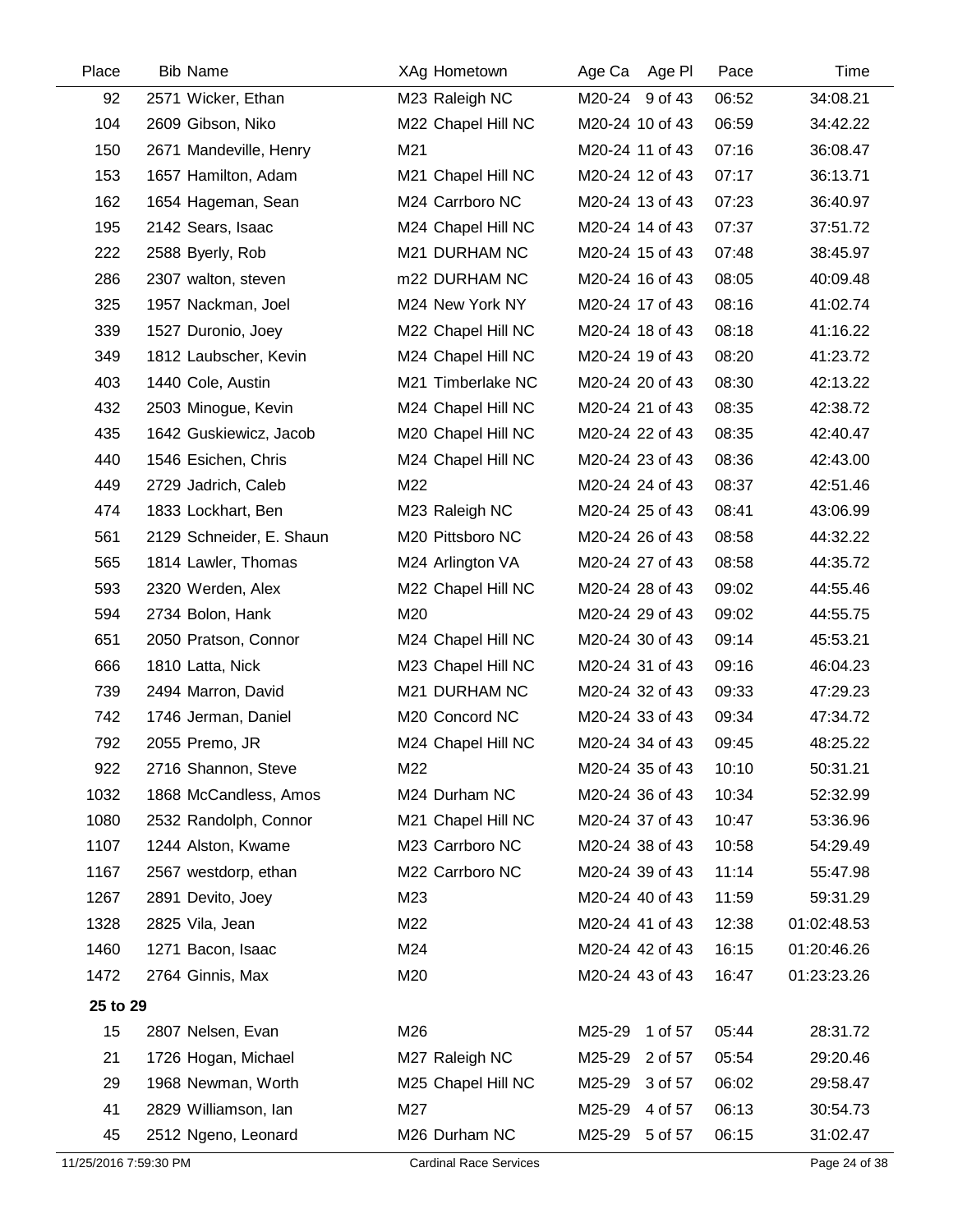| Place | <b>Bib Name</b>           | <b>XAg Hometown</b>   | Age Ca<br>Age Pl  | Pace  | Time     |
|-------|---------------------------|-----------------------|-------------------|-------|----------|
| 64    | 1392 Carr, Robert         | M29 Chapel Hill NC    | M25-29<br>6 of 57 | 06:34 | 32:35.96 |
| 82    | 2277 Valerino, Dan        | M28 Chapel Hill NC    | M25-29<br>7 of 57 | 06:47 | 33:40.97 |
| 86    | 2113 Ryan, Kevin          | M28 Lyman SC          | M25-29 8 of 57    | 06:48 | 33:46.47 |
| 101   | 1608 Ghio, Michael        | M25 Chapel Hill NC    | M25-29 9 of 57    | 06:56 | 34:29.21 |
| 116   | 2509 murray, brendan      | m28 Durham NC         | M25-29 10 of 57   | 07:04 | 35:06.46 |
| 141   | 2750 Mangalea, Mike       | M29                   | M25-29 11 of 57   | 07:13 | 35:50.47 |
| 142   | 2672 Mandeville, Courtney | M28                   | M25-29 12 of 57   | 07:13 | 35:51.22 |
| 176   | 1777 Kiley, Kevin         | M28 DURHAM NC         | M25-29 13 of 57   | 07:29 | 37:13.72 |
| 193   | 1613 Glasscock, Cameron   | M25 Ithaca NY         | M25-29 14 of 57   | 07:36 | 37:46.22 |
| 196   | 2501 Meyer, Beau          | M28 Chapel Hill NC    | M25-29 15 of 57   | 07:37 | 37:53.71 |
| 238   | 2061 Quattlebaum, Morgan  | M29 Durham NC         | M25-29 16 of 57   | 07:52 | 39:07.97 |
| 241   | 1567 flynn, dillon        | M25 Chapel Hill NC    | M25-29 17 of 57   | 07:53 | 39:11.23 |
| 251   | 1707 Hill, Cameron        | M26 Denver CO         | M25-29 18 of 57   | 07:56 | 39:25.97 |
| 258   | 2204 Spisiak, Brian       | M26 Chapel Hill NC    | M25-29 19 of 57   | 07:58 | 39:37.72 |
| 261   | 1704 Hesterberg, Stephen  | M25 Tampa FL          | M25-29 20 of 57   | 07:59 | 39:39.98 |
| 272   | 2822 Burton, Brandon      | M25                   | M25-29 21 of 57   | 08:01 | 39:52.47 |
| 290   | 2615 Hart, Zeke           | M27 Chapel Hill NC    | M25-29 22 of 57   | 08:06 | 40:13.48 |
| 301   | 1586 Fruik, Thomas        | M26 Carrboro NC       | M25-29 23 of 57   | 08:08 | 40:26.71 |
| 345   | 2305 Walton, Paul         | M27 DURHAM NC         | M25-29 24 of 57   | 08:19 | 41:20.21 |
| 404   | 1978 Norwood, Aubin       | M29 Chapel Hill NC    | M25-29 25 of 57   | 08:30 | 42:13.47 |
| 431   | 1780 Kittelson, Ben       | M27 Durham NC         | M25-29 26 of 57   | 08:35 | 42:38.48 |
| 458   | 2163 Simmons, Ben         | M26 Chapel Hill NC    | M25-29 27 of 57   | 08:38 | 42:54.96 |
| 473   | 1520 Dougherty, John      | M28 Durham NC         | M25-29 28 of 57   | 08:40 | 43:06.73 |
| 499   | 2888 Nackman, Sam         | M28                   | M25-29 29 of 57   | 08:48 | 43:44.00 |
| 528   | 1715 Hirschfield, Austin  | M27 Durham NC         | M25-29 30 of 57   | 08:51 | 44:01.23 |
| 536   | 2654 Walter, Michael      | M28 Durham NC         | M25-29 31 of 57   | 08:53 | 44:09.72 |
| 564   | 1813 Lawler, Patrick      | M26 Richmond VA       | M25-29 32 of 57   | 08:58 | 44:35.49 |
| 581   | 2847 Murtagh, Kynan       | M25                   | M25-29 33 of 57   | 09:01 | 44:49.97 |
| 591   | 1473 Craig, Davis         | M27 Raleigh NC        | M25-29 34 of 57   | 09:02 | 44:52.72 |
| 606   | 2226 Streeter, Robert     | M25 Raleigh NC        | M25-29 35 of 57   | 09:04 | 45:03.23 |
| 629   | 1844 Lyu, Peter           | M26 Atlanta GA        | M25-29 36 of 57   | 09:10 | 45:34.72 |
| 631   | 1734 Hunter, Isiah        | M29 Atlanta GA        | M25-29 37 of 57   | 09:11 | 45:38.22 |
| 714   | 1587 Fuchs, Josh          | M28 Carrboro NC       | M25-29 38 of 57   | 09:25 | 46:50.46 |
| 722   | 1825 Libby, Garrison      | M27 Virginia Beach VA | M25-29 39 of 57   | 09:27 | 46:56.98 |
| 755   | 2476 Leiendecker, Grant   | M29 Durham NC         | M25-29 40 of 57   | 09:36 | 47:44.98 |
| 798   | 2152 Shao, Chong          | M27 Chapel Hill NC    | M25-29 41 of 57   | 09:45 | 48:27.99 |
| 815   | 2616 Hartman, Ben         | M28 Detroit MI        | M25-29 42 of 57   | 09:50 | 48:53.72 |
| 822   | 2796 Petrin, Peter        | M26                   | M25-29 43 of 57   | 09:52 | 49:00.73 |
| 856   | 2551 storrow, lee         | m27 Chapel Hill NC    | M25-29 44 of 57   | 09:58 | 49:30.48 |
| 903   | 2757 Mendes, Bryce        | M25                   | M25-29 45 of 57   | 10:07 | 50:19.23 |
| 931   | 1612 Gingrich, Corey      | M26 Hillsborough NC   | M25-29 46 of 57   | 10:12 | 50:39.99 |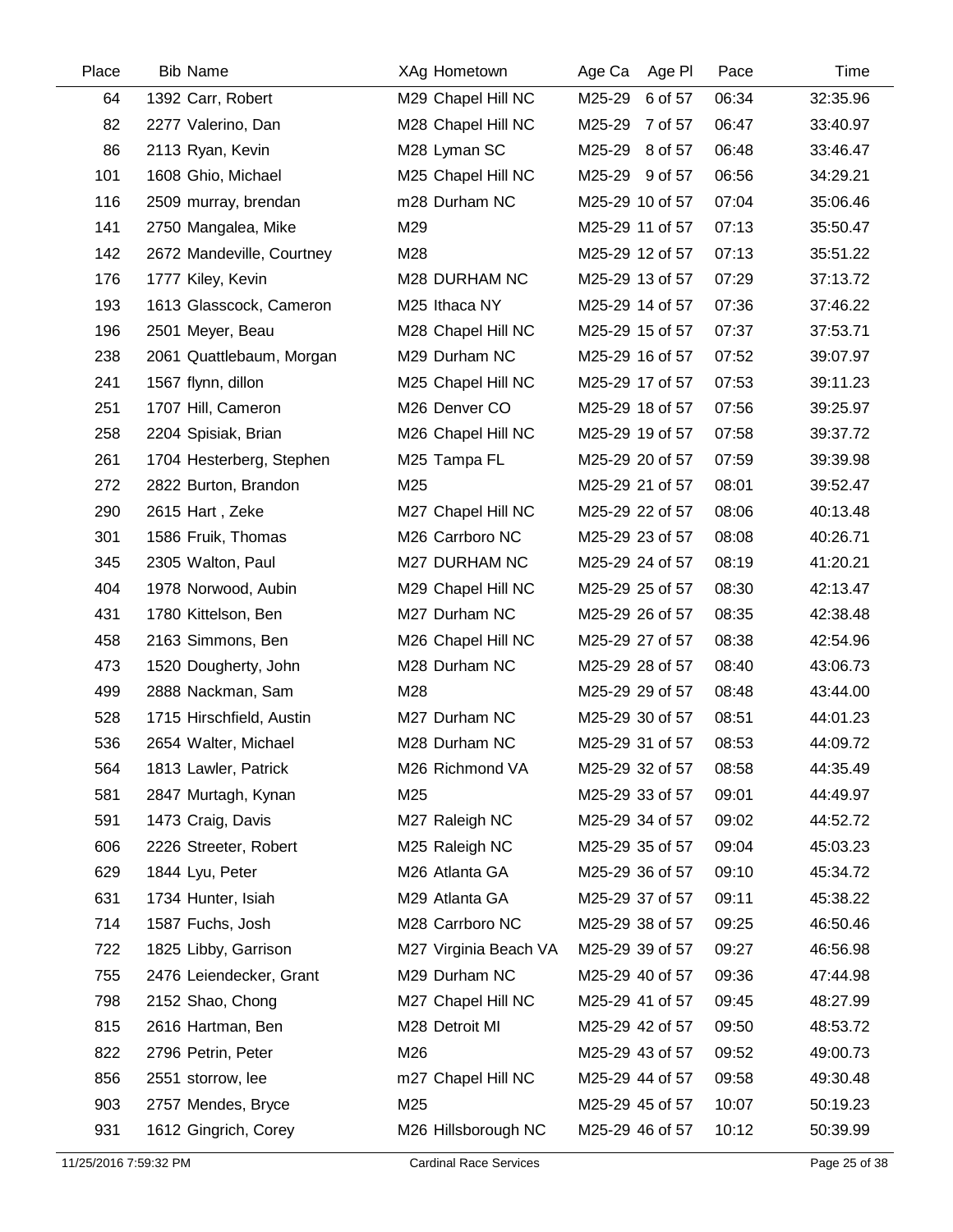| Place    | <b>Bib Name</b>          | XAg Hometown        | Age Ca Age PI     | Pace  | Time        |
|----------|--------------------------|---------------------|-------------------|-------|-------------|
| 969      | 2183 Smith, Stuart       | M29 Durham NC       | M25-29 47 of 57   | 10:22 | 51:31.22    |
| 1069     | 1282 Bast, Derek         | M29 Charlotte NC    | M25-29 48 of 57   | 10:45 | 53:24.22    |
| 1088     | 2053 Pratson, Kody       | M27 Chapel Hill NC  | M25-29 49 of 57   | 10:49 | 53:45.24    |
| 1126     | 2618 Hayes, Matt         | M27 Carrboro NC     | M25-29 50 of 57   | 11:02 | 54:52.22    |
| 1210     | 2306 Walton, Robert      | M25 DURHAM NC       | M25-29 51 of 57   | 11:29 | 57:06.73    |
| 1391     | 1721 Hoerger, Eric       | M26 Chapel Hill NC  | M25-29 52 of 57   | 13:48 | 01:08:36.52 |
| 1393     | 2380 Boehm, Jacob        | M27 Chapel Hill NC  | M25-29 53 of 57   | 14:00 | 01:09:35.52 |
| 1426     | 1436 Cockerell, Randy    | M29 Hickory NC      | M25-29 54 of 57   | 14:40 | 01:12:52.77 |
| 1431     | 1763 Kaufmann, Joseph    | M29 ATHENS GA       | M25-29 55 of 57   | 15:03 | 01:14:49.52 |
| 1448     | 1841 Lueck, Cade         | M26 Chapel Hill NC  | M25-29 56 of 57   | 15:45 | 01:18:15.26 |
| 1482     | 1243 Almond, Ben         | M27 Chapel Hill NC  | M25-29 57 of 57   | 17:06 | 01:24:58.01 |
| 30 to 34 |                          |                     |                   |       |             |
| 13       | 2026 Pearson, Alex       | M31 Hummelstown PA  | M30-34 1 of 81    | 05:43 | 28:22.47    |
| 17       | 2844 Lehman, Nicholas    | M33                 | M30-34<br>2 of 81 | 05:46 | 28:37.97    |
| 19       | 1886 McIver, Andrew      | M34 Durham NC       | M30-34 3 of 81    | 05:49 | 28:53.47    |
| 23       | 2179 Smith, Jonathan     | M34 Apex NC         | M30-34<br>4 of 81 | 05:56 | 29:30.46    |
| 28       | 2704 Krouse, Nick        | M30                 | M30-34<br>5 of 81 | 06:02 | 29:57.46    |
| 37       | 2223 Straub, Matt        | M30 Chapel Hill NC  | M30-34 6 of 81    | 06:11 | 30:42.73    |
| 49       | 1531 Edwards, Matt       | M30                 | M30-34 7 of 81    | 06:17 | 31:13.21    |
| 59       | 1518 Doran, Kyle         | m32 Chapel Hill NC  | M30-34 8 of 81    | 06:30 | 32:19.47    |
| 67       | 2811 Houck, Scott        | M31                 | M30-34 9 of 81    | 06:36 | 32:48.71    |
| 69       | 1262 Ayers, Brandon      | M32 Carrboro NC     | M30-34 10 of 81   | 06:36 | 32:50.22    |
| 78       | 2259 Thorn, Russell      | M32 Chapel Hill NC  | M30-34 11 of 81   | 06:44 | 33:27.97    |
| 80       | 1629 greenslade, matthew | m30 DURHAM NC       | M30-34 12 of 81   | 06:45 | 33:32.97    |
| 81       | 2583 blasiak, jonah      | m34 Ann Arbor MI    | M30-34 13 of 81   | 06:45 | 33:35.22    |
| 93       | 1424 Chu, David          | M34 Philadelphia PA | M30-34 14 of 81   | 06:52 | 34:09.22    |
| 129      | 2722 Wiggs, Christopher  | M33                 | M30-34 15 of 81   | 07:08 | 35:28.48    |
| 132      | 1512 Dictus, Benjamin    | M33 Durham NC       | M30-34 16 of 81   | 07:09 | 35:30.47    |
| 139      | 1993 Ono, Takeshi        | M32 Carrboro NC     | M30-34 17 of 81   | 07:12 | 35:46.71    |
| 148      | 1437 Coclanis, Angelo    | M30 Chapel Hill NC  | M30-34 18 of 81   | 07:15 | 36:02.57    |
| 156      | 2086 revelle, thomas     | m30 Carrboro NC     | M30-34 19 of 81   | 07:18 | 36:18.97    |
| 177      | 1594 Gaitor, Bradley     | M33 Cary NC         | M30-34 20 of 81   | 07:29 | 37:13.72    |
| 181      | 1616 Gordon, Max         | M30 Durham NC       | M30-34 21 of 81   | 07:31 | 37:22.22    |
| 186      | 2250 Taylor, Nicholas    | M31 Durham NC       | M30-34 22 of 81   | 07:33 | 37:32.97    |
| 198      | 1575 Foster, Daniel      | M34 Chapel Hill NC  | M30-34 23 of 81   | 07:39 | 38:00.21    |
| 199      | 1447 Collison, Carter    | M30 Washington DC   | M30-34 24 of 81   | 07:39 | 38:00.97    |
| 219      | 2178 Smith, Jeremy       | M31 Raleigh NC      | M30-34 25 of 81   | 07:46 | 38:36.22    |
| 221      | 1553 Fenn, Colin         | M30 Chapel Hill NC  | M30-34 26 of 81   | 07:47 | 38:41.72    |
| 233      | 2855 Mani, Nish          | M32                 | M30-34 27 of 81   | 07:50 | 38:56.99    |
| 239      | 1693 Hemelt, Steve       | M34 Carrboro NC     | M30-34 28 of 81   | 07:53 | 39:08.97    |
| 252      | 2810 Watkins, Andrew     | M31                 | M30-34 29 of 81   | 07:56 | 39:27.24    |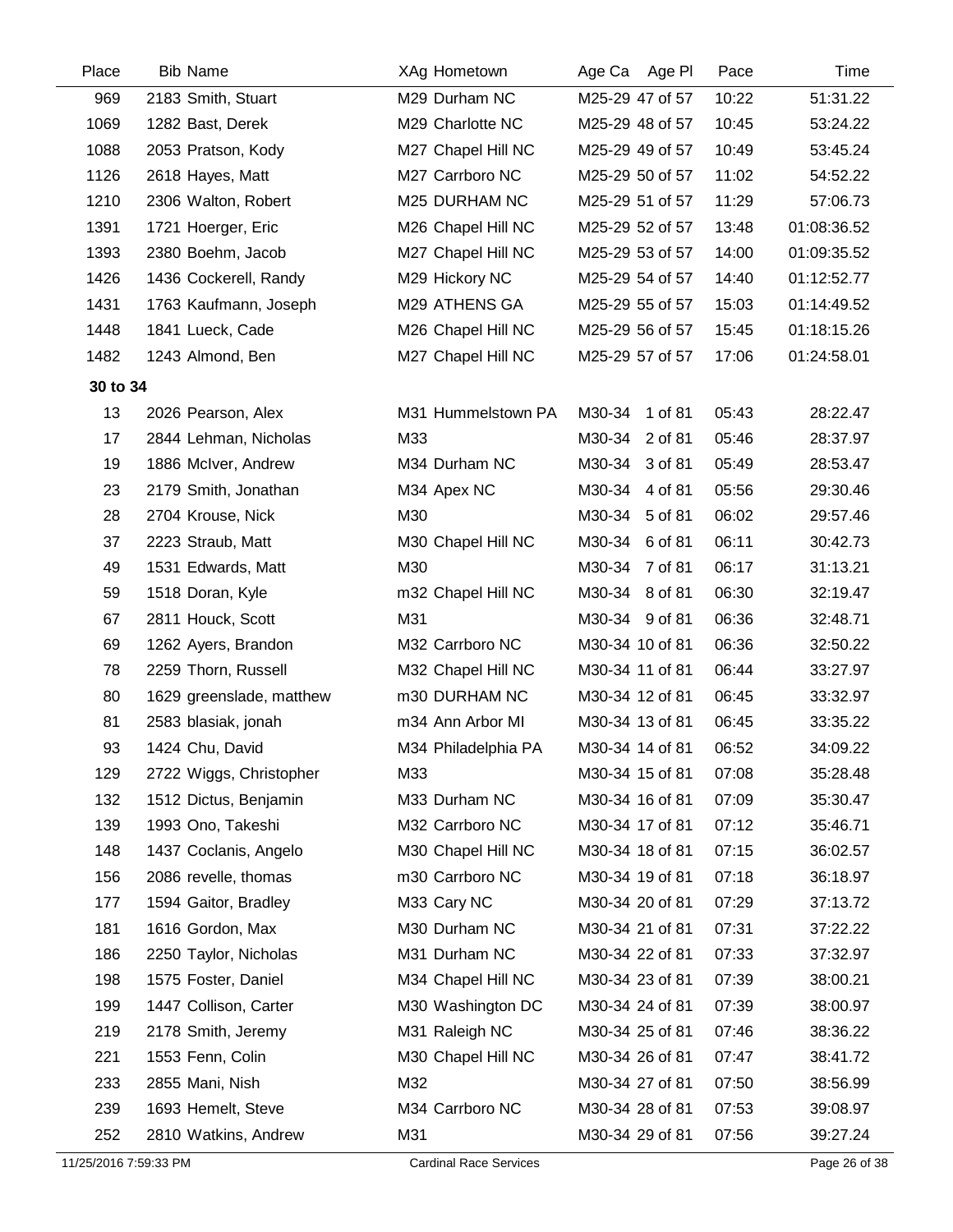| Place | <b>Bib Name</b>          | XAg Hometown       | Age Ca Age PI   | Pace  | Time     |
|-------|--------------------------|--------------------|-----------------|-------|----------|
| 256   | 1400 Caruth, Nick        | M31 Durham NC      | M30-34 30 of 81 | 07:58 | 39:34.23 |
| 260   | 1263 Ayers, Jordan       | M30 Durham NC      | M30-34 31 of 81 | 07:59 | 39:39.47 |
| 265   | 2684 Hardiman, Thomas    | M32                | M30-34 32 of 81 | 08:00 | 39:47.21 |
| 288   | 2714 Staley, David       | M32                | M30-34 33 of 81 | 08:05 | 40:11.98 |
| 315   | 2769 Matute, Daniel      | M34                | M30-34 34 of 81 | 08:12 | 40:45.97 |
| 316   | 2242 Taillie, Paul       | M32 Chapel Hill NC | M30-34 35 of 81 | 08:13 | 40:47.98 |
| 336   | 2666 Vorhaus, David      | M32                | M30-34 36 of 81 | 08:17 | 41:10.23 |
| 360   | 2465 Kuritzky, Jack      | M33 Chapel Hill NC | M30-34 37 of 81 | 08:21 | 41:31.72 |
| 372   | 1982 Nugent, Matt        | M31 New York NY    | M30-34 38 of 81 | 08:23 | 41:37.71 |
| 394   | 1425 Clar, Justin        | M32 Chapel Hill NC | M30-34 39 of 81 | 08:28 | 42:04.47 |
| 448   | 1353 Breito, Nathan      | M34 Chapel Hill NC | M30-34 40 of 81 | 08:37 | 42:50.97 |
| 452   | 2820 Andrews, Richard    | M34                | M30-34 41 of 81 | 08:37 | 42:51.73 |
| 469   | 2596 Denniston, Alex     | M30 Falmouth ME    | M30-34 42 of 81 | 08:40 | 43:05.72 |
| 480   | 1274 Baker, James        | M33 Carrboro NC    | M30-34 43 of 81 | 08:42 | 43:13.71 |
| 494   | 2267 travars, phil       | M31 Pittsboro NC   | M30-34 44 of 81 | 08:45 | 43:31.46 |
| 520   | 2192 Son, Huy            | M34                | M30-34 45 of 81 | 08:51 | 43:57.48 |
| 560   | 1402 Casale, Marc        | M31 Boston MA      | M30-34 46 of 81 | 08:57 | 44:31.24 |
| 607   | 1313 Binkley, Derek      | M33 Carrboro NC    | M30-34 47 of 81 | 09:04 | 45:05.24 |
| 623   | 2131 schoenherr, jay     | M32 Carrboro NC    | M30-34 48 of 81 | 09:08 | 45:25.97 |
| 646   | 2850 Nish, Timothy       | M32                | M30-34 49 of 81 | 09:13 | 45:49.73 |
| 676   | 1855 Markovits, Benjamin | M31 Chapel Hill NC | M30-34 50 of 81 | 09:18 | 46:10.97 |
| 680   | 2483 Lupo, Brian         | M32 Raleigh NC     | M30-34 51 of 81 | 09:19 | 46:16.73 |
| 694   | 2357 Woodward, Kyle      | M32 Chapel Hill NC | M30-34 52 of 81 | 09:22 | 46:31.23 |
| 748   | 1665 Harris, Chris       | M33 Chapel Hill NC | M30-34 53 of 81 | 09:35 | 47:37.46 |
| 762   | 2293 Wahl, Andrew        | M33                | M30-34 54 of 81 | 09:38 | 47:50.72 |
| 803   | 2107 Roscher, Travis     | M32 Chapel Hill NC | M30-34 55 of 81 | 09:46 | 48:29.98 |
| 805   | 1294 Bedford, James      | M31 Chapel Hill NC | M30-34 56 of 81 | 09:46 | 48:32.98 |
| 828   | 2546 Smith, Max          | M32                | M30-34 57 of 81 | 09:53 | 49:05.24 |
| 855   | 1278 Barkhurst, David    | M33 Durham NC      | M30-34 58 of 81 | 09:57 | 49:28.23 |
| 864   | 2413 Fiedler, Daniel     | M34 Chapel Hill NC | M30-34 59 of 81 | 10:00 | 49:41.98 |
| 877   | 2205 stanley, will       | m31 Carrboro NC    | M30-34 60 of 81 | 10:04 | 50:01.95 |
| 879   | 2017 Parks, John         | M34 Burlington NC  | M30-34 61 of 81 | 10:04 | 50:02.49 |
| 884   | 2803 Batra, Varun        | M31                | M30-34 62 of 81 | 10:05 | 50:07.99 |
| 906   | 2312 Warshofsky, Josh    | M33 Carrboro NC    | M30-34 63 of 81 | 10:08 | 50:20.24 |
| 937   | 2065 Ragle, Tye          | M33                | M30-34 64 of 81 | 10:13 | 50:45.47 |
| 960   | 2608 Gesteira, Santi     | M31                | M30-34 65 of 81 | 10:19 | 51:14.21 |
| 972   | 1802 Lam, Yeung          | M34                | M30-34 66 of 81 | 10:22 | 51:32.25 |
| 975   | 1829 Liles, Corey        | M33 Durham NC      | M30-34 67 of 81 | 10:23 | 51:34.47 |
| 1002  | 1483 Cunningham, Jon     | M30                | M30-34 68 of 81 | 10:26 | 51:50.24 |
| 1007  | 1626 green, david        | m34 Chapel Hill NC | M30-34 69 of 81 | 10:27 | 51:57.22 |
| 1033  | 1385 Caldwell, Rick      | M33 Atlanta GA     | M30-34 70 of 81 | 10:35 | 52:34.49 |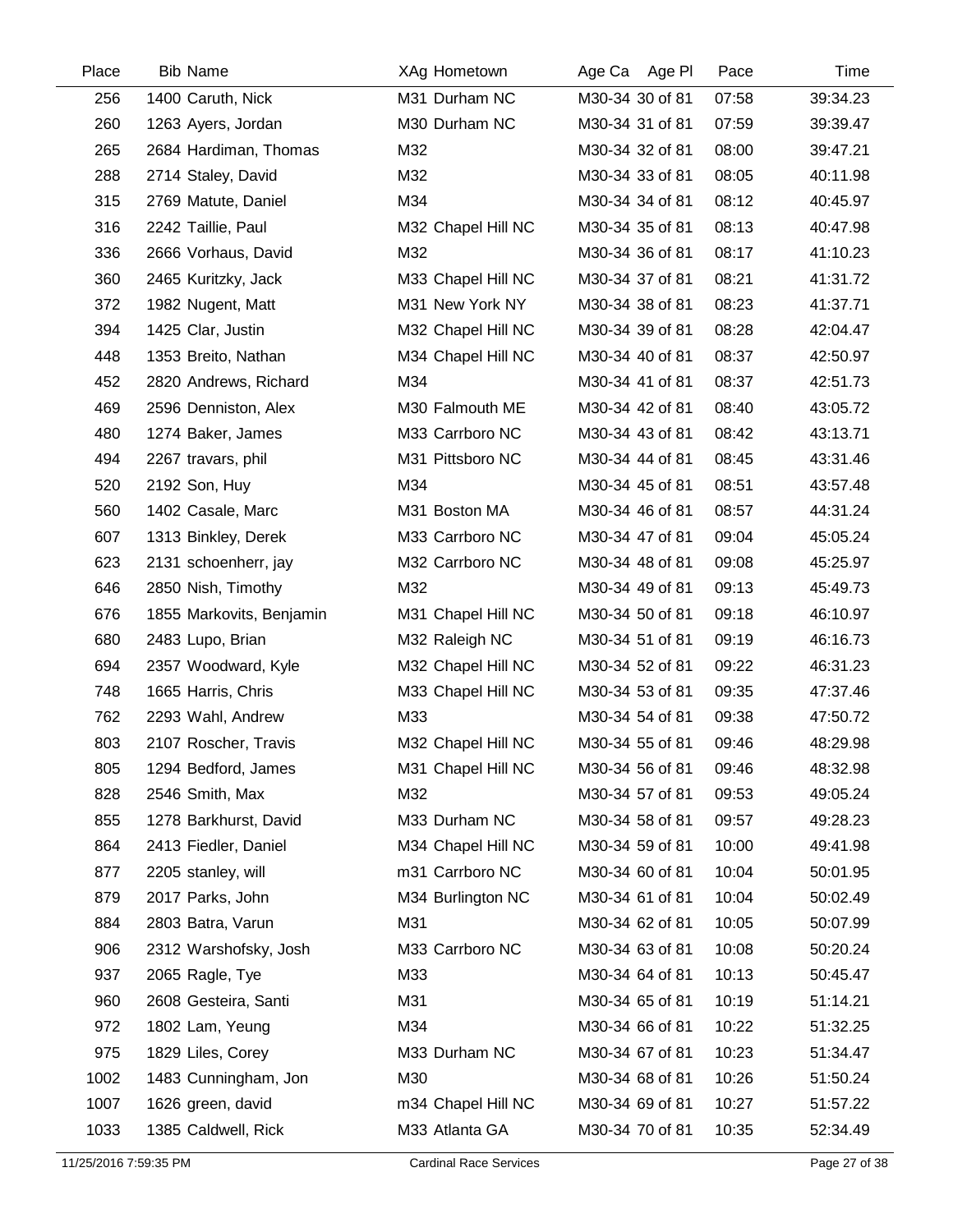| Place    | <b>Bib Name</b>           | XAg Hometown          | Age Ca<br>Age Pl  | Pace  | Time        |
|----------|---------------------------|-----------------------|-------------------|-------|-------------|
| 1045     | 2499 McKenzie, Justin     | M30                   | M30-34 71 of 81   | 10:38 | 52:50.24    |
| 1092     | 2302 Wall, Patrick        | M34 DURHAM NC         | M30-34 72 of 81   | 10:50 | 53:50.46    |
| 1136     | 1310 Bergman, Patrick     | M31                   | M30-34 73 of 81   | 11:07 | 55:15.52    |
| 1169     | 2574 Wilson, Bryan        | M30 DURHAM NC         | M30-34 74 of 81   | 11:14 | 55:51.47    |
| 1177     | 1749 Jewitt, James        | M32 Christiansburg VA | M30-34 75 of 81   | 11:16 | 56:00.75    |
| 1242     | 1251 Anscher, Matthew     | M33 Chapel Hill NC    | M30-34 76 of 81   | 11:46 | 58:30.01    |
| 1263     | 1246 Amjad, Robert        | M34 Washington DC     | M30-34 77 of 81   | 11:57 | 59:24.28    |
| 1352     | 1919 Mintzer, Nathan      | M30 Chapel Hill NC    | M30-34 78 of 81   | 13:02 | 01:04:44.54 |
| 1387     | 2885 Vail, Dustin         | M32                   | M30-34 79 of 81   | 13:42 | 01:08:03.29 |
| 1417     | 1488 Czubay, Luke         | M33 Durham NC         | M30-34 80 of 81   | 14:33 | 01:12:20.29 |
| 1514     | 1674 Hartley, Keith       | M34 Hillsborough NC   | M30-34 81 of 81   | 19:51 | 01:38:37.59 |
| 35 to 39 |                           |                       |                   |       |             |
| 3        | 1747 Jeuland, Marc        | M37 Chapel Hill NC    | M35-39<br>1 of 80 | 05:22 | 26:41.40    |
| 5        | 2251 Thirumurthy, Harsha  | M39 Chapel Hill NC    | M35-39<br>2 of 80 | 05:33 | 27:35.47    |
| 8        | 1562 Finlay, Gavin        | M36 DURHAM NC         | M35-39<br>3 of 80 | 05:35 | 27:44.47    |
| 12       | 2024 Pearce, James        | M36 Rockville MD      | M35-39<br>4 of 80 | 05:42 | 28:17.47    |
| 26       | 2660 Wolf, Greg           | M38 Chapel Hill NC    | M35-39<br>5 of 80 | 06:00 | 29:51.46    |
| 31       | 2442 Hirschey, Matthew    | M36 DURHAM NC         | M35-39<br>6 of 80 | 06:03 | 30:05.22    |
| 40       | 1845 MacKay, Douglas      | M37 Carrboro NC       | M35-39<br>7 of 80 | 06:12 | 30:50.72    |
| 52       | 2693 Reddy, Tim           | M35                   | M35-39<br>8 of 80 | 06:21 | 31:31.96    |
| 60       | 1372 Bulleri, Michael     | M39 Chapel Hill NC    | M35-39 9 of 80    | 06:31 | 32:20.97    |
| 63       | 1803 Lam, Yik             | M36 Carrboro NC       | M35-39 10 of 80   | 06:33 | 32:33.48    |
| 74       | 2522 Piet, Mike           | M39 Virginia Beach VA | M35-39 11 of 80   | 06:42 | 33:17.98    |
| 88       | 1770 Kelley, Drew         | M36 Chapel Hill NC    | M35-39 12 of 80   | 06:49 | 33:50.73    |
| 89       | 1706 Higgins, Josh        | M39 Chapel Hill NC    | M35-39 13 of 80   | 06:50 | 33:58.72    |
| 98       | 2644 Pearson, Michael     | M37 Chapel Hill NC    | M35-39 14 of 80   | 06:54 | 34:18.23    |
| 106      | 1838 Lowry, Joshua        | M39 Morrisville NC    | M35-39 15 of 80   | 07:00 | 34:46.72    |
| 113      | 1391 Carpinteyro, Carlos  | M38 Chapel Hill NC    | M35-39 16 of 80   | 07:03 | 35:03.98    |
| 155      | 1410 Cavender, Matt       | M35 Chapel Hill NC    | M35-39 17 of 80   | 07:18 | 36:18.23    |
| 159      | 1969 Nieman, Jeffrey      | M39 Chapel Hill NC    | M35-39 18 of 80   | 07:21 | 36:31.72    |
| 166      | 2022 Payne, Andrew        | M39                   | M35-39 19 of 80   | 07:24 | 36:48.97    |
| 175      | 2288 Vernon, Ferol        | M36 Chapel Hill NC    | M35-39 20 of 80   | 07:28 | 37:08.96    |
| 178      | 2136 Schueler, Mark       | M37 Durham NC         | M35-39 21 of 80   | 07:30 | 37:14.97    |
| 187      | 2563 Van Slyke, Adam      | M38 Carrboro NC       | M35-39 22 of 80   | 07:34 | 37:33.97    |
| 189      | 2264 totten, brian        | m39 Durham NC         | M35-39 23 of 80   | 07:34 | 37:35.96    |
| 210      | 2800 Joubert, Jean-Pierre | M35                   | M35-39 24 of 80   | 07:42 | 38:13.72    |
| 220      | 2105 Rooney, John         | M35 DURHAM NC         | M35-39 25 of 80   | 07:47 | 38:41.21    |
| 225      | 2216 Stolka, Kurt         | M35 Carrboro NC       | M35-39 26 of 80   | 07:50 | 38:53.47    |
| 226      | 1589 Fugelso, Otis        | M39 Chapel Hill NC    | M35-39 27 of 80   | 07:50 | 38:54.22    |
| 250      | 1374 Burr, Matt           | M36 Carrboro NC       | M35-39 28 of 80   | 07:56 | 39:25.47    |
| 284      | 1491 Dasher, David        | M38 Chapel Hill NC    | M35-39 29 of 80   | 08:04 | 40:06.23    |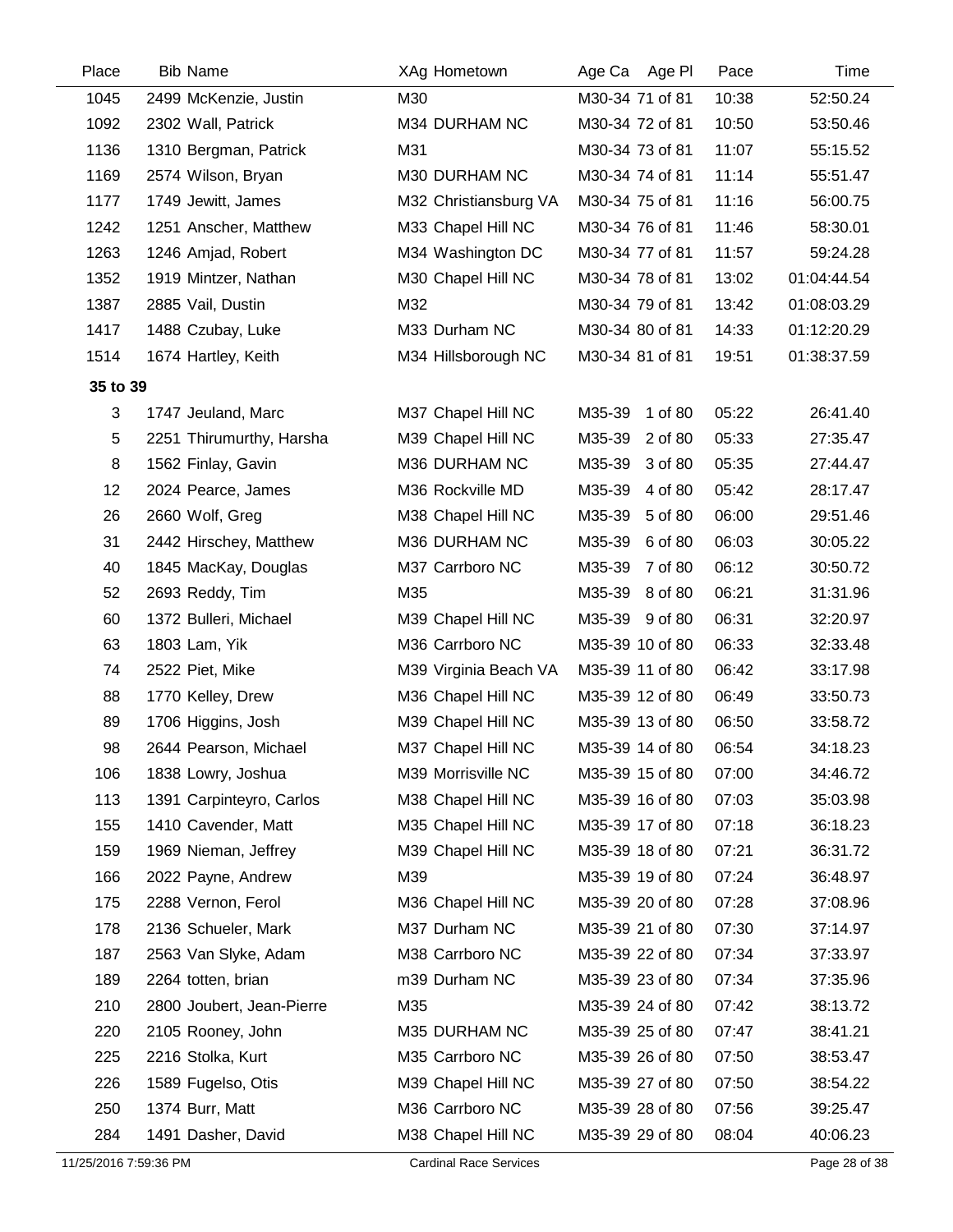| Place | <b>Bib Name</b>         | XAg Hometown                           | Age Ca Age PI   | Pace  | Time     |
|-------|-------------------------|----------------------------------------|-----------------|-------|----------|
| 293   | 2630 Krieg, Robert      | M37 Chapel Hill NC                     | M35-39 30 of 80 | 08:07 | 40:17.96 |
| 307   | 2037 Podkul, Tim        | M35 Chapel Hill NC                     | M35-39 31 of 80 | 08:10 | 40:35.74 |
| 322   | 2649 Roberts, Shawn     | M35 Chapel Hill NC                     | M35-39 32 of 80 | 08:14 | 40:57.23 |
| 332   | 2665 Daniel, Vorhaus    | M35                                    | M35-39 33 of 80 | 08:16 | 41:06.23 |
| 335   | 2273 Tweedy, Jonathan   | M38 Greensboro NC                      | M35-39 34 of 80 | 08:17 | 41:09.98 |
| 368   | 1785 Kobesky, Daniel    | M36                                    | M35-39 35 of 80 | 08:22 | 41:35.73 |
| 376   | 2723 Telech, Justin     | M36                                    | M35-39 36 of 80 | 08:23 | 41:39.23 |
| 388   | 1545 Eshed, Guy         | M37                                    | M35-39 37 of 80 | 08:26 | 41:53.73 |
| 393   | 2808 Roedema, Mike      | M36                                    | M35-39 38 of 80 | 08:28 | 42:02.97 |
| 396   | 1944 Murphy, Ricky      | M35 Pittsboro NC                       | M35-39 39 of 80 | 08:29 | 42:07.99 |
| 417   | 2611 Graham, Matthew    | M38 Charlotte NC 28209 M35-39 40 of 80 |                 | 08:33 | 42:27.73 |
| 444   | 1360 Brown, Corey       | M38 New York NY                        | M35-39 41 of 80 | 08:36 | 42:45.97 |
| 467   | 1848 Malay, Brendan     | M36 Chapel Hill NC                     | M35-39 42 of 80 | 08:40 | 43:05.50 |
| 495   | 2409 Dietrick, Curtis   | M35 Raleigh NC                         | M35-39 43 of 80 | 08:46 | 43:36.24 |
| 533   | 2705 Osborne, James     | M35                                    | M35-39 44 of 80 | 08:53 | 44:08.49 |
| 540   | 2744 O'Brien, Richard   | M36                                    | M35-39 45 of 80 | 08:53 | 44:11.48 |
| 572   | 1766 Kay, Kevin         | M39 Carrboro NC                        | M35-39 46 of 80 | 09:00 | 44:43.47 |
| 589   | 2809 DeMarcus, Forrest  | M39                                    | M35-39 47 of 80 | 09:02 | 44:52.47 |
| 672   | 1980 Norwood, Hollin    | M36 Chapel Hill NC                     | M35-39 48 of 80 | 09:17 | 46:08.00 |
| 713   | 2424 Gauger, Matthew    | M39 Durham NC                          | M35-39 49 of 80 | 09:25 | 46:49.72 |
| 747   | 1733 Huffman, Noah      | M35 Chapel Hill NC                     | M35-39 50 of 80 | 09:35 | 47:36.73 |
| 783   | 2575 Wojdynski, Bartosz | M36 athens GA                          | M35-39 51 of 80 | 09:42 | 48:13.71 |
| 789   | 1708 Hill, Dan          | M39 Chapel Hill NC                     | M35-39 52 of 80 | 09:43 | 48:18.98 |
| 813   | 1713 Hinson, John       | M36 Clayton NC                         | M35-39 53 of 80 | 09:50 | 48:51.21 |
| 814   | 2027 Perlmutt, Lars     | M35 Chapel Hill NC                     | M35-39 54 of 80 | 09:50 | 48:52.23 |
| 850   | 1475 Crncic, John       | M39 Carrboro NC                        | M35-39 55 of 80 | 09:56 | 49:23.22 |
| 871   | 1550 Farmer, William    | M37 Fuquay-Varina NC                   | M35-39 56 of 80 | 10:02 | 49:51.48 |
| 878   | 1817 Lawson, Christian  | M36 Durham NC                          | M35-39 57 of 80 | 10:04 | 50:01.97 |
| 895   | 2597 DiFranco, Richie   | M38 Chapel Hill NC                     | M35-39 58 of 80 | 10:07 | 50:16.23 |
| 916   | 1478 Cross, Alexander   | M35 Chapel Hill NC                     | M35-39 59 of 80 | 10:09 | 50:27.22 |
| 929   | 1524 Driscoll, Ryan     | M35 Durham NC                          | M35-39 60 of 80 | 10:11 | 50:37.74 |
| 940   | 2736 Guiteras, Andrew   | M38                                    | M35-39 61 of 80 | 10:14 | 50:49.49 |
| 942   | 2431 Handly, Brian      | M39 Chapel Hill NC                     | M35-39 62 of 80 | 10:15 | 50:54.25 |
| 983   | 1885 McHenry, Troy      | M37 Durham NC                          | M35-39 63 of 80 | 10:24 | 51:40.49 |
| 1005  | 2243 Tallon, David      | M39 Chapel Hill NC                     | M35-39 64 of 80 | 10:27 | 51:54.71 |
| 1011  | 1514 Divaris, Kimon     | M35 Chapel Hill NC                     | M35-39 65 of 80 | 10:28 | 52:02.72 |
| 1042  | 2598 Dirito, David      | M36 Chapel Hill NC                     | M35-39 66 of 80 | 10:37 | 52:48.25 |
| 1073  | 2585 Brown, Christopher | M38 Carrboro NC                        | M35-39 67 of 80 | 10:46 | 53:28.72 |
| 1132  | 1863 Matos, Michael     | M38 Chapel Hill NC                     | M35-39 68 of 80 | 11:06 | 55:10.52 |
| 1140  | 2155 Sheedy, Niall      | M35 Chapel Hill NC                     | M35-39 69 of 80 | 11:07 | 55:16.25 |
| 1200  | 2200 Sparrow, William   | M36 Chapel Hill NC                     | M35-39 70 of 80 | 11:24 | 56:38.98 |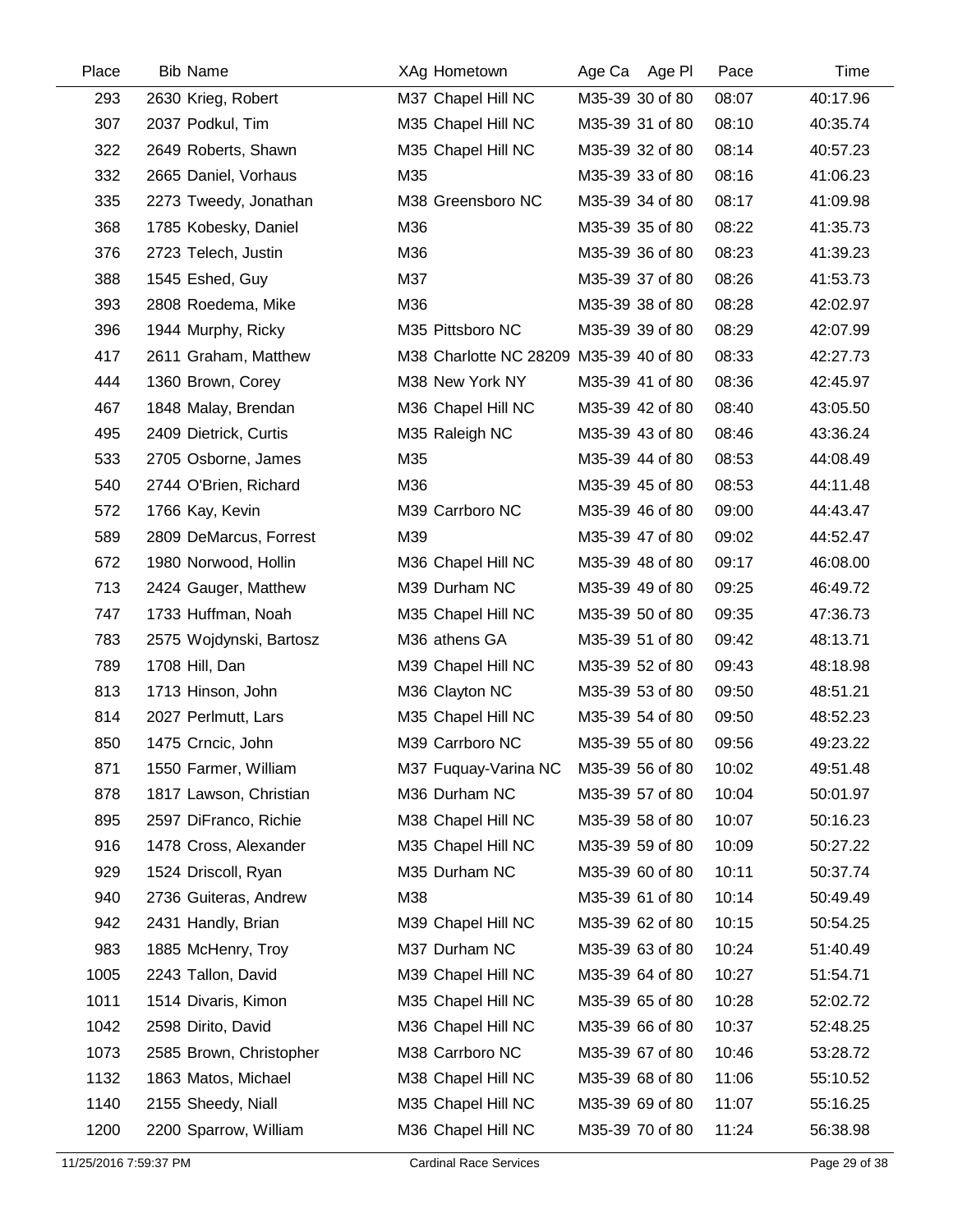| Place          | <b>Bib Name</b>          | XAg Hometown        | Age Ca Age PI     | Pace  | Time        |
|----------------|--------------------------|---------------------|-------------------|-------|-------------|
| 1214           | 2793 Walsh, Thomas       | M39                 | M35-39 71 of 80   | 11:30 | 57:08.98    |
| 1239           | 2742 Jewitt, Scott       | M36                 | M35-39 72 of 80   | 11:44 | 58:17.04    |
| 1273           | 1893 mcnulty, james      | m36 Whitsett NC     | M35-39 73 of 80   | 12:02 | 59:46.51    |
| 1306           | 2814 Hunter, Brian       | M37                 | M35-39 74 of 80   | 12:23 | 01:01:34.02 |
| 1364           | 1961 Nelson, John        | M36 Chapel Hill NC  | M35-39 75 of 80   | 13:16 | 01:05:55.26 |
| 1373           | 2869 Von Hoene, Nicholas | M39                 | M35-39 76 of 80   | 13:31 | 01:07:10.76 |
| 1396           | 1460 Cook, Gordon        | M37 Toronto TN      | M35-39 77 of 80   | 14:01 | 01:09:40.16 |
| 1427           | 1573 Foreman, Red        | M37 Chapel Hill NC  | M35-39 78 of 80   | 14:50 | 01:13:45.77 |
| 1437           | 2826 Madayag, Aric       | M38                 | M35-39 79 of 80   | 15:12 | 01:15:31.05 |
| 1494           | 1484 Cygan, Chad         | M35 Cary NC         | M35-39 80 of 80   | 17:30 | 01:27:00.51 |
| 40 to 44       |                          |                     |                   |       |             |
| $\overline{4}$ | 1753 Jones, Paul         | M41 Apex NC         | 1 of 77<br>M40-44 | 05:26 | 27:00.47    |
| $\overline{7}$ | 2484 Mabe, Dave          | M41 Carrboro NC     | M40-44 2 of 77    | 05:34 | 27:40.97    |
| 11             | 2752 Duff, James         | M40                 | M40-44 3 of 77    | 05:40 | 28:09.96    |
| 32             | 2186 Snader, Brent       | M43 Nashville TN    | M40-44 4 of 77    | 06:04 | 30:08.72    |
| 47             | 2720 Narayan, Drew       | M41                 | M40-44 5 of 77    | 06:15 | 31:04.47    |
| 50             | 1862 Mastbrook, Scott    | M44 charlotte NC    | M40-44 6 of 77    | 06:19 | 31:22.73    |
| 58             | 1695 Hendricks, Lewis    | M43 Chapel Hill NC  | M40-44 7 of 77    | 06:29 | 32:11.72    |
| 105            | 2541 Sessoms, Jacob      | M40 Asheville NC    | M40-44 8 of 77    | 06:59 | 34:43.21    |
| 112            | 2761 Riveros, Diego      | M40                 | M40-44 9 of 77    | 07:03 | 35:01.96    |
| 114            | 1266 Baas, Brian         | M42 Carrboro NC     | M40-44 10 of 77   | 07:03 | 35:04.47    |
| 121            | 1971 Niemeyer, John      | M40 Chapel Hill NC  | M40-44 11 of 77   | 07:05 | 35:13.25    |
| 145            | 2298 walker, craig       | m43 Durham NC       | M40-44 12 of 77   | 07:14 | 35:58.72    |
| 149            | 1697 Hensel, Douglas     | M43 Durham NC       | M40-44 13 of 77   | 07:16 | 36:05.97    |
| 161            | 2410 Dooley, Joshua      | M42 Chapel Hill NC  | M40-44 14 of 77   | 07:22 | 36:38.97    |
| 164            | 1794 Kraft, Scott        | M43                 | M40-44 15 of 77   | 07:24 | 36:46.47    |
| 194            | 2401 Clark, Kevin        | M42 Chapel Hill NC  | M40-44 16 of 77   | 07:37 | 37:50.22    |
| 216            | 2146 Seils, Damon        | M43 Carrboro NC     | M40-44 17 of 77   | 07:44 | 38:24.97    |
| 231            | 2362 Yoder, Jason        | M44 Carrboro NC     | M40-44 18 of 77   | 07:50 | 38:56.47    |
| 243            | 2097 Roberts, Jason      | M40 Chapel Hill NC  | M40-44 19 of 77   | 07:54 | 39:15.47    |
| 262            | 2710 Godfrey, Jake       | M43                 | M40-44 20 of 77   | 07:59 | 39:40.23    |
| 264            | 1700 Herrick, Jeffrey    | M43 Carrboro NC     | M40-44 21 of 77   | 08:00 | 39:45.46    |
| 268            | 2605 Field, Tim          | M42 Chapel Hill NC  | M40-44 22 of 77   | 08:01 | 39:48.47    |
| 276            | 1639 guiteras, raymond   | m41 College Park MD | M40-44 23 of 77   | 08:02 | 39:57.21    |
| 282            | 2529 Rahn, Blake         | M44 Chapel Hill NC  | M40-44 24 of 77   | 08:03 | 40:00.97    |
| 285            | 1624 Graham, Nicholas    | M44 Carrboro NC     | M40-44 25 of 77   | 08:04 | 40:06.47    |
| 289            | 2128 Schmitz, William    | M44 Chapel Hill NC  | M40-44 26 of 77   | 08:05 | 40:12.22    |
| 291            | 1774 Kenney, Nicholas    | M41 Winchester MA   | M40-44 27 of 77   | 08:06 | 40:13.48    |
| 328            | 2252 Thomas, Courtney    | M40 Chapel Hill NC  | M40-44 28 of 77   | 08:16 | 41:04.73    |
| 354            | 1304 Benedick, David     | M41 Chapel Hill NC  | M40-44 29 of 77   | 08:20 | 41:27.46    |
| 373            | 2089 Rhoads, Donald      | M44 Durham NC       | M40-44 30 of 77   | 08:23 | 41:38.23    |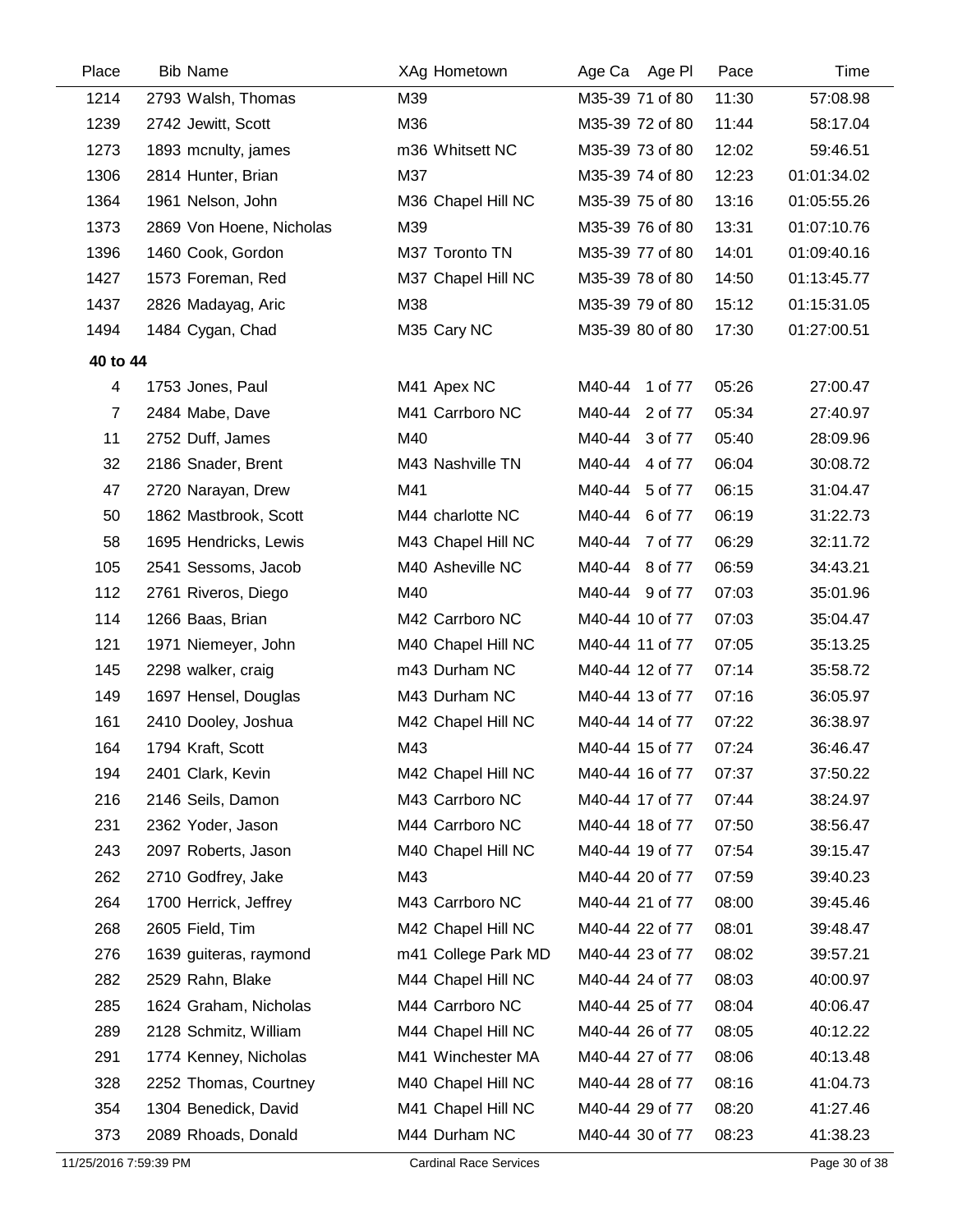| Place | <b>Bib Name</b>        | XAg Hometown           | Age Ca Age PI   | Pace  | Time        |
|-------|------------------------|------------------------|-----------------|-------|-------------|
| 374   | 2634 McCarty, Ryan     | M42 Durham NC          | M40-44 31 of 77 | 08:23 | 41:38.72    |
| 397   | 2472 Lee, Cal          | M43 Chapel Hill NC     | M40-44 32 of 77 | 08:29 | 42:08.48    |
| 412   | 1671 Harrison, Stuart  | M44 Chapel Hill NC     | M40-44 33 of 77 | 08:31 | 42:21.22    |
| 443   | 1646 Hackman, Trevor   | M40 Chapel Hill NC     | M40-44 34 of 77 | 08:36 | 42:43.97    |
| 459   | 1457 Cook, Benjamin    | M42 Belmont MA         | M40-44 35 of 77 | 08:38 | 42:55.23    |
| 463   | 1784 Knott, David      | M42 Chapel Hill NC     | M40-44 36 of 77 | 08:40 | 43:02.72    |
| 485   | 2420 Freeman, Mark     | M42 Charlottesville VA | M40-44 37 of 77 | 08:43 | 43:19.73    |
| 487   | 1954 Myers, Clint      | M43 Chapel Hill NC     | M40-44 38 of 77 | 08:44 | 43:24.24    |
| 496   | 1668 Harris, Rich      | M42 Chapel Hill NC     | M40-44 39 of 77 | 08:47 | 43:37.98    |
| 508   | 2781 Zelman, Josh      | M43                    | M40-44 40 of 77 | 08:50 | 43:52.24    |
| 512   | 1316 Bisanar, Will     | M41 Durham NC          | M40-44 41 of 77 | 08:50 | 43:52.98    |
| 521   | 1983 Nunez, Josh       | M43                    | M40-44 42 of 77 | 08:51 | 43:57.50    |
| 529   | 1618 Gosselin, Jamison | M41                    | M40-44 43 of 77 | 08:51 | 44:01.46    |
| 542   | 1656 Halstead, Eric    | M42 Apex NC            | M40-44 44 of 77 | 08:54 | 44:12.97    |
| 548   | 1387 Caren, Neal       | M43 Chapel Hill NC     | M40-44 45 of 77 | 08:55 | 44:18.25    |
| 571   | 1461 Cook, Jonathon    | M41 Carrboro NC        | M40-44 46 of 77 | 09:00 | 44:42.47    |
| 598   | 1864 Matthews, David   | M40 Carrboro NC        | M40-44 47 of 77 | 09:03 | 44:56.72    |
| 610   | 1355 Brodrick, Brian   | M41 Watkinsville GA    | M40-44 48 of 77 | 09:05 | 45:06.47    |
| 621   | 1530 dye, aaron        | m43 Chapel Hill NC     | M40-44 49 of 77 | 09:08 | 45:24.73    |
| 632   | 2848 Jonas, Daniel     | M41                    | M40-44 50 of 77 | 09:11 | 45:39.22    |
| 659   | 1408 Cavanaugh, Mark   | m43 Chapel Hill NC     | M40-44 51 of 77 | 09:15 | 45:59.22    |
| 667   | 2893 Engelland, Justin | M41                    | M40-44 52 of 77 | 09:16 | 46:05.22    |
| 668   | 2743 Jordan, Bishop    | M43                    | M40-44 53 of 77 | 09:17 | 46:05.99    |
| 681   | 1477 Crockett, Jason   | M40 DURHAM NC          | M40-44 54 of 77 | 09:19 | 46:16.99    |
| 707   | 1551 Fecteau, Matt     | M40 Durham NC          | M40-44 55 of 77 | 09:24 | 46:44.24    |
| 712   | 1670 harris, william   | m40 Pittsboro NC       | M40-44 56 of 77 | 09:25 | 46:48.74    |
| 766   | 2124 Schliebe, Erich   | M41 Pittsboro NC       | M40-44 57 of 77 | 09:39 | 47:58.23    |
| 788   | 2749 Greene, Norm      | M41                    | M40-44 58 of 77 | 09:43 | 48:18.74    |
| 794   | 2190 Solum, Derek      | M44 Chapel Hill NC     | M40-44 59 of 77 | 09:45 | 48:25.73    |
| 853   | 1615 Glick, Jesse      | M42 Chapel Hill NC     | M40-44 60 of 77 | 09:57 | 49:25.74    |
| 939   | 1502 DeLaney, Steven   | M40 Williamsburg VA    | M40-44 61 of 77 | 10:13 | 50:46.49    |
| 978   | 1852 Maner, Joel       | M41 Durham NC          | M40-44 62 of 77 | 10:23 | 51:36.75    |
| 1055  | 2398 Carter, JJ        | M42 San Francisco CA   | M40-44 63 of 77 | 10:41 | 53:06.48    |
| 1058  | 2207 Steffens, Tyson   | M43 DURHAM NC          | M40-44 64 of 77 | 10:42 | 53:09.97    |
| 1117  | 2326 Westrick, Aaron   | M40 Chapel Hill NC     | M40-44 65 of 77 | 11:01 | 54:43.98    |
| 1134  | 2650 Scholl, Lawrence  | M44 Decatur GA         | M40-44 66 of 77 | 11:06 | 55:12.22    |
| 1142  | 2841 Zielazinski, Joey | M40                    | M40-44 67 of 77 | 11:08 | 55:21.99    |
| 1230  | 1808 Lapham, Brian     | M44 Hillsborough NC    | M40-44 68 of 77 | 11:36 | 57:40.27    |
| 1238  | 1831 Litchfield, Brian | M40 Carrboro NC        | M40-44 69 of 77 | 11:43 | 58:15.77    |
| 1244  | 2728 Adams, Ned        | M43                    | M40-44 70 of 77 | 11:47 | 58:31.52    |
| 1300  | 2009 Pan, William      | M44 Chapel Hill NC     | M40-44 71 of 77 | 12:19 | 01:01:13.01 |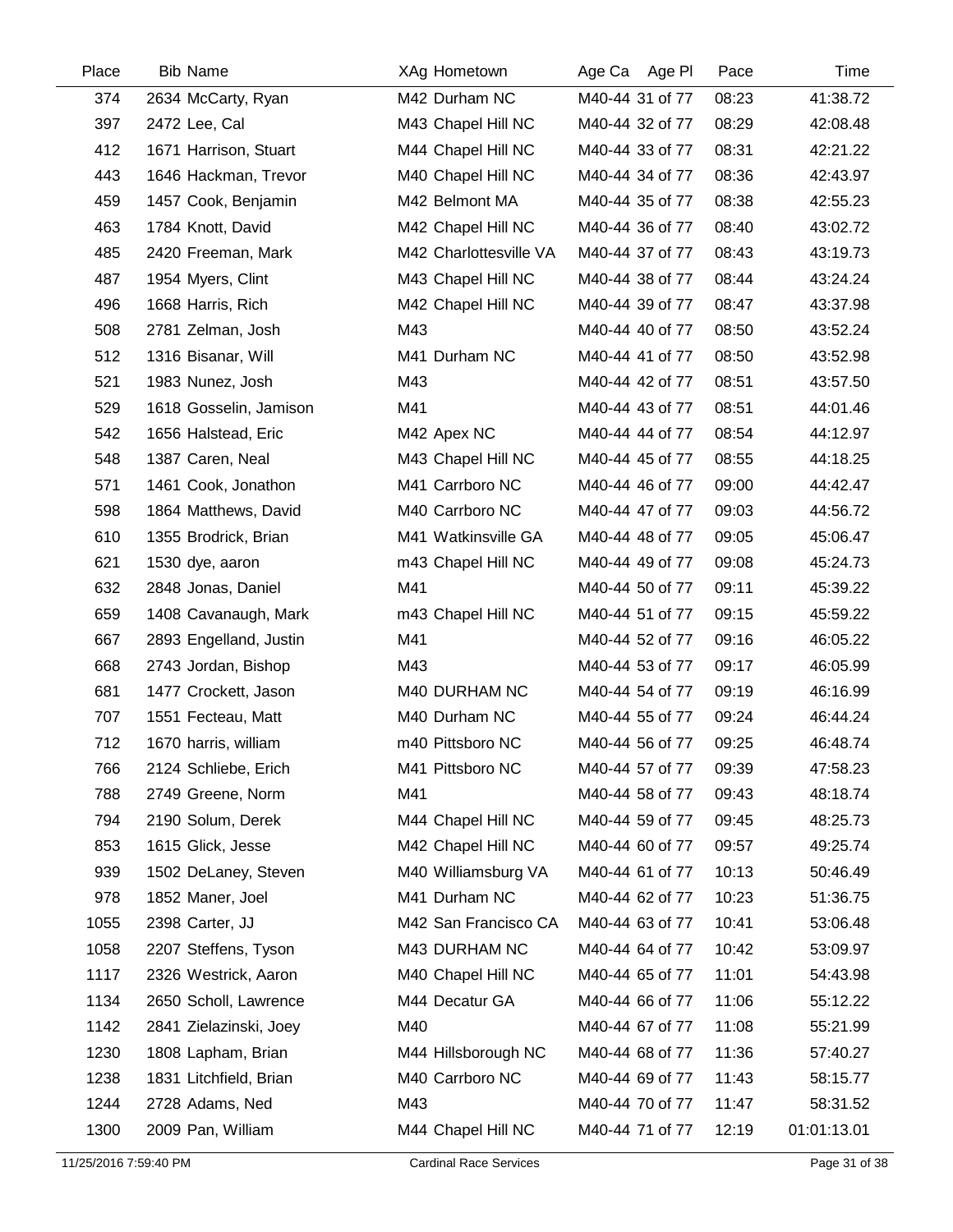| Place    | <b>Bib Name</b>           | XAg Hometown        | Age Ca Age PI     | Pace  | Time        |
|----------|---------------------------|---------------------|-------------------|-------|-------------|
| 1312     | 1650 Hagan, Robert        | M40 Chapel Hill NC  | M40-44 72 of 77   | 12:27 | 01:01:52.65 |
| 1330     | 2441 Hinson, Josh         | M44 Chapel Hill NC  | M40-44 73 of 77   | 12:39 | 01:02:50.01 |
| 1342     | 1315 Binkowski, Philip    | M43 Garner NC       | M40-44 74 of 77   | 12:50 | 01:03:46.77 |
| 1388     | 1314 Binkowski, Christian | M41 greensboro NC   | M40-44 75 of 77   | 13:42 | 01:08:05.78 |
| 1422     | 2219 Strassel, Keith      | M43 Chapel Hill NC  | M40-44 76 of 77   | 14:38 | 01:12:42.51 |
| 1503     | 2738 Ayers, Ricky         | M42                 | M40-44 77 of 77   | 18:00 | 01:29:25.79 |
| 45 to 49 |                           |                     |                   |       |             |
| 6        | 1272 Baddour, Allen       | M45 Chapel Hill NC  | M45-49<br>1 of 82 | 05:33 | 27:37.14    |
| 22       | 1390 Carey, Mark          | M45 Chapel Hill NC  | M45-49<br>2 of 82 | 05:55 | 29:24.46    |
| 24       | 2428 Gordon, Andrew       | M47 Knoxville TN    | M45-49<br>3 of 82 | 05:57 | 29:32.48    |
| 25       | 2000 Page, Jeffrey        | M46 Los Gatos CA    | M45-49<br>4 of 82 | 05:58 | 29:39.46    |
| 27       | 1505 Desormeau, Marc      | M46 Chapel Hill NC  | M45-49<br>5 of 82 | 06:01 | 29:51.72    |
| 39       | 2280 Vanberg, Georg       | M45 Chapel Hill NC  | M45-49<br>6 of 82 | 06:12 | 30:49.72    |
| 73       | 1620 Gotelli, John        | M47 Hillsborough NC | M45-49<br>7 of 82 | 06:42 | 33:16.73    |
| 99       | 2555 strong, john         | m49 Chapel Hill NC  | M45-49<br>8 of 82 | 06:55 | 34:23.72    |
| 103      | 1533 Ehlers, Ben          | m46 ATHENS GA       | M45-49 9 of 82    | 06:58 | 34:39.21    |
| 109      | 2771 Motley, Phillip      | M47                 | M45-49 10 of 82   | 07:01 | 34:53.72    |
| 115      | 2148 Sexton, Paul         | M48 Durham NC       | M45-49 11 of 82   | 07:04 | 35:06.23    |
| 123      | 2360 wright, patrick      | m49 Chapel Hill NC  | M45-49 12 of 82   | 07:06 | 35:16.97    |
| 126      | 2292 Wagner, Joe          | M46 GRAHAM NC       | M45-49 13 of 82   | 07:08 | 35:24.72    |
| 127      | 1365 Bryan, Mike          | M46 Chapel Hill NC  | M45-49 14 of 82   | 07:08 | 35:27.23    |
| 147      | 2799 Hecker, Brad         | M45 Mebane NC       | M45-49 15 of 82   | 07:15 | 36:02.47    |
| 168      | 1988 Olmedo, Jose         | M46 Carrboro NC     | M45-49 16 of 82   | 07:25 | 36:52.22    |
| 190      | 2514 Nunn, Charles        | M48 Chapel Hill NC  | M45-49 17 of 82   | 07:35 | 37:40.22    |
| 232      | 2126 Schmidt, Blaine      | m49 Chapel Hill NC  | M45-49 18 of 82   | 07:50 | 38:56.99    |
| 237      | 2842 Murrell, Duncan      | M48                 | M45-49 19 of 82   | 07:52 | 39:06.47    |
| 269      | 2254 Thomas, Jody         | M45 Chapel Hill NC  | M45-49 20 of 82   | 08:01 | 39:48.73    |
| 270      | 1449 Combs, Chris         | M49 Chapel Hill NC  | M45-49 21 of 82   | 08:01 | 39:50.47    |
| 278      | 2425 Gilbert, Eric        | M45 Chapel Hill NC  | M45-49 22 of 82   | 08:03 | 39:58.22    |
| 305      | 1415 Chambers, Nate       | M45 Mebane NC       | M45-49 23 of 82   | 08:10 | 40:32.97    |
| 308      | 2120 Savage, Eric         | M46 Chapel Hill NC  | M45-49 24 of 82   | 08:11 | 40:38.23    |
| 319      | 2087 Rhee, Harrison       | M45 Charlotte NC    | M45-49 25 of 82   | 08:14 | 40:53.96    |
| 338      | 2144 Sears, Patrick       | M49 Chapel Hill NC  | M45-49 26 of 82   | 08:18 | 41:15.23    |
| 346      | 1504 Dempsey, Lee         | M45 Carrboro NC     | M45-49 27 of 82   | 08:19 | 41:21.73    |
| 365      | 2422 Fried, Mike          | M48 Chapel Hill NC  | M45-49 28 of 82   | 08:22 | 41:33.97    |
| 375      | 2534 rodgers, phil        | m48 Chapel Hill NC  | M45-49 29 of 82   | 08:23 | 41:38.99    |
| 378      | 2157 Shofer, Scott        | M48 Chapel Hill NC  | M45-49 30 of 82   | 08:23 | 41:41.97    |
| 385      | 1792 Kollins, Scott       | M46 Chapel Hill NC  | M45-49 31 of 82   | 08:25 | 41:50.47    |
| 389      | 1750 jhaveri, ravi        | M46 DURHAM NC       | M45-49 32 of 82   | 08:26 | 41:55.97    |
| 405      | 2403 Cobb, Michael        | M48 Hillsborough NC | M45-49 33 of 82   | 08:30 | 42:13.98    |
| 415      | 2115 Salemson, Jeremy     | M47 Chapel Hill NC  | M45-49 34 of 82   | 08:32 | 42:24.97    |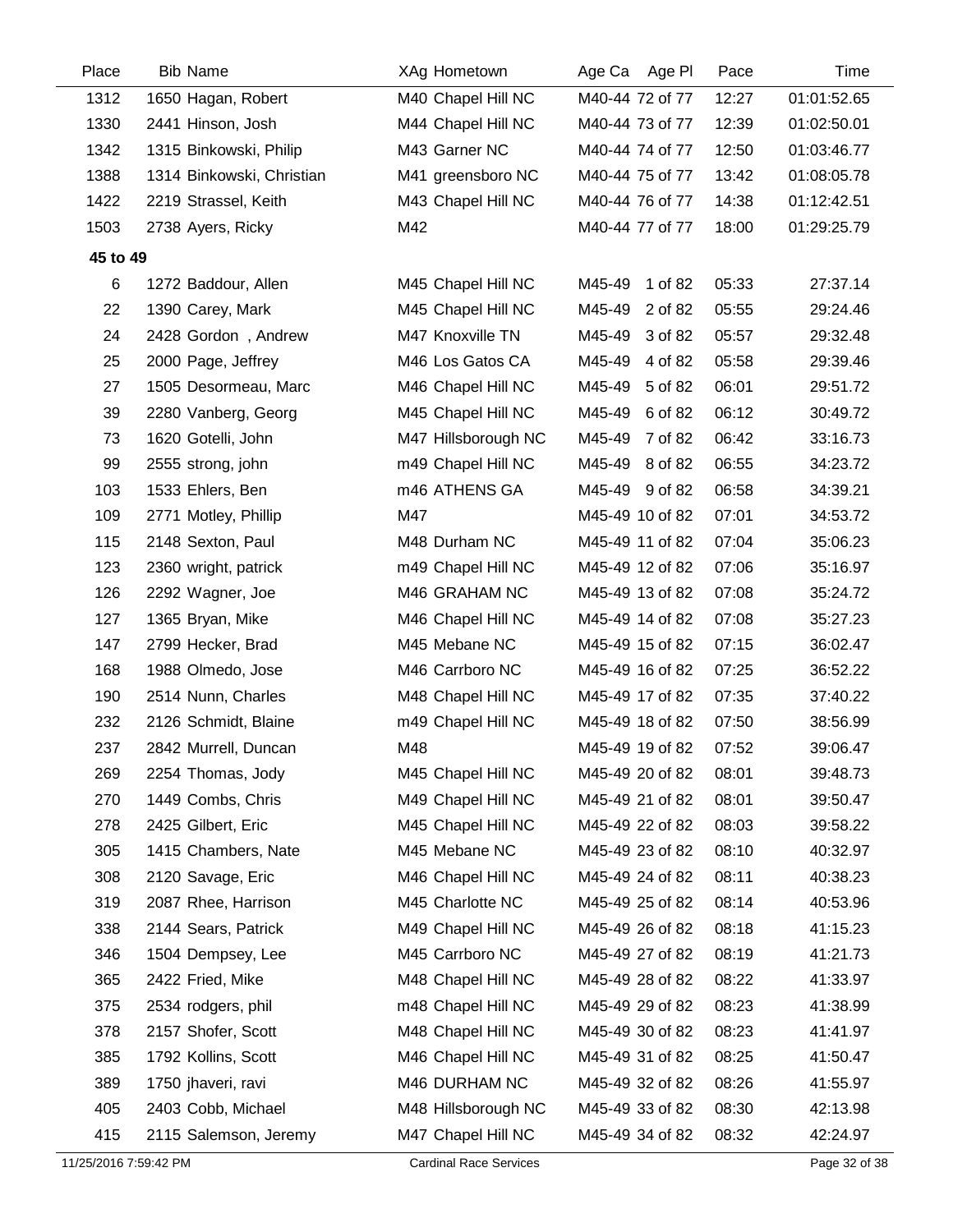| Place | <b>Bib Name</b>          | XAg Hometown        | Age Ca Age PI   | Pace  | Time     |
|-------|--------------------------|---------------------|-----------------|-------|----------|
| 446   | 1604 Gershon, Timothy    | M49 Chapel Hill NC  | M45-49 35 of 82 | 08:37 | 42:50.47 |
| 451   | 2801 Gross, Darryl       | M46                 | M45-49 36 of 82 | 08:37 | 42:51.50 |
| 475   | 1503 Dellinger, Hampton  | M49 DURHAM NC       | M45-49 37 of 82 | 08:41 | 43:06.99 |
| 477   | 2543 Smith, Dan          | M45                 | M45-49 38 of 82 | 08:41 | 43:08.23 |
| 509   | 2724 Zuercher, William   | M45                 | M45-49 39 of 82 | 08:50 | 43:52.48 |
| 531   | 1284 Baucom, Martin      | M48 Chapel Hill NC  | M45-49 40 of 82 | 08:52 | 44:04.97 |
| 537   | 1469 Correia, Joao       | M49 Durham NC       | M45-49 41 of 82 | 08:53 | 44:10.24 |
| 544   | 2414 Fiorito, Agustin    | M45 Chapel Hill NC  | M45-49 42 of 82 | 08:54 | 44:14.72 |
| 552   | 2866 Abrams, Jeff        | M48                 | M45-49 43 of 82 | 08:56 | 44:24.47 |
| 573   | 1636 Grill, Warren       | M49 Chapel Hill NC  | M45-49 44 of 82 | 09:00 | 44:45.23 |
| 596   | 2519 Pfeifer, Miles      | M49 Hillsborough NC | M45-49 45 of 82 | 09:03 | 44:56.48 |
| 599   | 1591 Funk, John          | M46 GRAHAM NC       | M45-49 46 of 82 | 09:03 | 44:57.25 |
| 643   | 2020 Patterson, Evan     | M49 Chapel Hill NC  | M45-49 47 of 82 | 09:13 | 45:48.47 |
| 710   | 2525 Poss, Ken           | M45 Chapel Hill NC  | M45-49 48 of 82 | 09:25 | 46:47.21 |
| 730   | 1931 Morrison, Bill      | M49 Durham NC       | M45-49 49 of 82 | 09:29 | 47:08.73 |
| 759   | 1446 Collis, Stewart     | M48 Carrboro NC     | M45-49 50 of 82 | 09:37 | 47:47.22 |
| 812   | 2687 Althouse, Dan       | M49                 | M45-49 51 of 82 | 09:49 | 48:45.72 |
| 816   | 1329 Blue, Christopher   | M48 Chapel Hill NC  | M45-49 52 of 82 | 09:50 | 48:54.47 |
| 818   | 1574 foster, andrew      | m47 Chapel Hill NC  | M45-49 53 of 82 | 09:51 | 48:58.25 |
| 819   | 1725 Hofweber, Thomas    | M47 Chapel Hill NC  | M45-49 54 of 82 | 09:51 | 48:59.21 |
| 825   | 1711 Himmel, Tom         | M46 Chapel Hill NC  | M45-49 55 of 82 | 09:52 | 49:04.70 |
| 831   | 2882 Lackey, Steve       | M46                 | M45-49 56 of 82 | 09:53 | 49:06.50 |
| 834   | 2295 Wahlstrom, Erik     | M47 Chapel Hill NC  | M45-49 57 of 82 | 09:53 | 49:07.48 |
| 840   | 2003 Painter, Todd       | M46 Chapel Hill NC  | M45-49 58 of 82 | 09:55 | 49:14.97 |
| 865   | 2408 Dallesandro, James  | M47 Pittsboro NC    | M45-49 59 of 82 | 10:00 | 49:42.21 |
| 866   | 2390 Calhoun, William    | M48 Chapel Hill NC  | M45-49 60 of 82 | 10:00 | 49:42.22 |
| 885   | 2787 Asaro, Andrew       | M49                 | M45-49 61 of 82 | 10:06 | 50:09.73 |
| 950   | 2478 Lissy, Greg         | M45 Chapel Hill NC  | M45-49 62 of 82 | 10:16 | 51:00.71 |
| 958   | 1916 Min, John           | M46 Chapel Hill NC  | M45-49 63 of 82 | 10:19 | 51:13.97 |
| 968   | 2012 Papazoglou, Michael | M45 Chapel Hill NC  | M45-49 64 of 82 | 10:22 | 51:29.22 |
| 1008  | 2164 Simmons, Chris      | M46 Chapel Hill NC  | M45-49 65 of 82 | 10:28 | 51:58.74 |
| 1014  | 2085 Ressler, Kevin      | M46 Chapel Hill NC  | M45-49 66 of 82 | 10:29 | 52:04.22 |
| 1021  | 1909 Millar, Jamey       | M48 Chapel Hill NC  | M45-49 67 of 82 | 10:31 | 52:14.97 |
| 1039  | 2657 watters, jacques    | m49 Chapel Hill NC  | M45-49 68 of 82 | 10:37 | 52:44.47 |
| 1057  | 1539 Einaudi, Peter      | M46 Chapel Hill NC  | M45-49 69 of 82 | 10:42 | 53:08.46 |
| 1067  | 1468 CORKEN, JAMES       | M49 Hillsborough NC | M45-49 70 of 82 | 10:44 | 53:21.46 |
| 1071  | 2057 Prinzhorn, Brad     | M48 Carrboro NC     | M45-49 71 of 82 | 10:45 | 53:24.48 |
| 1102  | 2162 simmonds, junior    | M49 Durham NC       | M45-49 72 of 82 | 10:56 | 54:20.72 |
| 1135  | 2828 Laatz, Mike         | M48                 | M45-49 73 of 82 | 11:07 | 55:14.47 |
| 1157  | 1270 Bach, Larry         | M48 Chapel Hill NC  | M45-49 74 of 82 | 11:12 | 55:37.48 |
| 1158  | 2806 Leach, John Eric    | M46                 | M45-49 75 of 82 | 11:12 | 55:41.22 |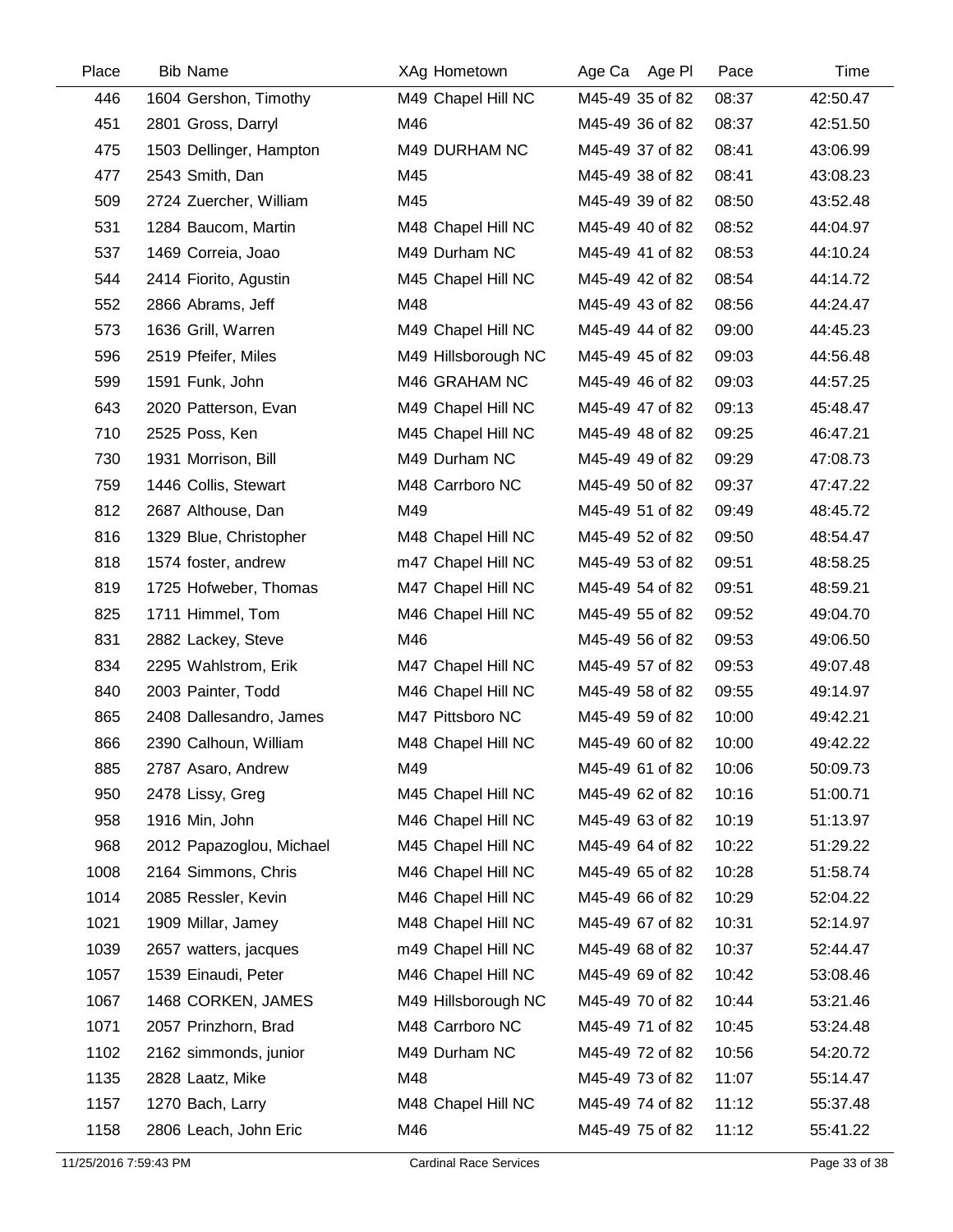| Place    | <b>Bib Name</b>         | XAg Hometown        | Age Ca Age Pl     | Pace  | Time        |
|----------|-------------------------|---------------------|-------------------|-------|-------------|
| 1258     | 2343 Willis, Monte      | M47 Chapel Hill NC  | M45-49 76 of 82   | 11:51 | 58:55.53    |
| 1262     | 2902 Robinette, Rob     | M48                 | M45-49 77 of 82   | 11:56 | 59:19.03    |
| 1266     | 2467 Lake, James        | M49 Chapel Hill NC  | M45-49 78 of 82   | 11:58 | 59:27.52    |
| 1288     | 1581 Fraser, Stephen    | M46 Chapel Hill NC  | M45-49 79 of 82   | 12:10 | 01:00:28.02 |
| 1337     | 2437 hayden, james      | M45 Chapel Hill NC  | M45-49 80 of 82   | 12:46 | 01:03:28.51 |
| 1339     | 2481 Livermore, Jeff    | M48 Chapel Hill NC  | M45-49 81 of 82   | 12:49 | 01:03:42.27 |
| 1402     | 2516 O'Brien, Timothy   | M45 Chapel Hill NC  | M45-49 82 of 82   | 14:12 | 01:10:36.03 |
| 50 to 54 |                         |                     |                   |       |             |
| 9        | 1293 Bechard, Barton    | M52 Durham NC       | M50-54<br>1 of 62 | 05:37 | 27:53.98    |
| 36       | 2400 Clabuesch, Jim     | M51 Chapel Hill NC  | M50-54<br>2 of 62 | 06:10 | 30:37.97    |
| 75       | 1900 Meyer, David       | M53 DURHAM NC       | M50-54 3 of 62    | 06:44 | 33:26.24    |
| 83       | 1736 Hussey, Jon        | M54 Chapel Hill NC  | M50-54 4 of 62    | 06:47 | 33:41.98    |
| 94       | 1343 Bolon, Todd        | M50 Chapel Hill NC  | M50-54 5 of 62    | 06:53 | 34:12.21    |
| 117      | 2569 Whitney, David     | M53 Durham NC       | M50-54<br>6 of 62 | 07:04 | 35:08.47    |
| 122      | 2368 Younts, Ken        | M50 Chapel Hill NC  | M50-54 7 of 62    | 07:05 | 35:13.48    |
| 131      | 1599 Gay, Glenn         | M50 Chapel Hill NC  | M50-54 8 of 62    | 07:09 | 35:30.46    |
| 170      | 1903 Meyer, John        | M53 Chapel Hill NC  | M50-54 9 of 62    | 07:26 | 36:55.22    |
| 201      | 2381 Brown, Mike        | M50 GRAHAM NC       | M50-54 10 of 62   | 07:40 | 38:04.23    |
| 202      | 2824 Duncan, Richard    | M50                 | M50-54 11 of 62   | 07:40 | 38:04.71    |
| 203      | 1319 Blake, Sean        | M52 DURHAM NC       | M50-54 12 of 62   | 07:40 | 38:07.22    |
| 211      | 2703 Boggess, John      | M52                 | M50-54 13 of 62   | 07:42 | 38:14.21    |
| 224      | 1526 Duronio, Bob       | M52 Chapel Hill NC  | M50-54 14 of 62   | 07:49 | 38:51.71    |
| 273      | 2321 Werden, Andrew     | M50 Chapel Hill NC  | M50-54 15 of 62   | 08:02 | 39:54.72    |
| 287      | 1290 Beatty, Brian Gyro | M53 Hillsborough NC | M50-54 16 of 62   | 08:05 | 40:09.97    |
| 350      | 1811 Laubscher, David   | M53 Chapel Hill NC  | M50-54 17 of 62   | 08:20 | 41:23.73    |
| 377      | 1549 Fanning, Alan      | M52 Carrboro NC     | M50-54 18 of 62   | 08:23 | 41:40.21    |
| 421      | 2802 Chopas, Jim        | M50                 | M50-54 19 of 62   | 08:33 | 42:31.47    |
| 434      | 2240 Swartz, Troy       | M53 Chapel Hill NC  | M50-54 20 of 62   | 08:35 | 42:40.24    |
| 456      | 2631 Lehman, Dan        | M54 Chapel Hill NC  | M50-54 21 of 62   | 08:38 | 42:54.24    |
| 479      | 2602 Eaton, David       | M50 Bay Village OH  | M50-54 22 of 62   | 08:41 | 43:11.73    |
| 493      | 2706 Stone, Pete        | M50                 | M50-54 23 of 62   | 08:45 | 43:29.22    |
| 498      | 1975 Noel, Staton       | M54 Durham NC       | M50-54 24 of 62   | 08:47 | 43:40.97    |
| 504      | 2310 Warner, Todd       | M52 Chapel Hill NC  | M50-54 25 of 62   | 08:49 | 43:46.72    |
| 506      | 2580 Archer, John       | m52 Washington DC   | M50-54 26 of 62   | 08:49 | 43:49.22    |
| 513      | 1890 mclean, john       | m54 Chapel Hill NC  | M50-54 27 of 62   | 08:50 | 43:53.22    |
| 514      | 2849 Firestine, Dwight  | M51                 | M50-54 28 of 62   | 08:50 | 43:53.72    |
| 559      | 2446 Holaday, Chris     | M50 Durham NC       | M50-54 29 of 62   | 08:57 | 44:29.73    |
| 567      | 1379 Buxenbaum, Peter   | M50 Greensboro NC   | M50-54 30 of 62   | 08:59 | 44:36.49    |
| 575      | 1643 Guskiewicz, Kevin  | M50 Chapel Hill NC  | M50-54 31 of 62   | 09:00 | 44:45.47    |
| 578      | 2382 Bruno, John        | M51 Chapel Hill NC  | M50-54 32 of 62   | 09:01 | 44:47.24    |
| 583      | 2846 Murtagh, Rory      | M53                 | M50-54 33 of 62   | 09:01 | 44:50.26    |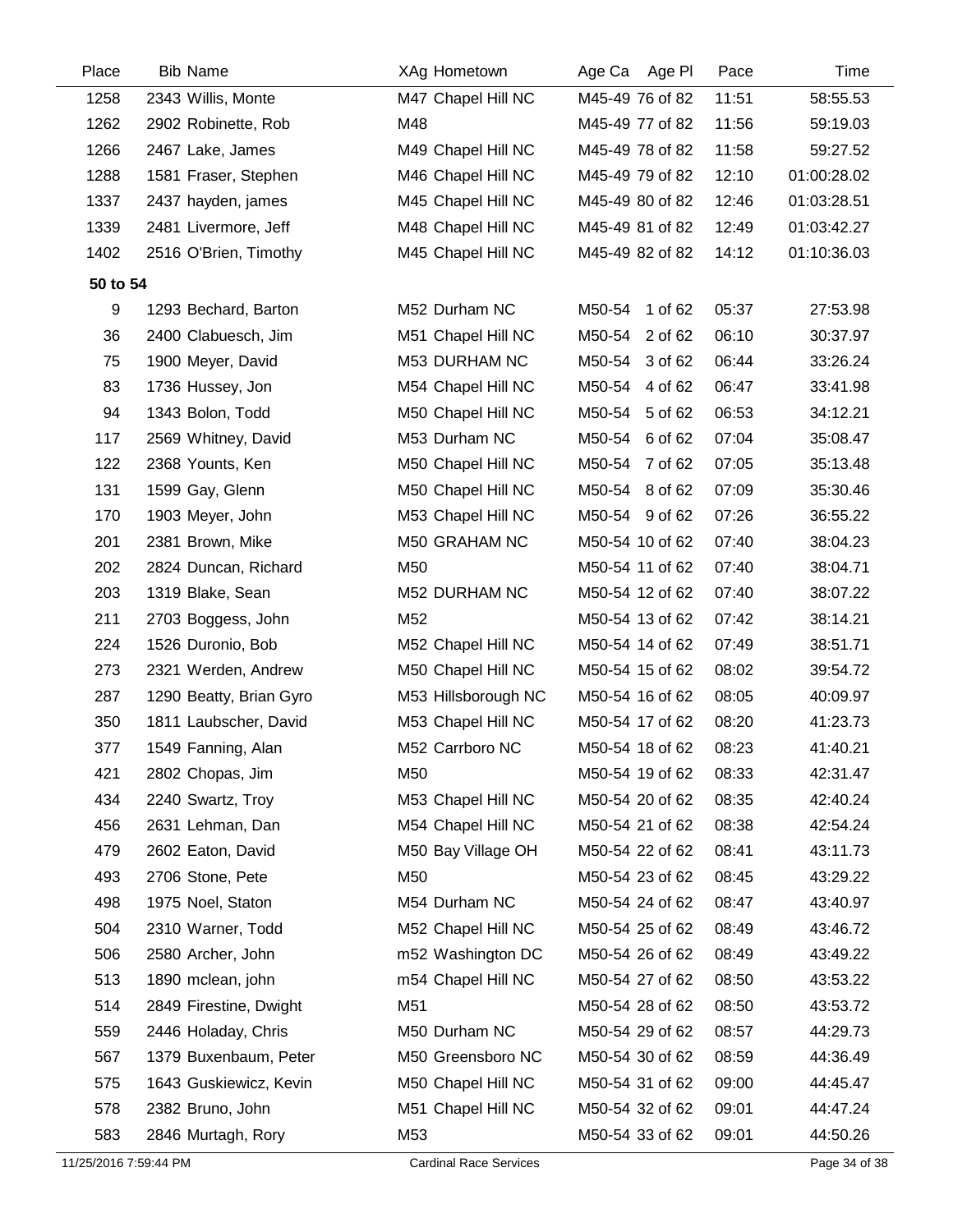| Place    | <b>Bib Name</b>         | XAg Hometown       | Age Ca Age PI     | Pace  | Time        |
|----------|-------------------------|--------------------|-------------------|-------|-------------|
| 584      | 2130 Schneider, Eric    | m52 Pittsboro NC   | M50-54 34 of 62   | 09:01 | 44:50.47    |
| 617      | 1922 Monahan, Paul      | m53 Chapel Hill NC | M50-54 35 of 62   | 09:07 | 45:17.98    |
| 620      | 2074 Ramsden, Dale      | M52 Chapel Hill NC | M50-54 36 of 62   | 09:08 | 45:22.99    |
| 652      | 2358 Wrenn, Grover      | M53 Pittsboro NC   | M50-54 37 of 62   | 09:14 | 45:54.97    |
| 691      | 2591 Cohen, Andy        | M53 Carrboro NC    | M50-54 38 of 62   | 09:21 | 46:29.48    |
| 735      | 2247 Taylor, Ken        | M53 Chapel Hill NC | M50-54 39 of 62   | 09:32 | 47:21.97    |
| 736      | 1411 Caviness, Lewis    | M54 Carrboro NC    | M50-54 40 of 62   | 09:32 | 47:22.46    |
| 741      | 2156 Shemer, Gidi       | M51 Chapel Hill NC | M50-54 41 of 62   | 09:34 | 47:30.96    |
| 758      | 1418 Chesser, William   | M53 Durham NC      | M50-54 42 of 62   | 09:37 | 47:46.23    |
| 782      | 2093 Riek, Jim          | M51 Carrboro NC    | M50-54 43 of 62   | 09:42 | 48:12.47    |
| 784      | 2754 Hunter, Ian        | M53                | M50-54 44 of 62   | 09:42 | 48:14.97    |
| 843      | 2072 Ramsdell, Jeff     | M52                | M50-54 45 of 62   | 09:55 | 49:17.71    |
| 844      | 1881 McGlohon, Donald   | M54 Greenville NC  | M50-54 46 of 62   | 09:55 | 49:19.23    |
| 859      | 2150 Shannon, Andrew    | M52 Chapel Hill NC | M50-54 47 of 62   | 09:59 | 49:35.47    |
| 888      | 2533 Randolph, Greg     | M54 Chapel Hill NC | M50-54 48 of 62   | 10:06 | 50:11.97    |
| 905      | 2449 Holt, Paul         | M53 Chapel Hill NC | M50-54 49 of 62   | 10:08 | 50:19.97    |
| 909      | 2177 Smith, James       | M52 Durham NC      | M50-54 50 of 62   | 10:09 | 50:25.23    |
| 936      | 2149 Shaffer, Gary      | M50 Topsham ME     | M50-54 51 of 62   | 10:13 | 50:44.99    |
| 974      | 2779 Sharpless, Norman  | M50                | M50-54 52 of 62   | 10:22 | 51:33.46    |
| 991      | 1259 Arnel, Tom         | M53 Carrboro NC    | M50-54 53 of 62   | 10:25 | 51:46.21    |
| 1001     | 2345 Wintringham, David | M53 BURLINGTON NC  | M50-54 54 of 62   | 10:26 | 51:49.98    |
| 1064     | 1357 Brooks, James      | M53 Plainview NY   | M50-54 55 of 62   | 10:44 | 53:20.47    |
| 1173     | 1507 Dicker, Glenn      | M51 Chapel Hill NC | M50-54 56 of 62   | 11:16 | 55:58.97    |
| 1186     | 1559 Fields, Scott      | M51 Chapel Hill NC | M50-54 57 of 62   | 11:18 | 56:10.49    |
| 1192     | 1768 Kayye, Gary        | M51 Chapel Hill NC | M50-54 58 of 62   | 11:22 | 56:27.22    |
| 1227     | 1995 Overman, Jerry     | M50 Washington DC  | M50-54 59 of 62   | 11:36 | 57:38.51    |
| 1318     | 1413 Chaffin, Les       | M52 Chapel Hill NC | M50-54 60 of 62   | 12:28 | 01:01:59.26 |
| 1366     | 1795 Kulkarni, Tanuj    | M50 Chapel Hill NC | M50-54 61 of 62   | 13:16 | 01:05:57.53 |
| 1479     | 1719 Hiskey, Chuck      | M54 DURHAM NC      | M50-54 62 of 62   | 17:00 | 01:24:28.27 |
| 55 to 59 |                         |                    |                   |       |             |
| 38       | 1771 Kelley, Mike       | m57 Chapel Hill NC | M55-59<br>1 of 51 | 06:12 | 30:47.71    |
| 54       | 2173 Slade, Gary        | M57 Chapel Hill NC | M55-59<br>2 of 51 | 06:23 | 31:44.22    |
| 85       | 1804 LaMay, Edward      | M56 Chapel Hill NC | M55-59<br>3 of 51 | 06:48 | 33:45.73    |
| 96       | 2049 Prabucki, Bernard  | M55 Carrboro NC    | M55-59<br>4 of 51 | 06:54 | 34:17.21    |
| 125      | 1899 Merron, Jeff       | M55 Chapel Hill NC | M55-59<br>5 of 51 | 07:07 | 35:24.22    |
| 137      | 2082 Rees, John         | M57 Chapel Hill NC | M55-59<br>6 of 51 | 07:11 | 35:39.97    |
| 152      | 2160 Shur, Jim          | M56 Pittsboro NC   | M55-59<br>7 of 51 | 07:17 | 36:12.72    |
| 172      | 1716 Hirschfield, Greg  | M58 Durham NC      | M55-59 8 of 51    | 07:27 | 37:02.97    |
| 174      | 1724 Hoerger, Tom       | M57 Chapel Hill NC | M55-59 9 of 51    | 07:28 | 37:06.46    |
| 183      | 2717 Kopczynski, Casey  | M55                | M55-59 10 of 51   | 07:32 | 37:27.71    |
| 185      | 2537 Rothwell, steve    | M57 Chapel Hill NC | M55-59 11 of 51   | 07:33 | 37:31.71    |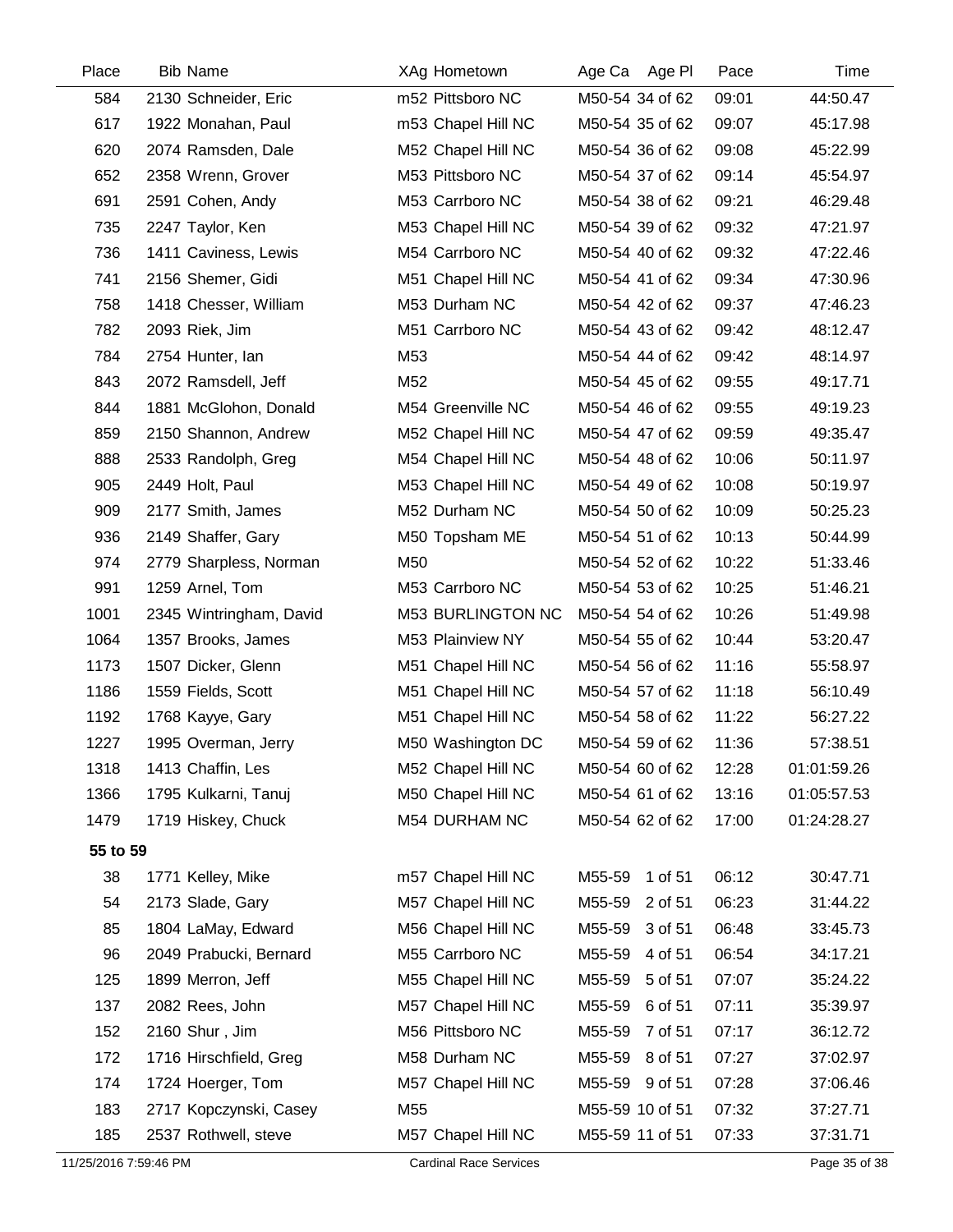| Place | <b>Bib Name</b>           | XAg Hometown         | Age Ca Age Pl   | Pace  | Time        |
|-------|---------------------------|----------------------|-----------------|-------|-------------|
| 200   | 1690 Helms, Craig         | M56 Chapel Hill NC   | M55-59 12 of 51 | 07:40 | 38:03.97    |
| 207   | 1924 montelli, john       | M57 Mebane NC        | M55-59 13 of 51 | 07:41 | 38:11.72    |
| 228   | 2378 Blake, John          | M58 Chapel Hill NC   | M55-59 14 of 51 | 07:50 | 38:55.00    |
| 229   | 2333 wilkinson, michael   | m56 Mebane NC        | M55-59 15 of 51 | 07:50 | 38:55.72    |
| 267   | 2071 Ramsdell, Greg       | M55 Raleigh NC       | M55-59 16 of 51 | 08:01 | 39:48.23    |
| 309   | 2094 Rives, Don           | M55 Chapel Hill NC   | M55-59 17 of 51 | 08:11 | 40:38.72    |
| 347   | 1866 Matti, Michael       | M59 Durham NC        | M55-59 18 of 51 | 08:20 | 41:22.99    |
| 356   | 2562 tullo, john          | M58 Chapel Hill NC   | M55-59 19 of 51 | 08:21 | 41:27.98    |
| 358   | 1974 Noah, Terry          | M57 Carrboro NC      | M55-59 20 of 51 | 08:21 | 41:29.73    |
| 401   | 2421 Frellick, Paul       | M56 Chapel Hill NC   | M55-59 21 of 51 | 08:29 | 42:11.49    |
| 407   | 1793 Kopec, Doug          | M59 Carrboro NC      | M55-59 22 of 51 | 08:30 | 42:14.96    |
| 414   | 1659 Hamilton, Michael    | M58 Chapel Hill NC   | M55-59 23 of 51 | 08:32 | 42:22.73    |
| 442   | 1653 Hageman, Rick        | M58                  | M55-59 24 of 51 | 08:36 | 42:43.47    |
| 492   | 2721 Barta, Thomas        | M57                  | M55-59 25 of 51 | 08:45 | 43:28.97    |
| 505   | 2044 Pottenger, Dave      | M58 Durham NC        | M55-59 26 of 51 | 08:49 | 43:47.22    |
| 507   | 2341 Williams, Shawn      | M56 Bryn Mawr PA     | M55-59 27 of 51 | 08:49 | 43:50.48    |
| 549   | 2589 Byerly, Wesley       | M59 DURHAM NC        | M55-59 28 of 51 | 08:55 | 44:18.73    |
| 551   | 2283 vaught, michael      | M59 Chapel Hill NC   | M55-59 29 of 51 | 08:56 | 44:23.72    |
| 563   | 1850 Malikowski, Randy    | M56 Chapel Hill NC   | M55-59 30 of 51 | 08:58 | 44:33.25    |
| 568   | 2691 Conder, Timothy      | M55                  | M55-59 31 of 51 | 08:59 | 44:37.73    |
| 574   | 2054 Pratson, Lincoln     | M55 Chapel Hill NC   | M55-59 32 of 51 | 09:00 | 44:45.46    |
| 626   | 1765 Kauftheil, Randy     | M58 Chapel Hill NC   | M55-59 33 of 51 | 09:09 | 45:27.74    |
| 635   | 2502 Mingoue, Mike        | M55 Chapel Hill NC   | M55-59 34 of 51 | 09:12 | 45:42.73    |
| 654   | 2772 Kennedy, Joseph      | M56                  | M55-59 35 of 51 | 09:14 | 45:55.22    |
| 743   | 2711 Fussman, Chet        | M57                  | M55-59 36 of 51 | 09:35 | 47:35.48    |
| 790   | 1997 Pace, Lee            | M59 Chapel Hill NC   | M55-59 37 of 51 | 09:44 | 48:22.46    |
| 807   | 2490 Margolis, David      | M57 Chapel Hill NC   | M55-59 38 of 51 | 09:47 | 48:39.48    |
| 809   | 1569 Flynn, Tim           | M57 Chapel Hill NC   | M55-59 39 of 51 | 09:48 | 48:42.47    |
| 911   | 2712 Davis, Greg          | M56                  | M55-59 40 of 51 | 10:09 | 50:25.25    |
| 924   | 1876 mcdonald, cary       | M58 Chapel Hill NC   | M55-59 41 of 51 | 10:10 | 50:33.98    |
| 985   | 2632 Lutz, Michael        | M56 DURHAM NC        | M55-59 42 of 51 | 10:24 | 51:41.47    |
| 1095  | 2328 WHALEN, CHARLES      | M59 Durham NC        | M55-59 43 of 51 | 10:50 | 53:52.71    |
| 1145  | 1728 Hollingsworth, David | M55 Herndon VA       | M55-59 44 of 51 | 11:09 | 55:23.99    |
| 1199  | 2518 Outlaw, Ben          | M56 Seven Springs NC | M55-59 45 of 51 | 11:23 | 56:33.25    |
| 1251  | 1887 Mckenna, Mark        | M58 Chapel Hill NC   | M55-59 46 of 51 | 11:49 | 58:44.01    |
| 1254  | 2573 Willcox, Bill        | M59 Chapel Hill NC   | M55-59 47 of 51 | 11:51 | 58:51.46    |
| 1261  | 2852 Weintritt, Charles   | M58                  | M55-59 48 of 51 | 11:54 | 59:09.04    |
| 1289  | 1333 Board, John          | M56 DURHAM NC        | M55-59 49 of 51 | 12:10 | 01:00:29.51 |
| 1317  | 1414 Chaffin, Luke        | M58                  | M55-59 50 of 51 | 12:28 | 01:01:58.78 |
| 1491  | 2623 Jones, Hank          | M58 Chapel Hill NC   | M55-59 51 of 51 | 17:21 | 01:26:15.27 |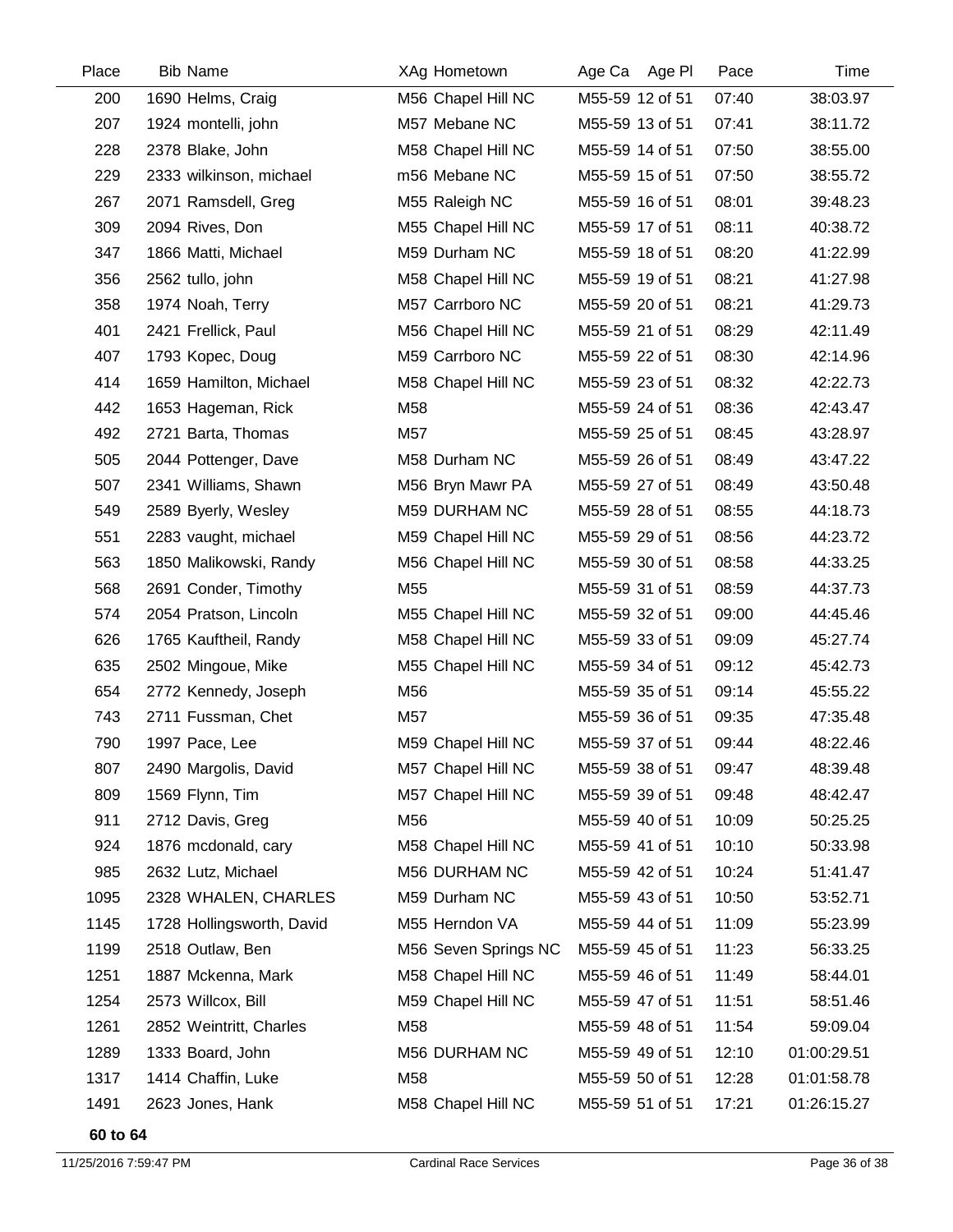| Place | <b>Bib Name</b>         | XAg Hometown       | Age PI<br>Age Ca  | Pace  | Time        |
|-------|-------------------------|--------------------|-------------------|-------|-------------|
| 87    | 1472 Couper, David      | M62 Chapel Hill NC | 1 of 42<br>M60-64 | 06:48 | 33:49.97    |
| 144   | 2334 Will, Roch         | M60 Mebane NC      | M60-64 2 of 42    | 07:14 | 35:54.97    |
| 167   | 1261 Astrachan, Owen    | M60 Chapel Hill NC | M60-64 3 of 42    | 07:25 | 36:49.71    |
| 300   | 2347 Wipper, Dennis     | M62 Chapel Hill NC | 4 of 42<br>M60-64 | 08:08 | 40:25.73    |
| 337   | 2819 Cook, Don          | M60                | M60-64 5 of 42    | 08:18 | 41:13.47    |
| 392   | 2153 Shears, Steve      | M63 Chapel Hill NC | M60-64 6 of 42    | 08:27 | 41:58.97    |
| 457   | 1821 Legere, Jeff       | M60 DURHAM NC      | M60-64 7 of 42    | 08:38 | 42:54.49    |
| 460   | 1649 Hadler, Wayne      | M62 Carrboro NC    | M60-64 8 of 42    | 08:38 | 42:55.24    |
| 702   | 2119 Saunders, Gary     | M63 Chapel Hill NC | M60-64 9 of 42    | 09:23 | 46:39.22    |
| 731   | 1252 Anscher, Mitch     | M61 Richmond VA    | M60-64 10 of 42   | 09:30 | 47:11.22    |
| 732   | 2110 Rosen, Norm        | m63 Chapel Hill NC | M60-64 11 of 42   | 09:30 | 47:12.73    |
| 734   | 1302 Bell, Mark         | M63 Chapel Hill NC | M60-64 12 of 42   | 09:31 | 47:17.47    |
| 744   | 1606 Ghio, Andrew       | M61 Chapel Hill NC | M60-64 13 of 42   | 09:35 | 47:35.96    |
| 745   | 1846 Madden, Michael    | M61 Chapel Hill NC | M60-64 14 of 42   | 09:35 | 47:35.97    |
| 763   | 2383 Burke, Bob         | M61 Carrboro NC    | M60-64 15 of 42   | 09:38 | 47:51.47    |
| 777   | 2673 Frantz, Elman      | M60                | M60-64 16 of 42   | 09:41 | 48:05.96    |
| 846   | 2765 Ross, Derek        | M64                | M60-64 17 of 42   | 09:56 | 49:20.50    |
| 873   | 2316 Webb, Mike         | M63 Snow Camp NC   | M60-64 18 of 42   | 10:03 | 49:54.97    |
| 897   | 2795 Petrin, Pete       | M60                | M60-64 19 of 42   | 10:07 | 50:16.74    |
| 920   | 1325 Blasiak, Rick      | M63 Chapel Hill NC | M60-64 20 of 42   | 10:09 | 50:28.71    |
| 935   | 2355 Woodward, Brian    | M61 Olivette MO    | M60-64 21 of 42   | 10:12 | 50:43.26    |
| 954   | 1453 Conklin, Mark      | M60 Chapel Hill NC | M60-64 22 of 42   | 10:17 | 51:07.50    |
| 990   | 2646 Piontak, Gary      | M64 Pittsboro NC   | M60-64 23 of 42   | 10:25 | 51:45.98    |
| 1034  | 1441 Cole, Billl        | M60 Timberlake NC  | M60-64 24 of 42   | 10:35 | 52:37.22    |
| 1061  | 1984 Oliver, Ted        | M64 Chapel Hill NC | M60-64 25 of 42   | 10:42 | 53:11.72    |
| 1096  | 2300 Wall, Kevin        | M61 Southport NC   | M60-64 26 of 42   | 10:50 | 53:52.97    |
| 1101  | 2821 Koelsch, Pete      | M61                | M60-64 27 of 42   | 10:55 | 54:12.97    |
| 1116  | 2041 Pooley, Paul       | m61 Durham NC      | M60-64 28 of 42   | 11:01 | 54:43.48    |
| 1131  | 1840 Ludlow, John       | M64 Chapel Hill NC | M60-64 29 of 42   | 11:06 | 55:09.99    |
| 1197  | 1349 Brecher, Mark      | M60 Chapel Hill NC | M60-64 30 of 42   | 11:23 | 56:33.23    |
| 1233  | 1395 Carson, Lewis      | M64 DURHAM NC      | M60-64 31 of 42   | 11:39 | 57:53.76    |
| 1271  | 1471 Cotton, David      | M61 Durham NC      | M60-64 32 of 42   | 12:00 | 59:40.52    |
| 1302  | 2614 Hart, Robert       | M62 Chapel Hill NC | M60-64 33 of 42   | 12:22 | 01:01:26.28 |
| 1304  | 1541 Eischen, Jeff      | M60 Chapel Hill NC | M60-64 34 of 42   | 12:23 | 01:01:30.53 |
| 1340  | 1827 Lieberum, Randolph | M63 Pittsboro NC   | M60-64 35 of 42   | 12:49 | 01:03:43.54 |
| 1362  | 2830 Haney, Rich        | M63                | M60-64 36 of 42   | 13:09 | 01:05:22.31 |
| 1370  | 2257 Thorn, Michael     | M61 Chapel Hill NC | M60-64 37 of 42   | 13:26 | 01:06:46.78 |
| 1380  | 2713 Fussman, Calvin    | M60                | M60-64 38 of 42   | 13:40 | 01:07:55.52 |
| 1406  | 1326 Bloom, Kerry       | M62 Chapel Hill NC | M60-64 39 of 42   | 14:17 | 01:10:58.52 |
| 1429  | 2444 Hodges, Bill       | M61 Raleigh NC     | M60-64 40 of 42   | 15:02 | 01:14:43.27 |
| 1446  | 1529 Dwiggins, Ken      | M60 Carrboro NC    | M60-64 41 of 42   | 15:28 | 01:16:52.01 |